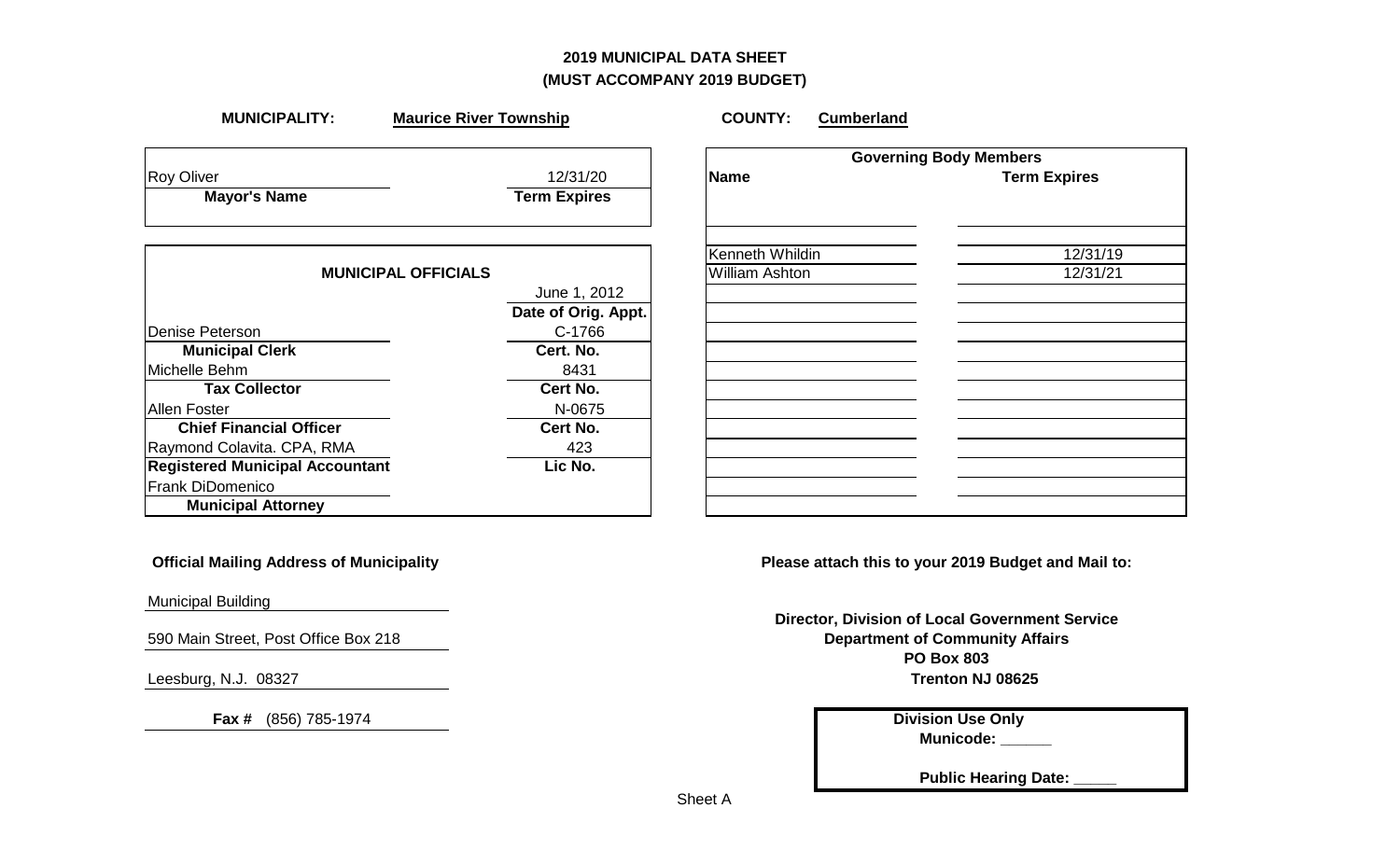|                                                                                                                                                                                                                                                                               | <b>MUNICIPAL BUDGET</b>                                                                                                                                                                                                                                                                                                                                                           |                                            |                                                            |                                                                                                                                                                                                                                                                                                                                                                                                        |                                                                                          |  |
|-------------------------------------------------------------------------------------------------------------------------------------------------------------------------------------------------------------------------------------------------------------------------------|-----------------------------------------------------------------------------------------------------------------------------------------------------------------------------------------------------------------------------------------------------------------------------------------------------------------------------------------------------------------------------------|--------------------------------------------|------------------------------------------------------------|--------------------------------------------------------------------------------------------------------------------------------------------------------------------------------------------------------------------------------------------------------------------------------------------------------------------------------------------------------------------------------------------------------|------------------------------------------------------------------------------------------|--|
| Municipal Budget of the                                                                                                                                                                                                                                                       | Township of Maurice River                                                                                                                                                                                                                                                                                                                                                         | County of                                  | Cumberland                                                 | for the Fiscal Year 2019.                                                                                                                                                                                                                                                                                                                                                                              |                                                                                          |  |
| 18th<br>day of<br>N.J.A.C. 5:30-4.4(d).<br>Certified by me, this 18th                                                                                                                                                                                                         | It is hereby certified that the Budget and Capital Budget annexed hereto and hereby made a part<br>hereof is a true copy of the Budget and Capital Budget approved by resolution of the Governing Body on the<br>March<br>, 2019<br>and that public advertisement will be made in accordance with the provisions of N.J.S. 40A:4-6 and<br>day of<br>March<br>, 2019               |                                            |                                                            | Denise Peterson<br><b>Township Clerk</b><br>Municipal Building, Main Street<br>Address<br>P.O. Box 218, Leesburg, N.J. 08327<br>Address<br>(609) 785-1120<br><b>Phone Number</b>                                                                                                                                                                                                                       |                                                                                          |  |
| a part is an exact copy of the original on file with the Clerk of the Governing<br>Body, that all additions are correct, all statements contained herein are in<br>proof and the total anticipated revenues equals the total of appropriations.<br>Certified by me, this 18th | It is certified that the approved Budget annexed hereto and hereby made<br>2019<br>day of<br>March                                                                                                                                                                                                                                                                                |                                            |                                                            | It is certified that the approved Budget annexed hereto and hereby made<br>a part is an exact copy of the original on file with the Clerk of the Governing<br>Body, that all additions are correct, all statements contained herein are in<br>proof and the total anticipated revenues equals the total of appropriations<br>and the full compliance with the Local Budget Law, N.J.S. 40A:4-1 et seq. |                                                                                          |  |
| Raymond Colavita, CPA, RMA<br>Registered Municipal Accountant<br>Williamstown, N. J. 08094<br>Address                                                                                                                                                                         | P. O Box 799<br><b>Address</b><br>(856) 629 - 3111<br><b>Phone Number</b>                                                                                                                                                                                                                                                                                                         |                                            | Certified by me, this                                      | 18th<br>day of<br>Allen Foster<br><b>Chief Financial Officer</b>                                                                                                                                                                                                                                                                                                                                       | 2019<br>March                                                                            |  |
|                                                                                                                                                                                                                                                                               |                                                                                                                                                                                                                                                                                                                                                                                   | DO NOT USE THESE SPACES                    |                                                            |                                                                                                                                                                                                                                                                                                                                                                                                        |                                                                                          |  |
|                                                                                                                                                                                                                                                                               |                                                                                                                                                                                                                                                                                                                                                                                   |                                            |                                                            |                                                                                                                                                                                                                                                                                                                                                                                                        |                                                                                          |  |
|                                                                                                                                                                                                                                                                               |                                                                                                                                                                                                                                                                                                                                                                                   |                                            |                                                            |                                                                                                                                                                                                                                                                                                                                                                                                        |                                                                                          |  |
| have been made. The adopted budget is certified with respect to the foregoing only.                                                                                                                                                                                           | <b>CERTIFICATION OF ADOPTED BUDGET</b><br>It is hereby certified that the amount to be raised by taxation for local purposes has been compared with<br>the approved Budget previously certified by me and any changes required as a condition of such approval<br>STATE OF NEW JERSEY<br>Department of Community Affairs<br>Director of the Division of Local Government Services | (Do not advertise this Certification Form) | of law, and approval is given pursuant to N.J.S. 40A:4-79. | <b>CERTIFICATION OF APPROVED BUDGET</b><br>It is hereby certified that the Approved Budget made part hereof complies with the requirements<br><b>STATE OF NEW JERSEY</b>                                                                                                                                                                                                                               | Department of Community Affairs<br>Director of the Division of Local Government Services |  |
| 2019<br>Dated:                                                                                                                                                                                                                                                                | By:                                                                                                                                                                                                                                                                                                                                                                               |                                            | Dated:                                                     | 2019                                                                                                                                                                                                                                                                                                                                                                                                   | By:                                                                                      |  |

**2019**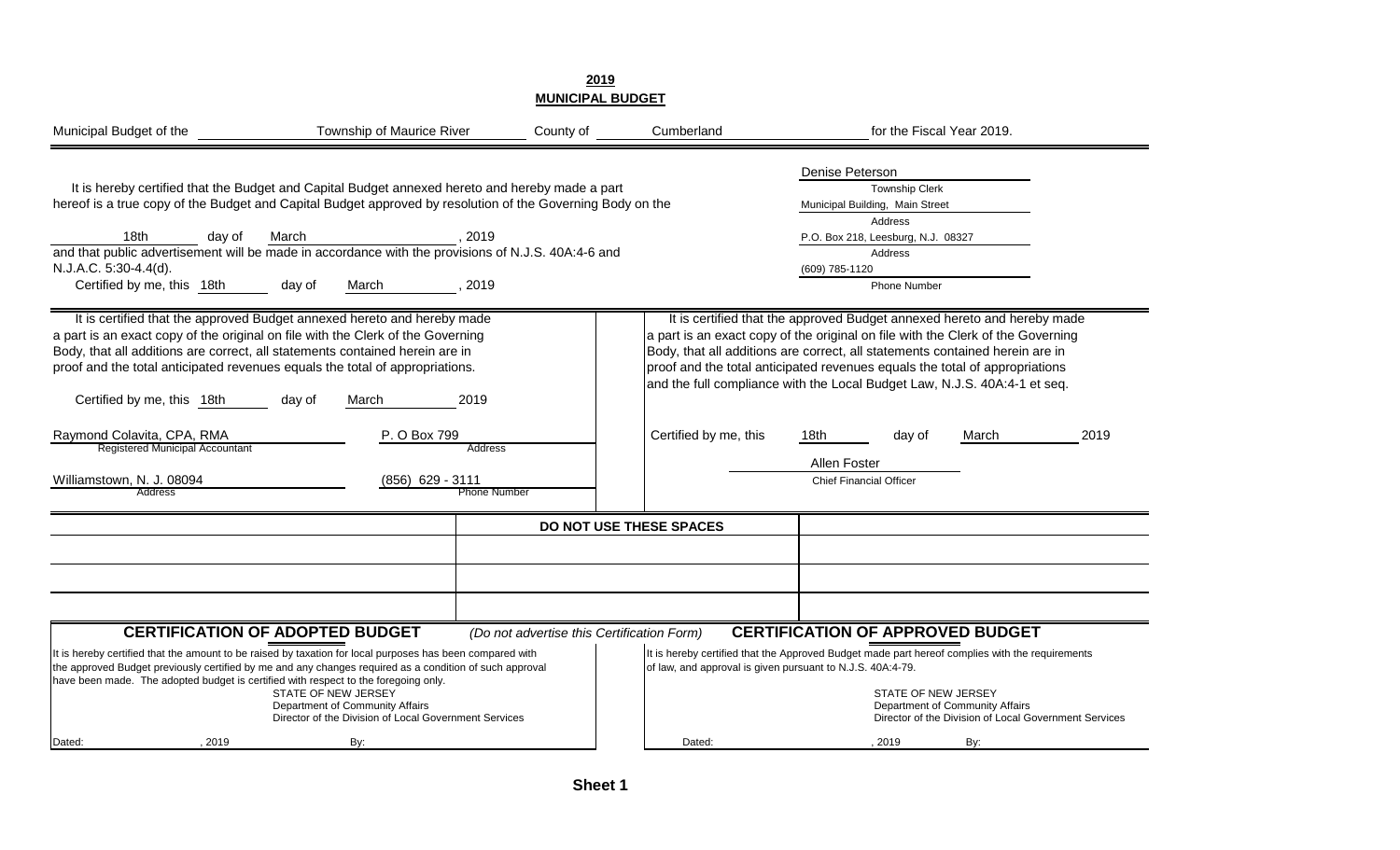#### **MUNICIPAL BUDGET NOTICE**

Section 1.

| Municipal Budget of the                                                                                                               |                | Township                                                                                                   | of  | <b>Maurice River</b> | ,County of                                                         | Cumberland     | for the Fiscal Year 2019 |
|---------------------------------------------------------------------------------------------------------------------------------------|----------------|------------------------------------------------------------------------------------------------------------|-----|----------------------|--------------------------------------------------------------------|----------------|--------------------------|
| Be It Resolved, that the following statements of revenues and appropriations shall constitute the Municipal Budget for the year 2019: |                |                                                                                                            |     |                      |                                                                    |                |                          |
| Be It Further Resolved, that said Budget be published in the                                                                          |                |                                                                                                            |     | South Jersey Times   |                                                                    |                |                          |
| in the Issue of                                                                                                                       | March 22, 2019 |                                                                                                            |     |                      |                                                                    |                |                          |
| The Governing Body of the                                                                                                             |                | Township                                                                                                   | of  | <b>Maurice River</b> | does hereby approve the following as the Budget for the year 2019: |                | Abstained                |
| <b>RECORDED VOTE</b><br>(Insert last name)                                                                                            |                | Ayes<br>Ashton<br>Oliver<br>Whildin                                                                        |     |                      | <b>Nays</b>                                                        |                | Absent                   |
| Notice is hereby given that the Budget and Tax Resolution was approved by the                                                         |                |                                                                                                            |     |                      | <b>Township Committee</b>                                          |                | of the Township          |
| <b>Maurice River</b><br><u>of</u>                                                                                                     | ,County of     | Cumberland                                                                                                 | ,on | March 18, 2019       |                                                                    |                |                          |
| A Hearing on the Budget and Tax Resolution will be held at                                                                            |                |                                                                                                            |     | <b>Township Hall</b> | ,on                                                                | April 18, 2019 | at                       |
| 07:30 o'clock P.M.                                                                                                                    |                | at which time and place objections to said Budget and Tax Resolution for the year 2019 may be presented by |     |                      |                                                                    |                |                          |
| taxpayers or other interested persons.                                                                                                |                |                                                                                                            |     |                      |                                                                    |                |                          |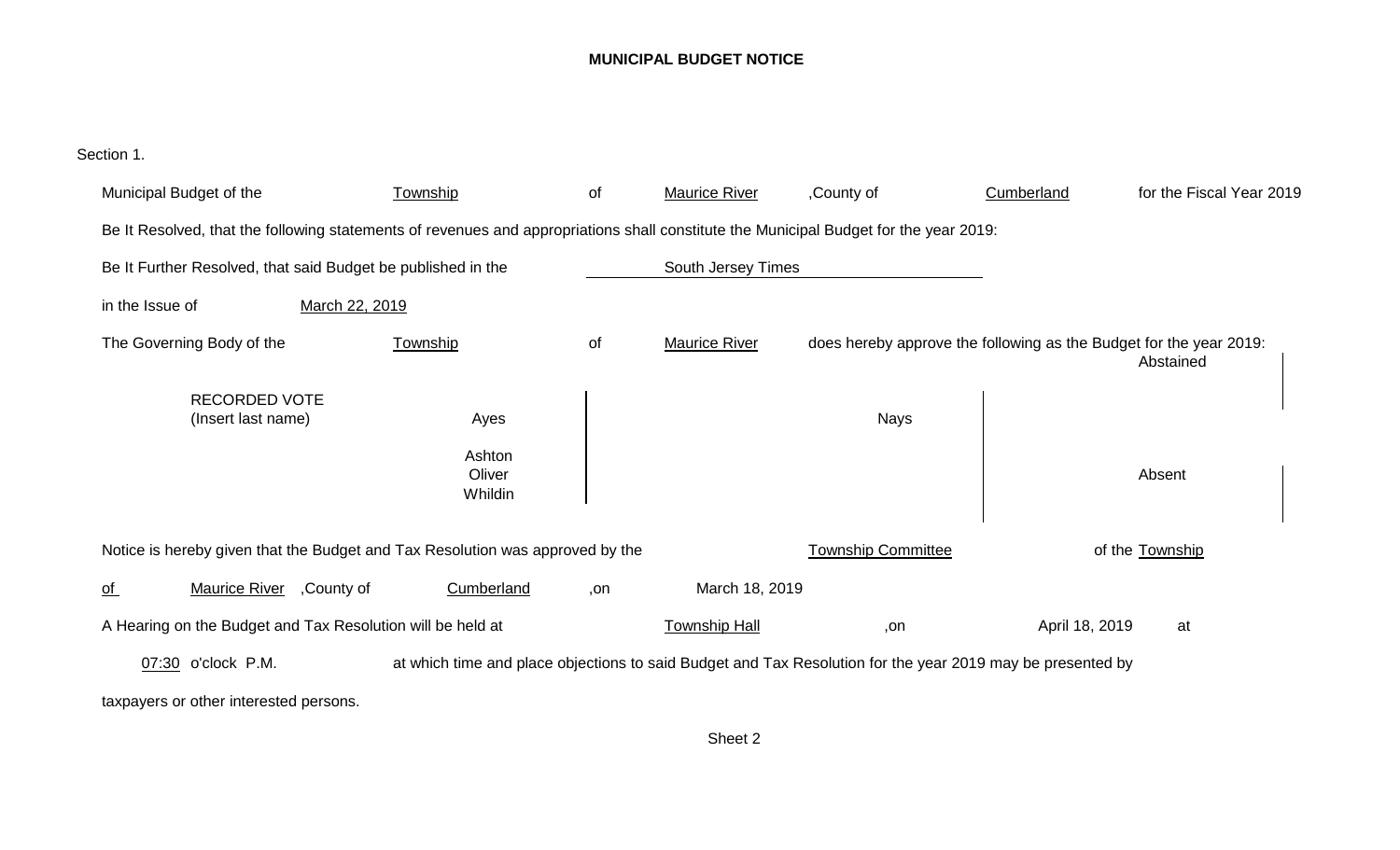#### *EXPLANATORY STATEMENT*  **SUMMARY OF CURRENT FUND SECTION OF APPROVED BUDGET**

|                                                                                                         |                                              | <b>YEAR 2019</b>     |
|---------------------------------------------------------------------------------------------------------|----------------------------------------------|----------------------|
|                                                                                                         |                                              |                      |
|                                                                                                         |                                              |                      |
| General Appropriations For: (Reference to Item and sheet number should be omitted in advertised budget) |                                              | <b>XXXXXXXXXX XX</b> |
| 1. Appropriations within "CAPS"                                                                         |                                              | <b>XXXXXXXXXX XX</b> |
| (a)Municipal Purposes (Item H-1, Sheet 19) (N.J.S.A. 40A:4-45.2)                                        |                                              | 3,000,987.50         |
| 2. Appropriations Excluded from "CAPS"                                                                  |                                              | <b>XXXXXXXXXX XX</b> |
| (a)Municipal Purposes (Item H-2, Sheet 28) (N.J.S.A. 40A:4-45.3 as amended)                             |                                              | 281,952.46           |
| (b) Local District School Purposes in Municipal Budget (Item K, Sheet 29)                               |                                              |                      |
| Total General Appropriations Excluded from "CAPS" (Item O, Sheet 29)                                    |                                              | 281,952.46           |
| 3. Reserve for Uncollected Taxes (Item M, Sheet 29) - Based on Estimated                                | 92.50% Percent of Tax Collections            | 632,245.34           |
| 4. Total General Appropriations (Item 9, Sheet 29)                                                      | <b>Building Aid Allowance</b><br>2018-\$0.00 | 3,915,185.30         |
|                                                                                                         | for Schools - State Aid<br>2017-\$0.00       |                      |
| 5. Less: Anticipated Revenues Other Than Current Property Tax (Item 5, Sheet 11)                        |                                              |                      |
| (ie. Surplus, Miscellaneous Revenues and Receipts from Delinquent Taxes)                                |                                              | 2,620,247.46         |
| 6. Difference: Amount to be Raised by Taxes for Support of Municipal Budget(as follows)                 |                                              | <b>XXXXXXXXXX XX</b> |
| (a) Local Tax for Municipal Purposes Including Reserve for Uncollected Taxes (Item 6(a), Sheet 11)      |                                              | 1,294,937.84         |
| (b) Addition to Local District School Tax (Item 6(b), Sheet 11)                                         |                                              |                      |
| (c) Minimum Library Tax                                                                                 |                                              |                      |
|                                                                                                         |                                              |                      |
|                                                                                                         |                                              |                      |
|                                                                                                         |                                              |                      |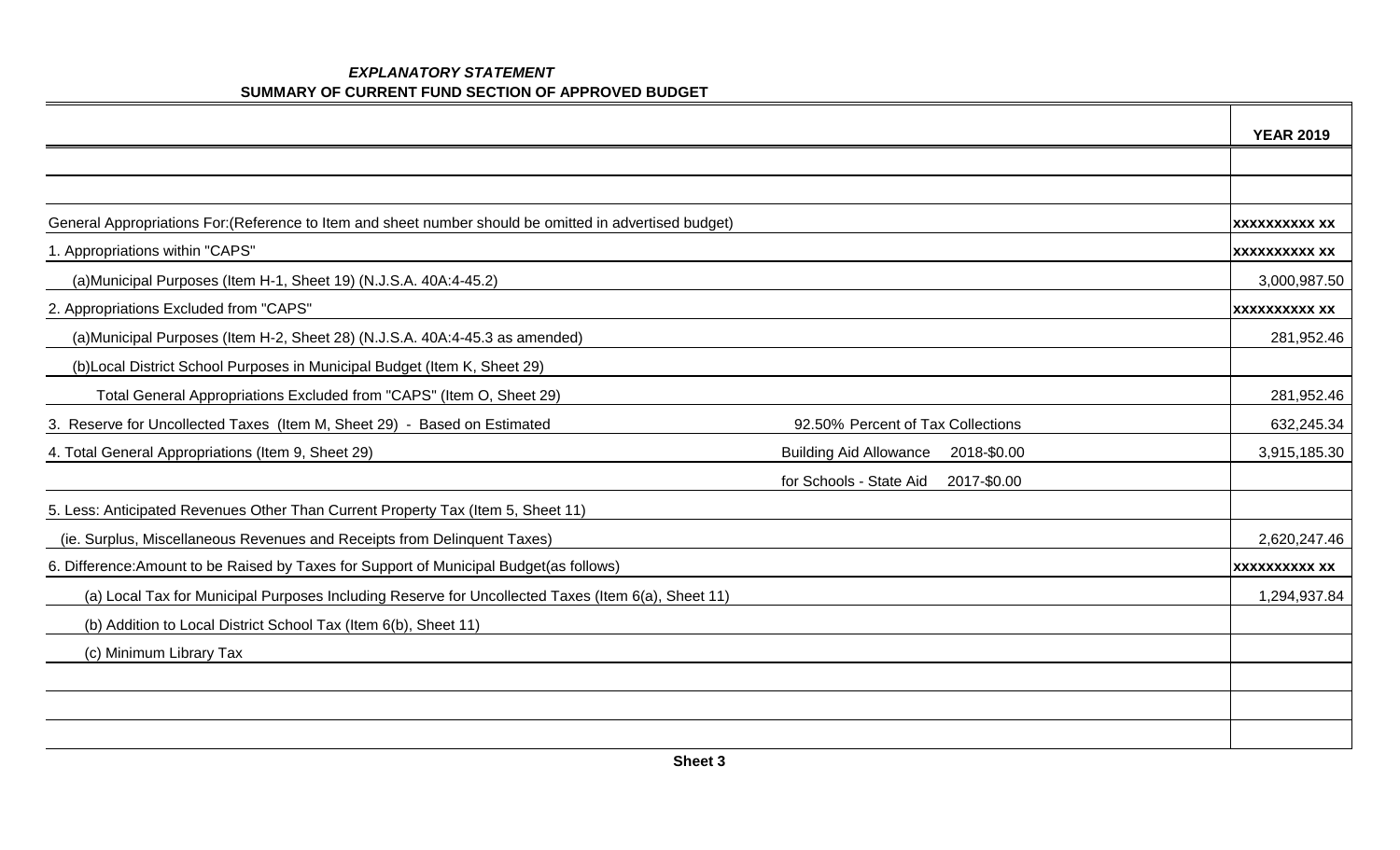|                                                                      | <b>EXPLANATORY STATEMENT - (Continued)</b>           |                      |                |                |                                                                                    |
|----------------------------------------------------------------------|------------------------------------------------------|----------------------|----------------|----------------|------------------------------------------------------------------------------------|
|                                                                      | SUMMARY OF 2018 APPROPRIATIONS EXPENDED AND CANCELED |                      |                |                | <b>Explanations of</b>                                                             |
|                                                                      | <b>General Budget</b>                                | <b>Water Utility</b> | <b>Utility</b> | <b>Utility</b> | <b>Appropriations for</b><br>"Other Expenses"<br>The amounts appropriated under    |
| <b>Budget Appropriations - Adopted Budget</b>                        | 4,135,347.68                                         |                      |                |                | the title of "Other Expenses"<br>are for operating costs other                     |
| Budget Appropriations Added by NJSA 40A:4-87                         | 260,463.38                                           |                      |                |                | than "Salaries and Wages."<br>Some of the items included in                        |
| <b>Emergency Appropriations</b>                                      | 0.00                                                 |                      |                |                | "Other Expenses" are:                                                              |
| <b>Total Appropriations</b>                                          | 4,395,811.06                                         |                      |                |                | Materials, supplies and<br>non-bondable equipment;                                 |
| Expenditures:<br>Paid or Charged (Including Reserve for              |                                                      |                      |                |                | Repairs and maintenance of<br>buildings, equipment, roads;                         |
| <b>Uncollected Taxes)</b><br>Reserved                                | 3,833,753.40<br>562,057.66                           |                      |                |                | Contractual services for<br>garbage and trash removal,                             |
| <b>Unexpended Balances Canceled</b>                                  | 0.00                                                 |                      |                |                | fire hydrant service, aid<br>to volunteer fire companies, etc.                     |
| <b>Total Expenditures and Unexpended</b><br><b>Balances Canceled</b> | 4,395,811.06                                         |                      |                |                | Printing and advertising,<br>utility services, Insurance and                       |
| Overexpenditures*                                                    |                                                      |                      |                |                | many other items essential to the<br>services rendered by municipal<br>government. |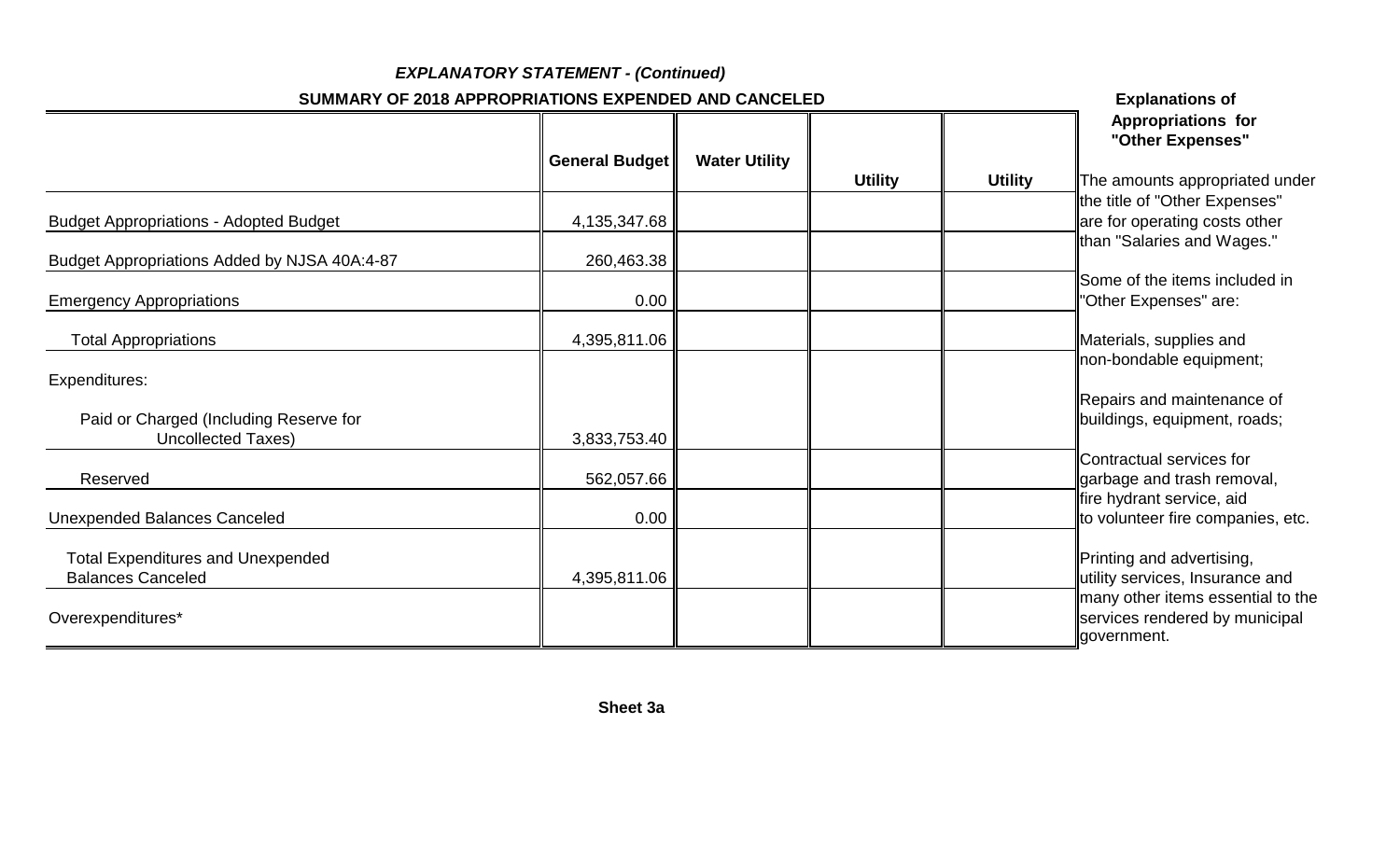| 2.5% Appropriation CAP<br>Chapter 89, Public laws of 1990 as amended, places limits on municipal expenditures<br>Commonly referred to as Local Government CAP Law, it limits increases in municipal<br>appropriations to the lesser of 5% or an annually computed variable percentage index<br>rate which reflects increases in the basic costs of governmental operations (the Index Rate)<br>over that appropriated for the previous year. |                           | 2% Tax Levy CAP                                                                                |           |             |
|----------------------------------------------------------------------------------------------------------------------------------------------------------------------------------------------------------------------------------------------------------------------------------------------------------------------------------------------------------------------------------------------------------------------------------------------|---------------------------|------------------------------------------------------------------------------------------------|-----------|-------------|
|                                                                                                                                                                                                                                                                                                                                                                                                                                              |                           |                                                                                                |           |             |
|                                                                                                                                                                                                                                                                                                                                                                                                                                              |                           | This calculation limits the increase to the local amount to be raised by taxation.             |           |             |
|                                                                                                                                                                                                                                                                                                                                                                                                                                              |                           |                                                                                                |           |             |
|                                                                                                                                                                                                                                                                                                                                                                                                                                              |                           | Levy Cap Calculation                                                                           |           | \$1,314,177 |
| The actual 2019 CAP for the Township of Maurice River will be reviewed and approved                                                                                                                                                                                                                                                                                                                                                          |                           | Prior Year Amount to be Raised by Taxation for Municipal Purposes<br>Cap Base Adjustment (+/-) |           | \$0         |
| by the Division of Local Government Services, but the calculations upon which this                                                                                                                                                                                                                                                                                                                                                           |                           | Less: Prior Year Deferred Charges to Future Taxation Unfunded                                  |           | \$200,000   |
| budget was prepared are as follows:                                                                                                                                                                                                                                                                                                                                                                                                          |                           | Less: Prior Year Deferred Charges: Emergencies                                                 |           | \$0         |
|                                                                                                                                                                                                                                                                                                                                                                                                                                              |                           | Less: Prior Year Recycling Tax                                                                 |           | \$0         |
| <b>Total General Appropriations 2018</b>                                                                                                                                                                                                                                                                                                                                                                                                     | \$4,395,811.06            | Less: Changes in Service Provider: Transfer of Service/ Function                               |           | (\$16,000)  |
| _ess:                                                                                                                                                                                                                                                                                                                                                                                                                                        |                           | Net Prior Year Tax Levy for Municipal Purpose Tax for Cap Calculation                          |           | \$1,098,177 |
| <b>Total Other Operations</b><br>2.805.00                                                                                                                                                                                                                                                                                                                                                                                                    |                           | Plus: 2% Cap increase                                                                          |           | \$21.964    |
| Total Public and Private Programs -<br>514,119.04                                                                                                                                                                                                                                                                                                                                                                                            |                           | Adjusted Tax Levy                                                                              |           | \$1,120,141 |
| <b>Total Interlocal Service Agreement</b>                                                                                                                                                                                                                                                                                                                                                                                                    |                           | Plus: Assumption of Service/ Function                                                          |           | \$0         |
| Total Capital Improvements -<br>75,000.00                                                                                                                                                                                                                                                                                                                                                                                                    |                           | Adjusted Tax Levy Prior to Exclusions                                                          |           | \$1,120,141 |
| 200,000.00<br><b>Deferred Charges</b>                                                                                                                                                                                                                                                                                                                                                                                                        |                           | Exclusions:                                                                                    |           |             |
| <b>Emergency Authorizations -</b>                                                                                                                                                                                                                                                                                                                                                                                                            | 0.00                      | Allowable Shared Service Agreements Increase                                                   | \$0       |             |
| Debt Service                                                                                                                                                                                                                                                                                                                                                                                                                                 | 0.00                      | Allowable Health Insurance Cost Increase                                                       | \$0       |             |
| Reserve for Uncollected Taxes<br>641,346.64                                                                                                                                                                                                                                                                                                                                                                                                  |                           | Allowable Pension Obligations Increase                                                         | \$0       |             |
| Other:                                                                                                                                                                                                                                                                                                                                                                                                                                       |                           | Allowable LOSAP Increase                                                                       | \$0       |             |
|                                                                                                                                                                                                                                                                                                                                                                                                                                              |                           | Allowable Capital Improvements Increase                                                        | \$0       |             |
| <b>Total Exceptions</b>                                                                                                                                                                                                                                                                                                                                                                                                                      | 1,433,270.68              | Allowable Debt Service, Capital Leases and Debt Service Share of Cost Incre                    | \$0       |             |
|                                                                                                                                                                                                                                                                                                                                                                                                                                              |                           | Recycling Tax Appropriation                                                                    | \$0       |             |
| Amount on which 2.5% Cap is Applied                                                                                                                                                                                                                                                                                                                                                                                                          | 2.962.540.38              | Deferred Charges to Future Taxation Unfunded                                                   | \$200,000 |             |
| Add:                                                                                                                                                                                                                                                                                                                                                                                                                                         |                           | Current Year Deferred Charges: Emergencies                                                     | \$0       |             |
| 2.5% CAP                                                                                                                                                                                                                                                                                                                                                                                                                                     | 74,063.51                 | <b>Add Total Exclusions</b>                                                                    |           | \$200,000   |
| Valuation of New Construction (\$715,800*.00446)                                                                                                                                                                                                                                                                                                                                                                                             | 3,192.47                  | Less Cancelled or Unexpended Exclusions                                                        |           | \$0         |
| 2017 CAP Bank                                                                                                                                                                                                                                                                                                                                                                                                                                | 85,876.92                 | Adjusted Tax Levy After Exclusions                                                             |           | \$1,320,141 |
| 2018 CAP Bank                                                                                                                                                                                                                                                                                                                                                                                                                                | 28,871.07<br>3,154,544.35 | Additions:<br>New Ratables - Increase in Valuations (New Construction and Additions)           | \$715,800 |             |
| Total Allowable Appropriations within CAP for 2018<br>2019 Appropriations within CAP                                                                                                                                                                                                                                                                                                                                                         | 3,000,987.50              | Prior Year's Local Municipal Purpose Tax Rate (per \$100)                                      | \$0.446   |             |
|                                                                                                                                                                                                                                                                                                                                                                                                                                              |                           | New Ratable Adjustment to Levy                                                                 |           | \$3,192     |
|                                                                                                                                                                                                                                                                                                                                                                                                                                              |                           | 2016 Cap Bank Utilized in 2019                                                                 |           | \$0         |
|                                                                                                                                                                                                                                                                                                                                                                                                                                              |                           | 2017 Cap Bank Utilized in 2019                                                                 |           | \$0         |
|                                                                                                                                                                                                                                                                                                                                                                                                                                              |                           | 2018 Cap Bank Utilized in 2019                                                                 |           | \$0         |
|                                                                                                                                                                                                                                                                                                                                                                                                                                              |                           | Amounts approved by Referendum                                                                 |           | \$0         |
|                                                                                                                                                                                                                                                                                                                                                                                                                                              |                           | Maximum Allowable Amount to be Raised by Taxation                                              |           | \$1,323,334 |
|                                                                                                                                                                                                                                                                                                                                                                                                                                              |                           | Amount to be Raised by Taxation for Municipal Purposes                                         |           | \$1,294,938 |
|                                                                                                                                                                                                                                                                                                                                                                                                                                              |                           | Amount to be Raised by Taxation for Municipal Purposes Under/Over Cap (+/-)                    |           | \$28,396    |

#### EXPLANATORY STATEMENT - (CONTINUED)

 **Sheet 3b**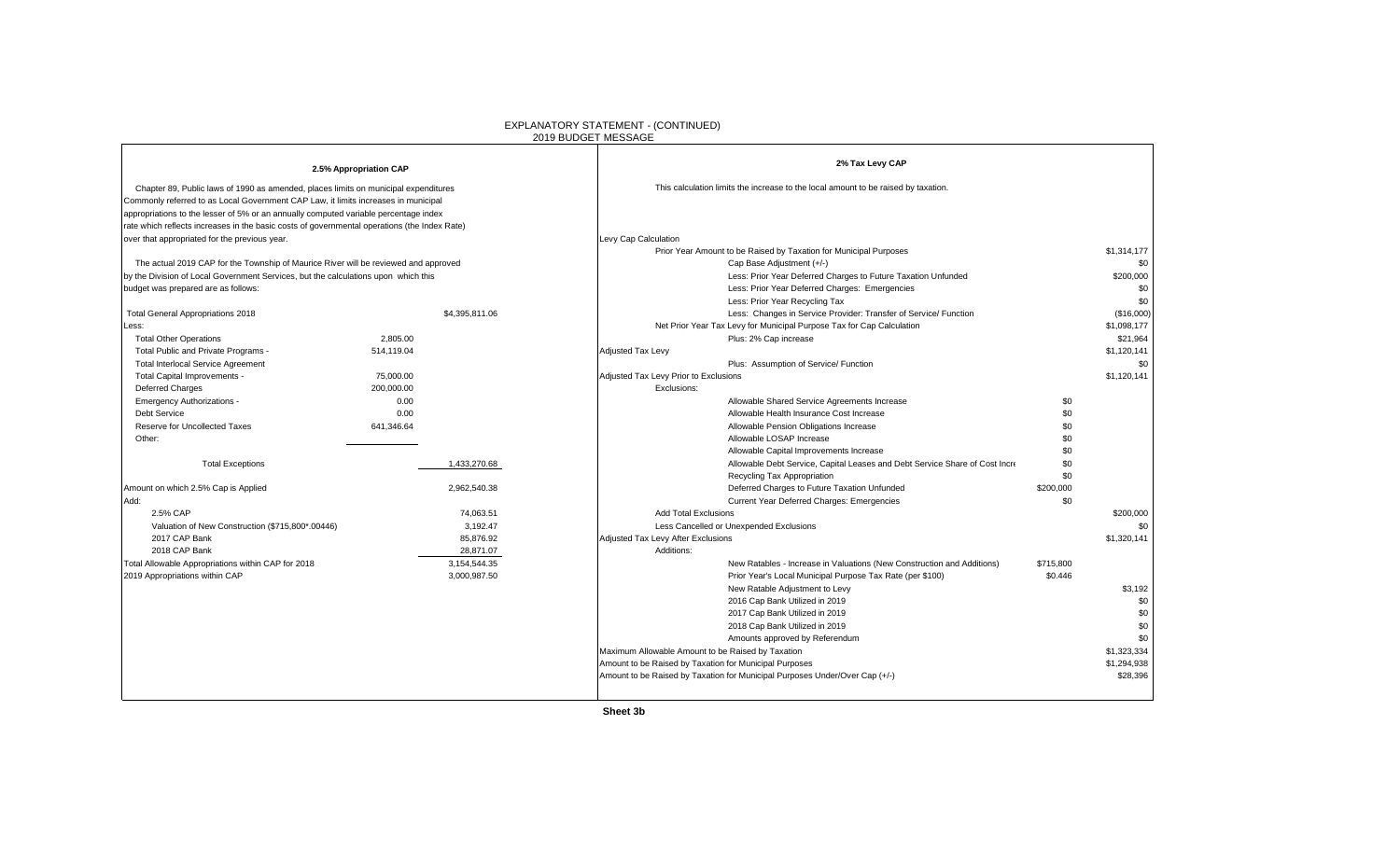#### EXPLANATORY STATEMENT - (CONTINUED) 2019 BUDGET MESSAGE

#### **RECAP OF 2018 GROUP HEALTH APPROPRIATION RECAP OF SPLIT APPROPRIATIONS**

| <b>Estimated Group Insurance Costs</b><br><b>Esimated Employee Contributions</b> |     | 345.500.00<br>25.500.00 | In order to comply with statutory and regulatory requirements, any amounts appropriated<br>for certain departments or functions which have been split and their parts appear in several<br>places should be listed below. |  |
|----------------------------------------------------------------------------------|-----|-------------------------|---------------------------------------------------------------------------------------------------------------------------------------------------------------------------------------------------------------------------|--|
| <b>Total Appropriated</b>                                                        |     | 320.000.00              | Inside CAP<br>Outside CAP                                                                                                                                                                                                 |  |
| Health Benefit Waiver Appropriation                                              | -SG | 2.000.00                |                                                                                                                                                                                                                           |  |
|                                                                                  |     |                         | <b>Grand Total</b>                                                                                                                                                                                                        |  |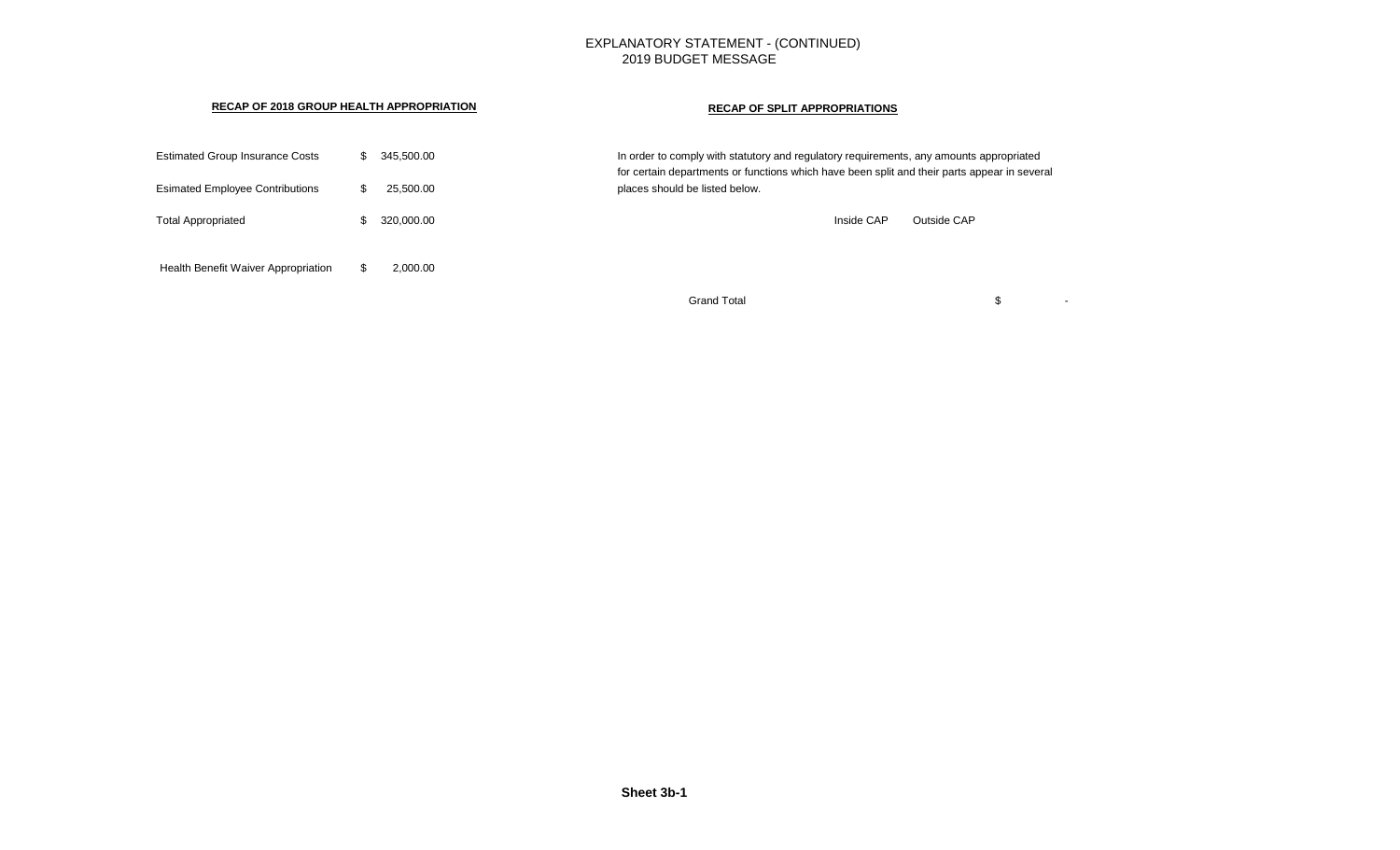### **CURRENT FUND - ANTICIPATED REVENUES**

|                                                               |                 | Anticipated   |               |                                           |  |
|---------------------------------------------------------------|-----------------|---------------|---------------|-------------------------------------------|--|
| <b>GENERAL REVENUES</b>                                       | <b>FCOA</b>     | 2019          | 2018          | <b>Realized in</b><br><b>Cash in 2018</b> |  |
|                                                               |                 |               |               |                                           |  |
|                                                               |                 |               |               |                                           |  |
|                                                               | 08-101          |               | 950,000.00    | 950,000.00                                |  |
| 1.Surplus Anticipated                                         |                 | 950,000.00    |               |                                           |  |
| 2. Surplus Anticipated with Prior Written Consent of Director | 08-102          |               |               |                                           |  |
| <b>Total Surplus Anticipated</b>                              | 08-100          | 950,000.00    | 950,000.00    | 950,000.00                                |  |
| 3. Miscellaneous Revenues - Section A: Local Revenues         | <b>XXXXXXXX</b> | XXXXXXXXXX XX | XXXXXXXXXX XX | XXXXXXXXXX XX                             |  |
| Licenses:                                                     | <b>XXXXXXXX</b> | XXXXXXXXXX XX | XXXXXXXXXX XX | xxxxxxxxxx xx                             |  |
| Alcoholic Beverages                                           | 08-103          | 1,250.00      |               |                                           |  |
| Other                                                         | 08-104          |               |               |                                           |  |
| <b>Fees and Permits</b>                                       | 08-105          | 34,000.00     | 34,000.00     | 49,986.00                                 |  |
| Fines and Costs:                                              | <b>XXXXXXXX</b> | XXXXXXXXXX XX | XXXXXXXXXX XX | XXXXXXXXXX XX                             |  |
| <b>Municipal Court</b>                                        | 08-110          | 35,000.00     | 35,000.00     | 50,353.68                                 |  |
| Other                                                         | 08-109          |               |               |                                           |  |
| <b>Interest and Costs on Taxes</b>                            | 08-112          | 65,000.00     | 65,000.00     | 69,868.58                                 |  |
|                                                               |                 |               |               |                                           |  |
|                                                               |                 |               |               |                                           |  |
| Interest on Investments and Deposits                          | 08-113          | 8,000.00      | 8,000.00      | 15,693.89                                 |  |
|                                                               |                 |               |               |                                           |  |
|                                                               |                 |               |               |                                           |  |
|                                                               |                 |               |               |                                           |  |
|                                                               |                 |               |               |                                           |  |
|                                                               |                 |               |               |                                           |  |
|                                                               |                 |               |               |                                           |  |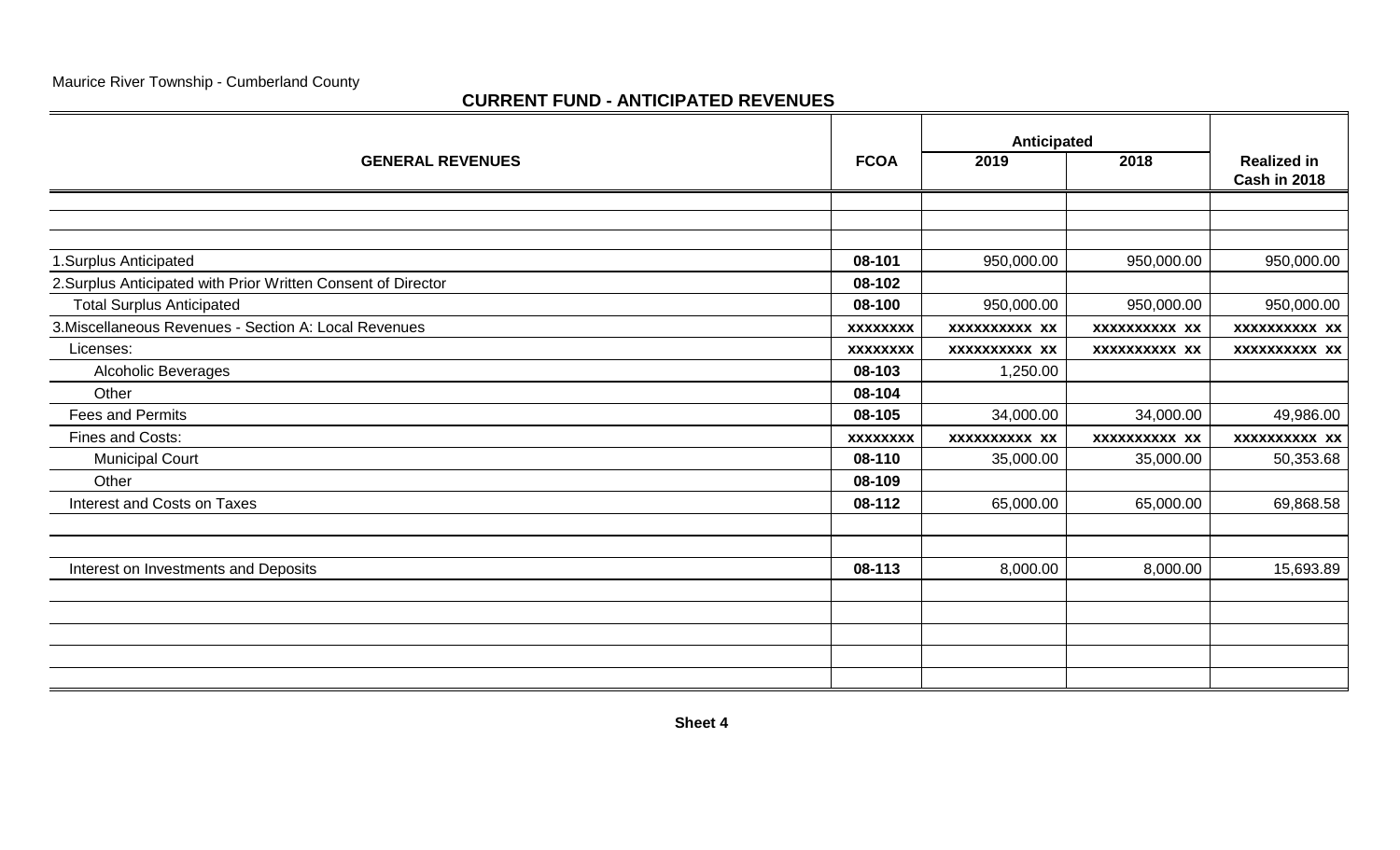# **Anticipated GENERAL REVENUES FCOA 2019 2018 Realized in Cash in 2018 3.Miscellaneous Revenues - Section A: Local Revenues (continued): Total Section A: Local Revenues** 185,902.15

# **CURRENT FUND - ANTICIPATED REVENUES (Continued)**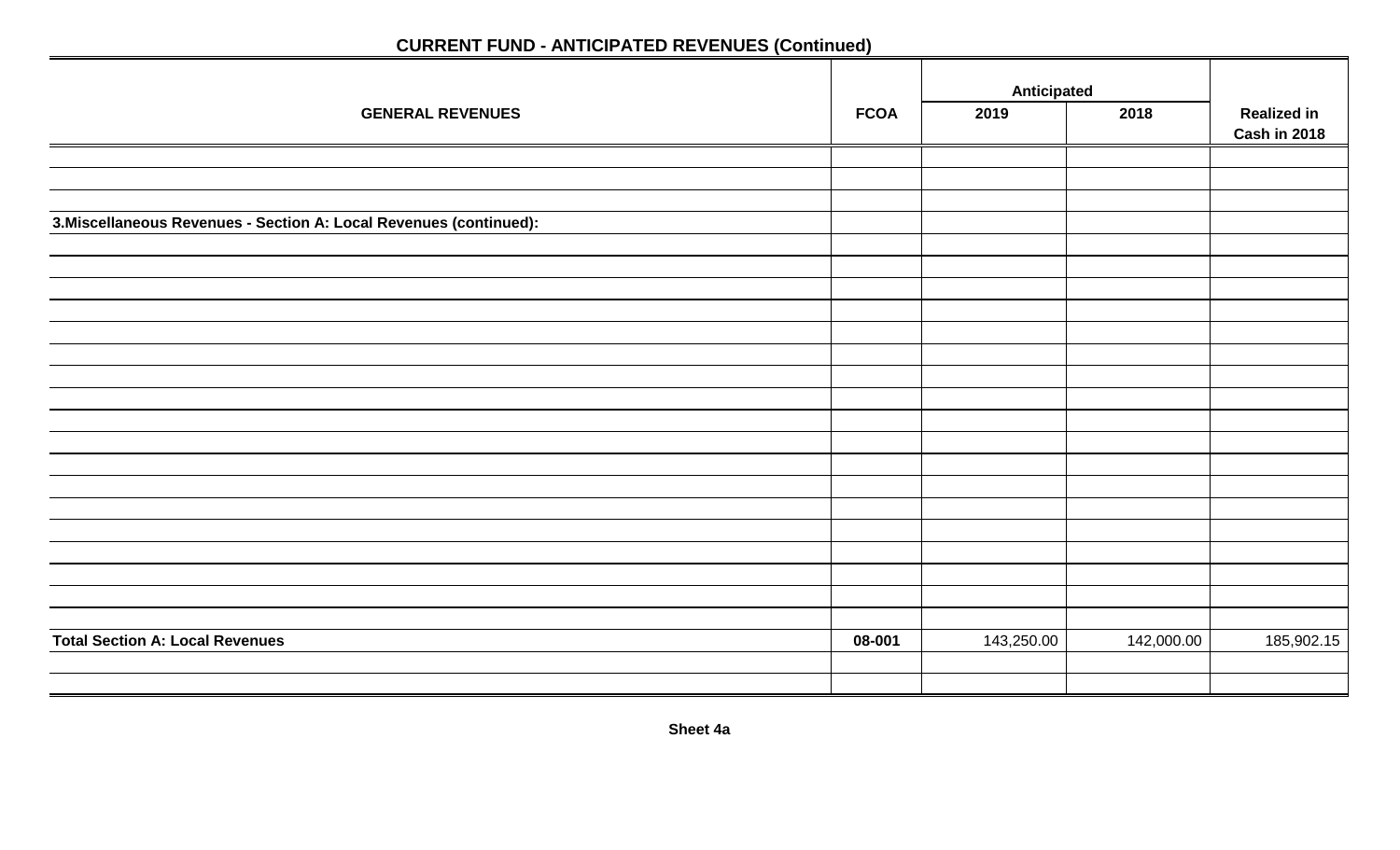|                                                                     |             | Anticipated  |              |                                    |
|---------------------------------------------------------------------|-------------|--------------|--------------|------------------------------------|
| <b>GENERAL REVENUES</b>                                             | <b>FCOA</b> | 2019         | 2018         | <b>Realized in</b><br>Cash in 2018 |
|                                                                     |             |              |              |                                    |
|                                                                     |             |              |              |                                    |
| 3. Miscellaneous Revenues - Section B: State Aid Without            |             |              |              |                                    |
| <b>Offsetting Appropriations</b>                                    |             |              |              |                                    |
|                                                                     |             |              |              |                                    |
|                                                                     |             |              |              |                                    |
|                                                                     |             |              |              |                                    |
|                                                                     |             |              |              |                                    |
|                                                                     |             |              |              |                                    |
| <b>Consolidated Municipal Property Tax Relief Act</b>               | 09-200      | 214,621.00   | 261,463.00   | 261,463.00                         |
| Energy Receipts Tax (P.L. 1998, Chapters 162 & 167)                 | 09-202      | 674,819.00   | 627,977.00   | 627,977.00                         |
|                                                                     |             |              |              |                                    |
| Supplemental Energy Receipts Tax (P.L. 1998, Chapters 162 & 167)    | 09-203      |              |              |                                    |
|                                                                     |             |              |              |                                    |
|                                                                     |             |              |              |                                    |
|                                                                     |             |              |              |                                    |
| Garden State Preservation Trust Fund Per P.L. 2000, c.152           | 09-206      | 225,865.00   | 225,865.00   | 225,865.00                         |
|                                                                     |             |              |              |                                    |
|                                                                     |             |              |              |                                    |
|                                                                     |             |              |              |                                    |
|                                                                     |             |              |              |                                    |
|                                                                     |             |              |              |                                    |
| <b>Total Section B: State Aid Without Offsetting Appropriations</b> | 09-001      | 1,115,305.00 | 1,115,305.00 | 1,115,305.00                       |
|                                                                     |             |              |              |                                    |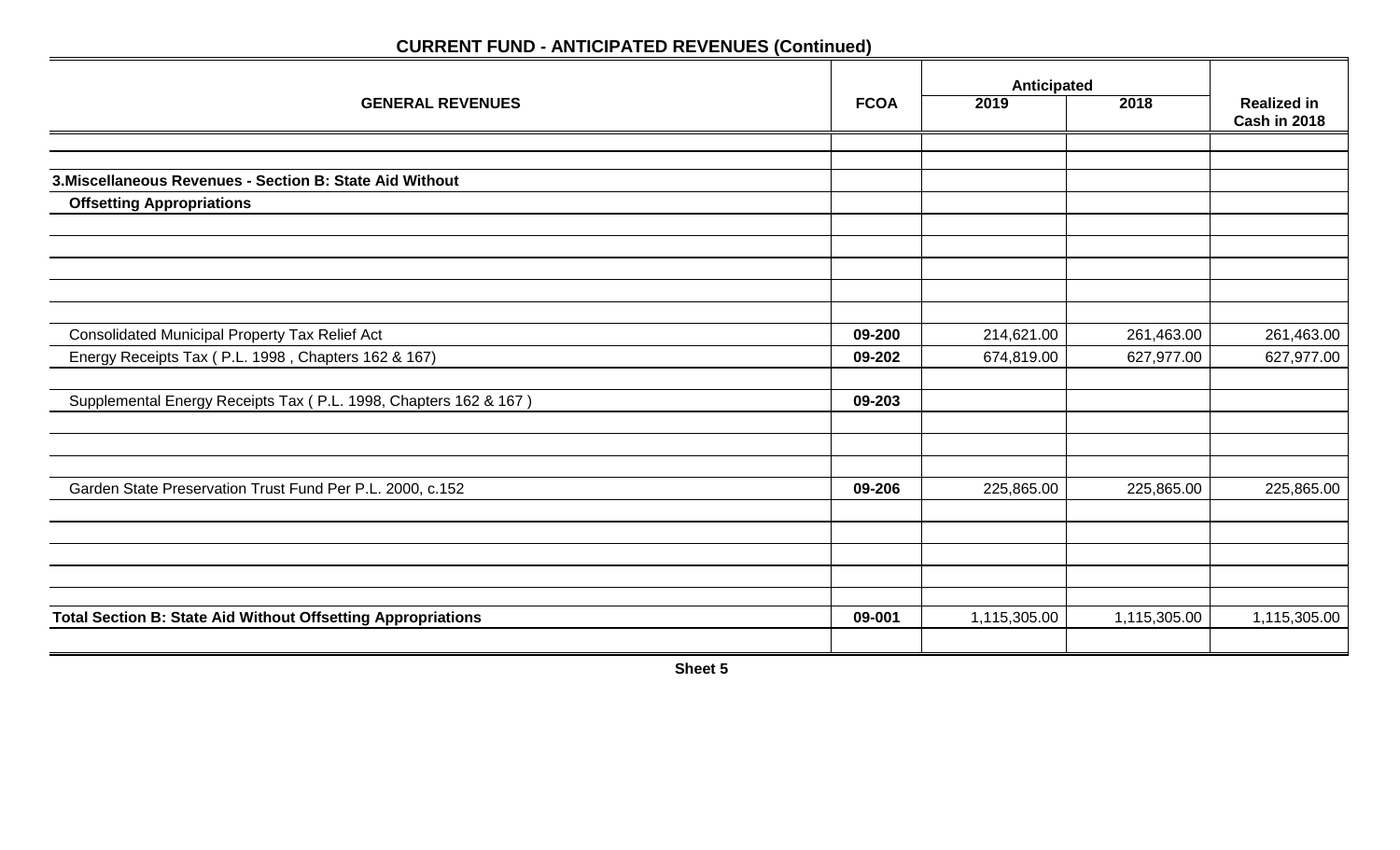|                                                                       |                 | Anticipated          |                      |                      |
|-----------------------------------------------------------------------|-----------------|----------------------|----------------------|----------------------|
|                                                                       |                 |                      |                      |                      |
| <b>GENERAL REVENUES</b>                                               | <b>FCOA</b>     | 2019                 | 2018                 | <b>Realized in</b>   |
|                                                                       |                 |                      |                      | Cash in 2018         |
|                                                                       |                 |                      |                      |                      |
|                                                                       |                 |                      |                      |                      |
| 3. Miscellaneous Revenues - Section C: Dedicated Uniform Construction |                 | <b>XXXXXXXXXX XX</b> | <b>XXXXXXXXXX XX</b> | <b>XXXXXXXXXX XX</b> |
|                                                                       | <b>XXXXXXXX</b> |                      |                      |                      |
| Code Fees Offset with Appropriations (N.J.S. 40A:4-36 and             | <b>XXXXXXXX</b> | <b>XXXXXXXXXX XX</b> | <b>XXXXXXXXXX XX</b> | <b>XXXXXXXXXX XX</b> |
| N.J.A.C. 5:23-4.17):                                                  | <b>XXXXXXXX</b> | <b>XXXXXXXXXX XX</b> | <b>XXXXXXXXXX XX</b> | <b>XXXXXXXXXX XX</b> |
| <b>Uniform Construction Code Fees</b>                                 | 08-160          | 30,000.00            | 30,000.00            | 31,101.00            |
|                                                                       |                 |                      |                      |                      |
|                                                                       |                 |                      |                      |                      |
|                                                                       |                 |                      |                      |                      |
| Special Item of General Revenue Anticipated with Prior Written        | <b>XXXXXXXX</b> | <b>XXXXXXXXXX XX</b> | <b>XXXXXXXXXX XX</b> | <b>XXXXXXXXXX XX</b> |
| <b>Consent of Director of Local Government Services:</b>              | <b>XXXXXXXX</b> | <b>XXXXXXXXXX XX</b> | <b>XXXXXXXXXX XX</b> | <b>XXXXXXXXXX XX</b> |
| Additional Dedicated Uniform Construction Code Fees offset with       | <b>XXXXXXXX</b> | <b>XXXXXXXXXX XX</b> | <b>XXXXXXXXXX XX</b> | <b>XXXXXXXXXX XX</b> |
| Appropriations (N.J.S. 40A:4-45.3h and N.J.A.C. 5:23-4.17):           | <b>XXXXXXXX</b> | <b>XXXXXXXXXX XX</b> | <b>XXXXXXXXXX XX</b> | <b>XXXXXXXXXX XX</b> |
| <b>Uniform Construction Code Fees</b>                                 | 08-160          |                      |                      |                      |
|                                                                       |                 |                      |                      |                      |
|                                                                       |                 |                      |                      |                      |
|                                                                       |                 |                      |                      |                      |
| <b>Total Section C: Dedicated Uniform Construction Code Fees</b>      |                 |                      |                      |                      |
| <b>Offset with Appropriations</b>                                     | 08-002          | 30,000.00            | 30,000.00            | 31,101.00            |
|                                                                       |                 |                      |                      |                      |
|                                                                       |                 |                      |                      |                      |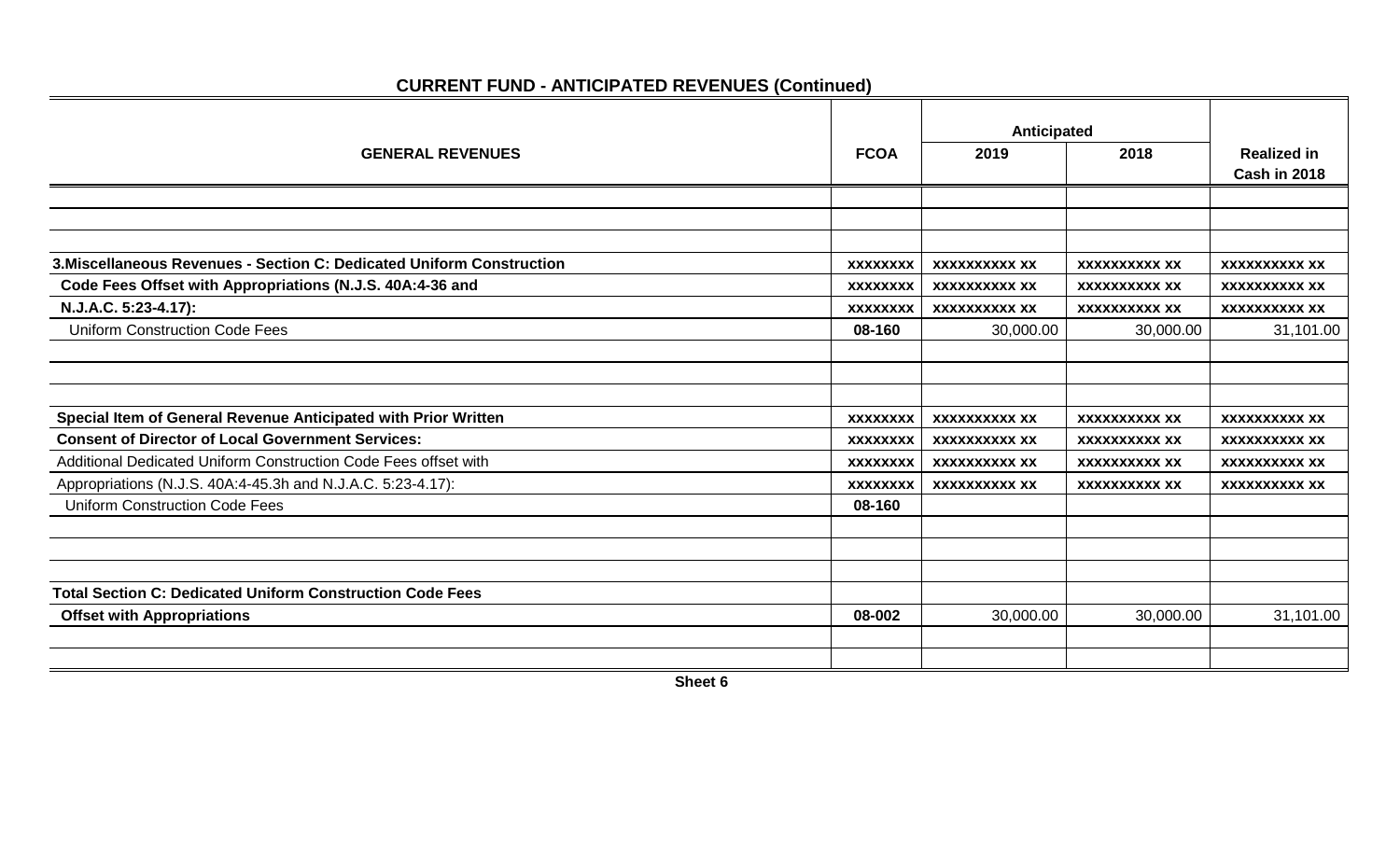|                                                                                      |                | Anticipated          |                      |                                           |
|--------------------------------------------------------------------------------------|----------------|----------------------|----------------------|-------------------------------------------|
| <b>GENERAL REVENUES</b>                                                              | <b>FCOA</b>    | 2019                 | 2018                 | <b>Realized in</b><br><b>Cash in 2018</b> |
|                                                                                      |                |                      |                      |                                           |
|                                                                                      |                |                      |                      |                                           |
|                                                                                      |                |                      |                      |                                           |
| 3. Miscellaneous Revenues - Section D: Special Items of General Revenue Anticipated  |                |                      |                      |                                           |
| With Prior Written Consent of the Director of Local Government Services - Interlocal | <b>XXXXXXX</b> | <b>XXXXXXXXXX XX</b> | <b>XXXXXXXXXX XX</b> | <b>XXXXXXXXXX XX</b>                      |
| <b>Municipal Service Agreements Offset With Appropriations:</b>                      |                |                      |                      |                                           |
|                                                                                      |                |                      |                      |                                           |
|                                                                                      |                |                      |                      |                                           |
|                                                                                      |                |                      |                      |                                           |
|                                                                                      |                |                      |                      |                                           |
|                                                                                      |                |                      |                      |                                           |
|                                                                                      |                |                      |                      |                                           |
|                                                                                      |                |                      |                      |                                           |
|                                                                                      |                |                      |                      |                                           |
|                                                                                      |                |                      |                      |                                           |
|                                                                                      |                |                      |                      |                                           |
|                                                                                      |                |                      |                      |                                           |
|                                                                                      |                |                      |                      |                                           |
| Total Section D: Interlocal Municipal Service Agreements Offset                      |                |                      |                      |                                           |
| <b>With Appropriations</b>                                                           | 11-001         | 0.00                 | 0.00                 | 0.00                                      |
|                                                                                      |                |                      |                      |                                           |
|                                                                                      |                |                      |                      |                                           |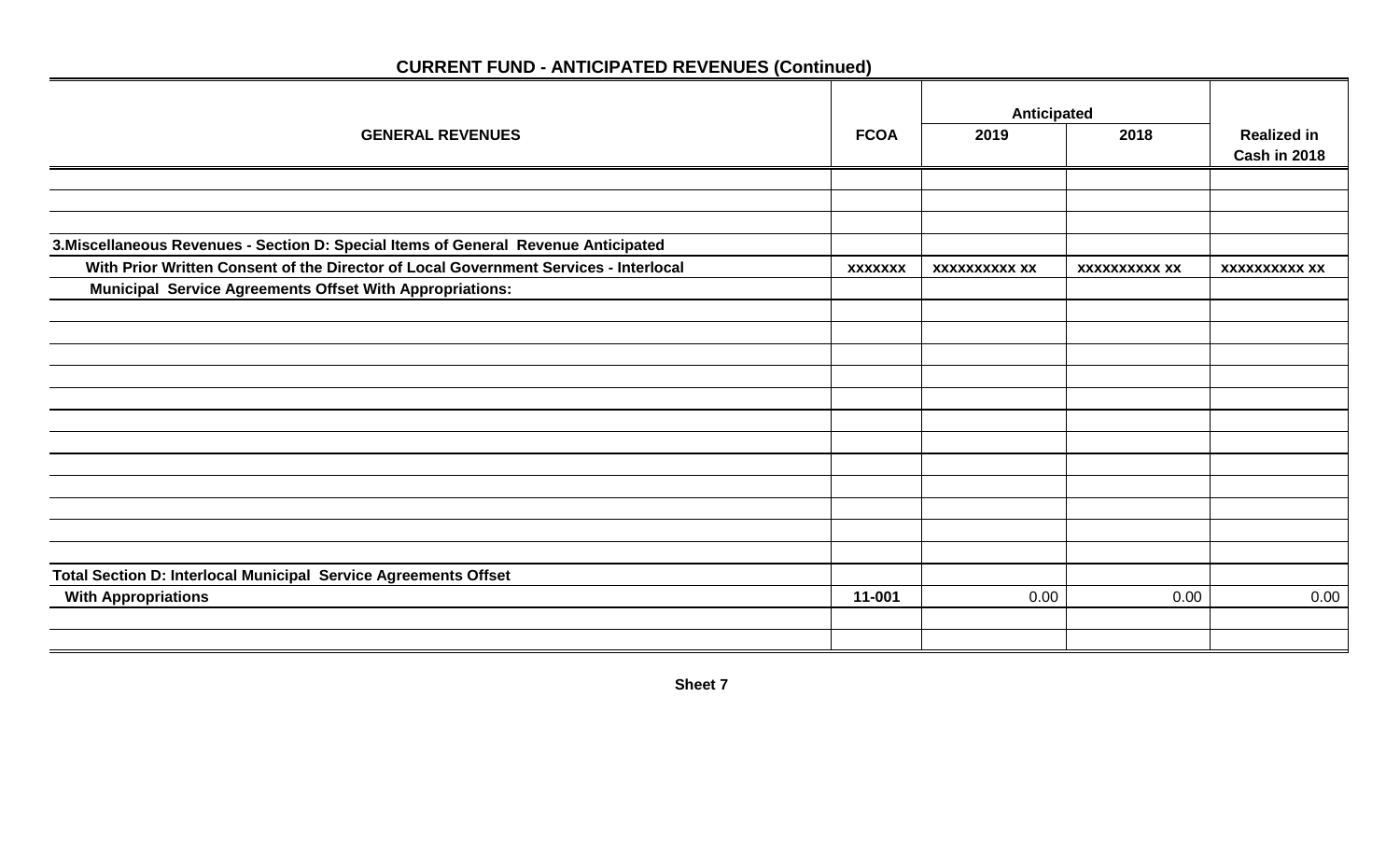|                                                                   |                | Anticipated         |                     |                     |
|-------------------------------------------------------------------|----------------|---------------------|---------------------|---------------------|
| <b>GENERAL REVENUES</b>                                           | <b>FCOA</b>    | 2019                | 2018                | <b>Realized in</b>  |
|                                                                   |                |                     |                     | Cash in 2018        |
|                                                                   |                |                     |                     |                     |
|                                                                   |                |                     |                     |                     |
|                                                                   |                |                     |                     |                     |
| 3. Miscellaneous Revenues - Section E: Special Items of General   |                |                     |                     |                     |
| Revenue Anticipated with Prior Written Consent of Director        | <b>XXXXXXX</b> | <b>XXXXXXXXX XX</b> | <b>XXXXXXXXX XX</b> | <b>XXXXXXXXX XX</b> |
| of Local Government Services: Additional Revenues Offset with     | <b>XXXXXXX</b> | <b>XXXXXXXXX XX</b> | <b>XXXXXXXXX XX</b> | <b>XXXXXXXXX XX</b> |
| Appropriations (N.J.S. 40A:4-45.3h):                              | <b>XXXXXXX</b> | <b>XXXXXXXXX XX</b> | <b>XXXXXXXXX XX</b> | <b>XXXXXXXXX XX</b> |
|                                                                   |                |                     |                     |                     |
|                                                                   |                |                     |                     |                     |
|                                                                   |                |                     |                     |                     |
|                                                                   |                |                     |                     |                     |
|                                                                   |                |                     |                     |                     |
|                                                                   |                |                     |                     |                     |
|                                                                   |                |                     |                     |                     |
|                                                                   |                |                     |                     |                     |
|                                                                   |                |                     |                     |                     |
|                                                                   |                |                     |                     |                     |
| Total Section E: Special Item of General Revenue Anticipated with | <b>XXXXXX</b>  | <b>XXXXXXXXX XX</b> | <b>XXXXXXXXX XX</b> | <b>XXXXXXXXX XX</b> |
| Prior Written Consent of Director of Local Government Services -  | <b>XXXXXX</b>  | <b>XXXXXXXXX XX</b> | <b>XXXXXXXXX XX</b> | <b>XXXXXXXXX XX</b> |
| <b>Additional Revenue</b>                                         | 08-003         | 0.00                | 0.00                | 0.00                |
|                                                                   |                |                     |                     |                     |
|                                                                   |                |                     |                     |                     |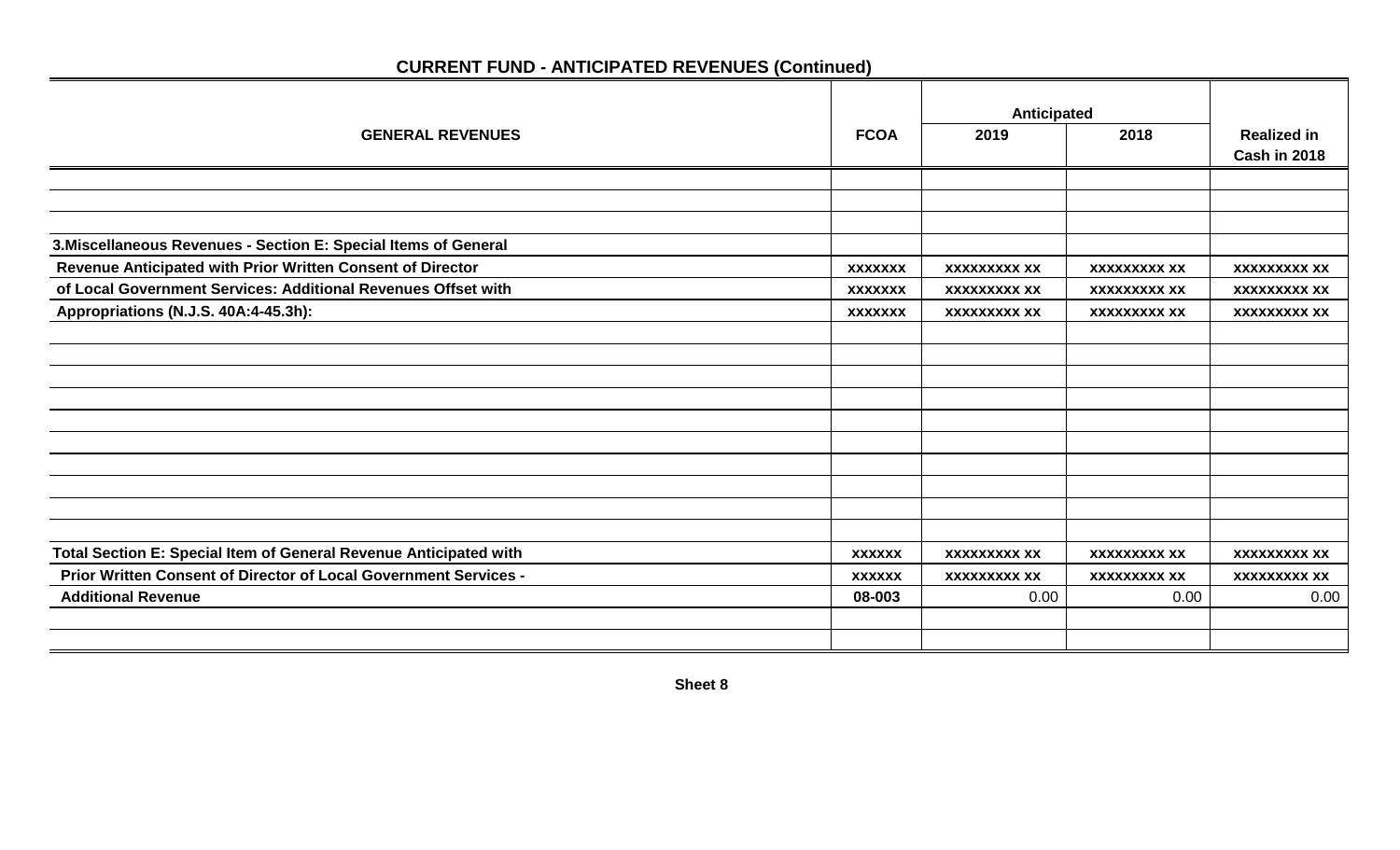|                                                                         |                | Anticipated         |                     |                     |
|-------------------------------------------------------------------------|----------------|---------------------|---------------------|---------------------|
| <b>GENERAL REVENUES</b>                                                 | <b>FCOA</b>    | 2019                | 2018                | <b>Realized in</b>  |
|                                                                         |                |                     |                     | Cash in 2018        |
|                                                                         |                |                     |                     |                     |
| 3. Miscellaneous Revenues - Section F: Special Items of General Revenue |                |                     |                     |                     |
| Anticipated with Prior Written Consent of Director of Local             | <b>XXXXXXX</b> | <b>XXXXXXXXX XX</b> | <b>XXXXXXXXX XX</b> | <b>XXXXXXXXX XX</b> |
| <b>Government Services - Public and Private Revenues Offset</b>         | <b>XXXXXXX</b> | <b>XXXXXXXXX XX</b> | <b>XXXXXXXXX XX</b> | <b>XXXXXXXXX XX</b> |
| with Appropriations:                                                    | <b>XXXXXXX</b> | <b>XXXXXXXXX XX</b> | <b>XXXXXXXXX XX</b> | <b>XXXXXXXXX XX</b> |
|                                                                         |                |                     |                     |                     |
| N.J. Transportation Trust Fund Authority Act:                           | 10-865         |                     |                     |                     |
| Muncipal Aid Newell Rd. PH 1                                            | 10-865         |                     | 233,000.00          | 233,000.00          |
|                                                                         |                |                     |                     |                     |
|                                                                         |                |                     |                     |                     |
| Reserve for Recycling Tonnage Grant                                     | 10-701         | 6,647.46            | 6,655.66            | 6,655.66            |
|                                                                         |                |                     |                     |                     |
| <b>Clean Communities Program</b>                                        | 10-770         |                     | 14,263.38           | 14,263.38           |
|                                                                         |                |                     |                     |                     |
| Municipal Alliance on Alcoholism and Drug Abuse                         | 10-703         |                     | 13,200.00           | 13,200.00           |
|                                                                         |                |                     |                     |                     |
|                                                                         |                |                     |                     |                     |
| <b>USEPA Ackley Petroleum Cleanup</b>                                   | 10-725         |                     | 200,000.00          | 200,000.00          |
|                                                                         |                |                     |                     |                     |
|                                                                         |                |                     |                     |                     |
|                                                                         |                |                     |                     |                     |
|                                                                         |                |                     |                     |                     |
|                                                                         |                |                     |                     |                     |
|                                                                         |                |                     |                     |                     |
|                                                                         |                |                     |                     |                     |
|                                                                         |                |                     |                     |                     |
|                                                                         |                |                     |                     |                     |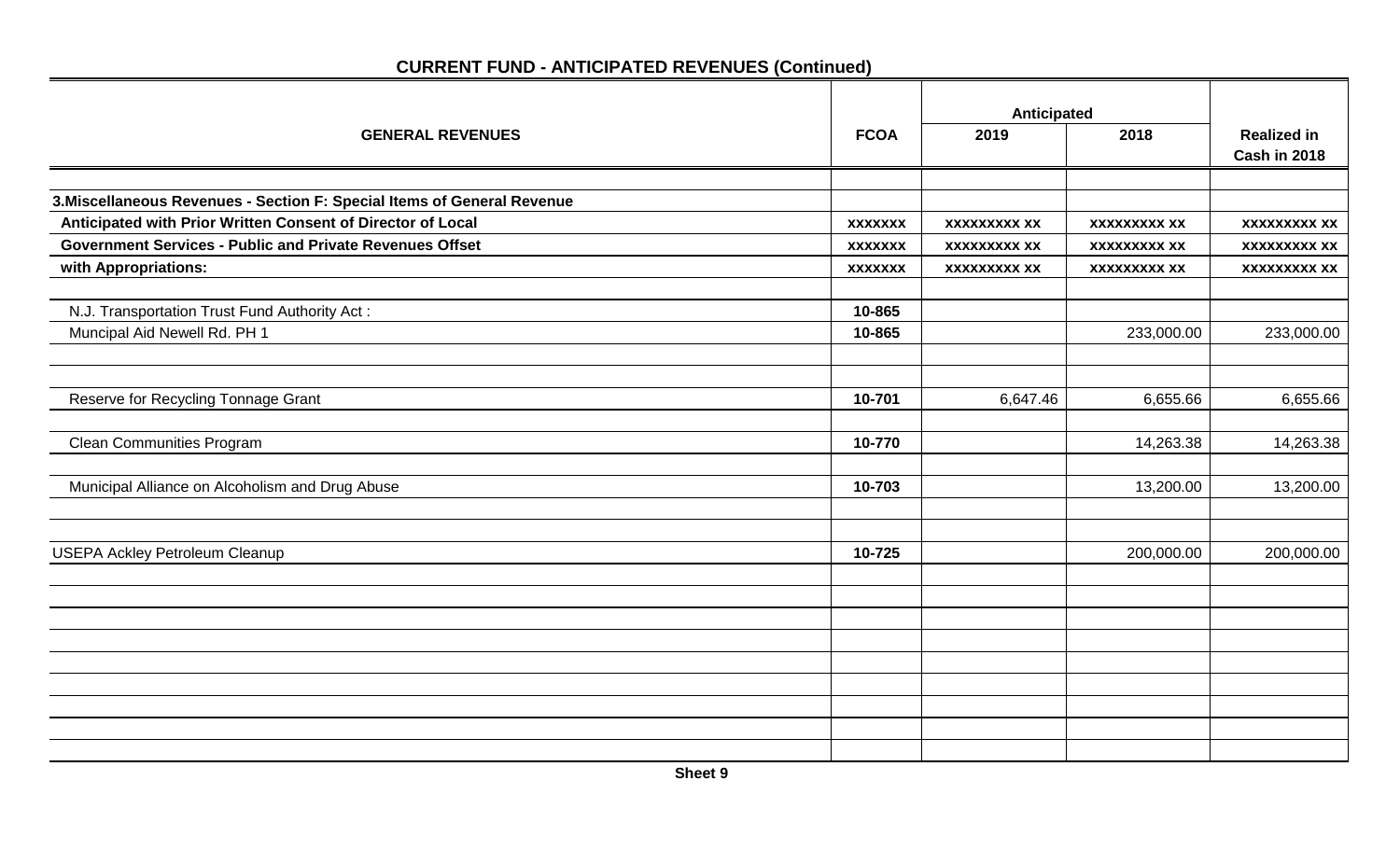|                                                                         |                | Anticipated         |                     |                     |
|-------------------------------------------------------------------------|----------------|---------------------|---------------------|---------------------|
| <b>GENERAL REVENUES</b>                                                 | <b>FCOA</b>    | 2019                | 2018                | <b>Realized in</b>  |
|                                                                         |                |                     |                     | Cash in 2018        |
|                                                                         |                |                     |                     |                     |
|                                                                         |                |                     |                     |                     |
|                                                                         |                |                     |                     |                     |
| 3. Miscellaneous Revenues - Section F: Special Items of General Revenue |                |                     |                     |                     |
| Anticipated with Prior Written Consent of Director of Local             | <b>XXXXXXX</b> | <b>XXXXXXXXX XX</b> | <b>XXXXXXXXX XX</b> | <b>XXXXXXXXX XX</b> |
| <b>Government Services - Public and Private Revenues Offset</b>         | <b>XXXXXXX</b> | <b>XXXXXXXXX XX</b> | <b>XXXXXXXXX XX</b> | <b>XXXXXXXXX XX</b> |
| with Appropriations (continued):                                        | <b>XXXXXXX</b> | <b>XXXXXXXXX XX</b> | <b>XXXXXXXXX XX</b> | <b>XXXXXXXXX XX</b> |
|                                                                         |                |                     |                     |                     |
| United States Environmental Protection Agency:                          |                |                     |                     |                     |
|                                                                         |                |                     |                     |                     |
|                                                                         |                |                     |                     |                     |
|                                                                         |                |                     |                     |                     |
| Department of Environmental Protection:                                 |                |                     |                     |                     |
|                                                                         |                |                     |                     |                     |
|                                                                         |                |                     |                     |                     |
|                                                                         |                |                     |                     |                     |
|                                                                         |                |                     |                     |                     |
|                                                                         |                |                     |                     |                     |
|                                                                         |                |                     |                     |                     |
| Total Section F: Special Items of General Revenue Anticipated with      | <b>XXXXXX</b>  | <b>XXXXXXXXX XX</b> | <b>XXXXXXXXX XX</b> | <b>XXXXXXXXX XX</b> |
| Prior Written Consent of Director of Local Government Services -        | <b>XXXXXX</b>  | <b>XXXXXXXXX XX</b> | <b>XXXXXXXXX XX</b> | <b>XXXXXXXXX XX</b> |
| <b>Public and Private Revenues</b>                                      | 10-001         | 6,647.46            | 467,119.04          | 467,119.04          |
|                                                                         |                |                     |                     |                     |

**Sheet 9a**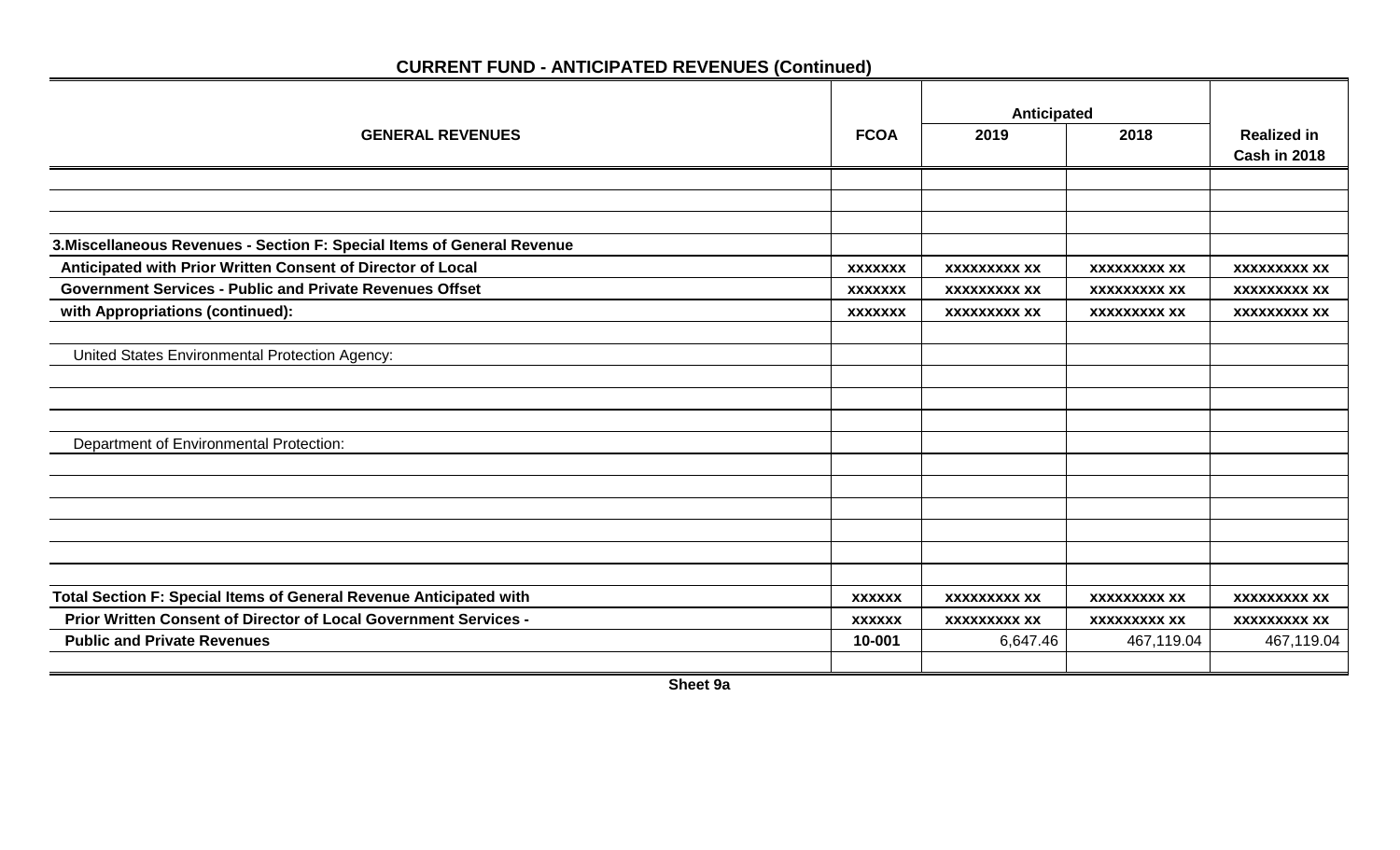|                                                                         |                | Anticipated         |                     |                                           |
|-------------------------------------------------------------------------|----------------|---------------------|---------------------|-------------------------------------------|
| <b>GENERAL REVENUES</b>                                                 | <b>FCOA</b>    | 2019                | 2018                | <b>Realized in</b><br><b>Cash in 2018</b> |
|                                                                         |                |                     |                     |                                           |
|                                                                         |                |                     |                     |                                           |
|                                                                         |                |                     |                     |                                           |
| 3. Miscellaneous Revenues - Section G: Special Items of General Revenue | <b>XXXXXXX</b> | <b>XXXXXXXXX XX</b> | <b>XXXXXXXXX XX</b> | <b>XXXXXXXXX XX</b>                       |
| Anticipated with Prior Written Consent of Director of Local             | <b>XXXXXXX</b> | <b>XXXXXXXXX XX</b> | <b>XXXXXXXXX XX</b> | <b>XXXXXXXXX XX</b>                       |
| <b>Government Services - Other Special Items:</b>                       | <b>XXXXXXX</b> | <b>XXXXXXXXX XX</b> | <b>XXXXXXXXX XX</b> | <b>XXXXXXXXX XX</b>                       |
|                                                                         |                |                     |                     |                                           |
| Uniform Fire Safety Act                                                 | 08-106         | 5,045.00            | 5,209.90            | 5,045.65                                  |
|                                                                         |                |                     |                     |                                           |
|                                                                         |                |                     |                     |                                           |
|                                                                         |                |                     |                     |                                           |
| Reserve for Sale of Municipal Assets                                    | 08-161         | 0.00                | 2,000.00            | 0.00                                      |
|                                                                         |                |                     |                     |                                           |
|                                                                         |                |                     |                     |                                           |
|                                                                         |                |                     |                     |                                           |
|                                                                         |                |                     |                     |                                           |
|                                                                         |                |                     |                     |                                           |
|                                                                         |                |                     |                     |                                           |
|                                                                         |                |                     |                     |                                           |
|                                                                         |                |                     |                     |                                           |
|                                                                         |                |                     |                     |                                           |
|                                                                         |                |                     |                     |                                           |
|                                                                         |                |                     |                     |                                           |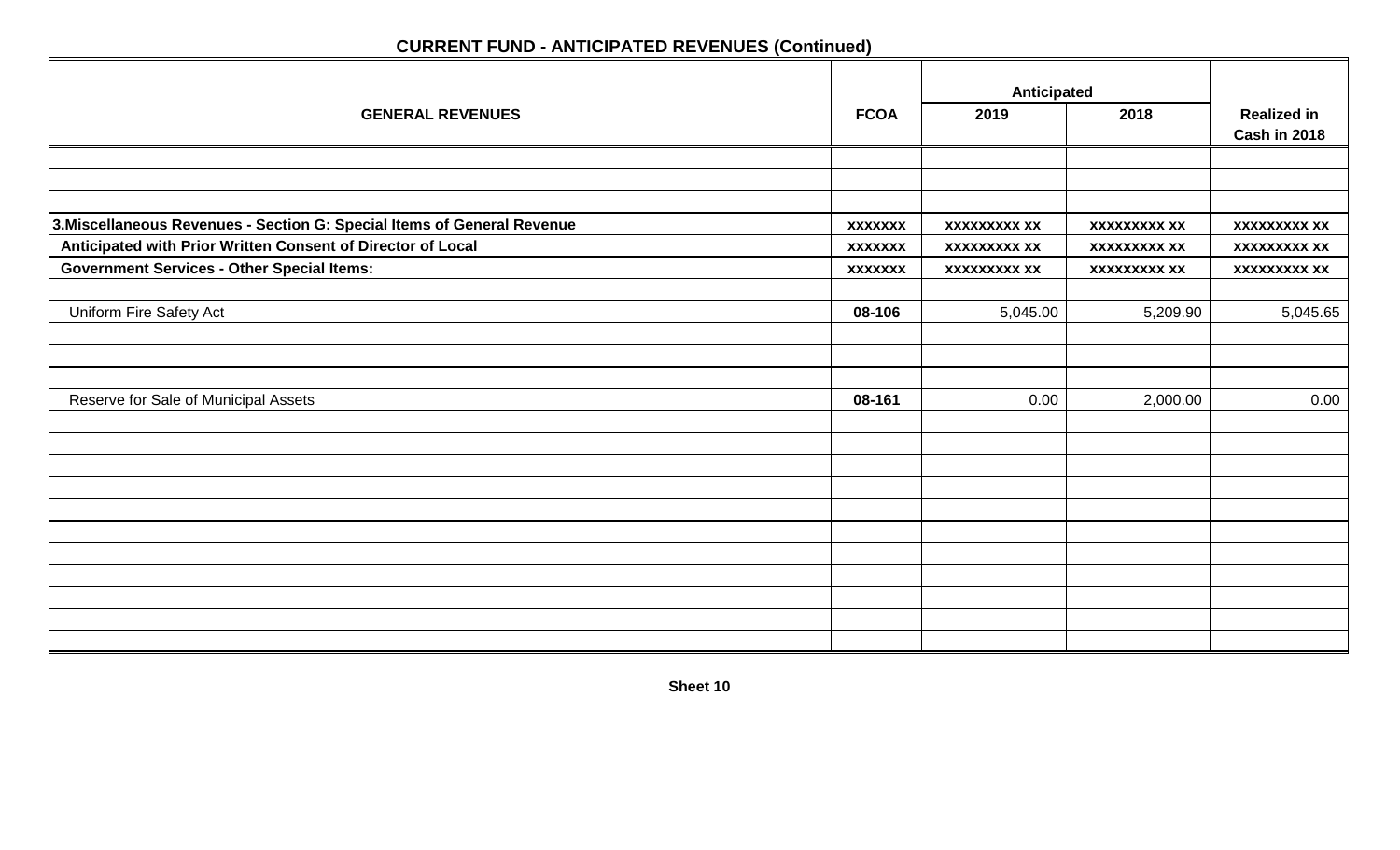|                                                                         |                | Anticipated         |                     |                                    |
|-------------------------------------------------------------------------|----------------|---------------------|---------------------|------------------------------------|
| <b>GENERAL REVENUES</b>                                                 | <b>FCOA</b>    | 2019                | 2018                | <b>Realized in</b><br>Cash in 2018 |
|                                                                         |                |                     |                     |                                    |
|                                                                         |                |                     |                     |                                    |
|                                                                         |                |                     |                     |                                    |
| 3. Miscellaneous Revenues - Section G: Special Items of General Revenue | <b>XXXXXXX</b> | <b>XXXXXXXXX XX</b> | <b>XXXXXXXXX XX</b> | <b>XXXXXXXXX XX</b>                |
| Anticipated with Prior Written Consent of Director of Local             | <b>XXXXXXX</b> | <b>XXXXXXXXX XX</b> | <b>XXXXXXXXX XX</b> | <b>XXXXXXXXX XX</b>                |
| <b>Government Services - Other Special Items (continued):</b>           | <b>XXXXXXX</b> | <b>XXXXXXXXX XX</b> | <b>XXXXXXXXX XX</b> | <b>XXXXXXXXX XX</b>                |
|                                                                         |                |                     |                     |                                    |
|                                                                         |                |                     |                     |                                    |
|                                                                         |                |                     |                     |                                    |
|                                                                         |                |                     |                     |                                    |
|                                                                         |                |                     |                     |                                    |
|                                                                         |                |                     |                     |                                    |
|                                                                         |                |                     |                     |                                    |
|                                                                         |                |                     |                     |                                    |
|                                                                         |                |                     |                     |                                    |
|                                                                         |                |                     |                     |                                    |
|                                                                         |                |                     |                     |                                    |
|                                                                         |                |                     |                     |                                    |
| Total Section G: Special Items of General Revenue Anticipated with      | <b>XXXXXX</b>  | <b>XXXXXXXXX XX</b> | <b>XXXXXXXXX XX</b> | <b>XXXXXXXXX XX</b>                |
| Prior Written Consent of Director of Local Government Services -        | <b>XXXXXX</b>  | <b>XXXXXXXXX XX</b> | <b>XXXXXXXXX XX</b> | <b>XXXXXXXXX XX</b>                |
| <b>Other Special Items</b>                                              | 08-004         | 5,045.00            | 7,209.90            | 5,045.65                           |
|                                                                         |                |                     |                     |                                    |
|                                                                         |                |                     |                     |                                    |
|                                                                         |                |                     |                     |                                    |

 **Sheet 10a**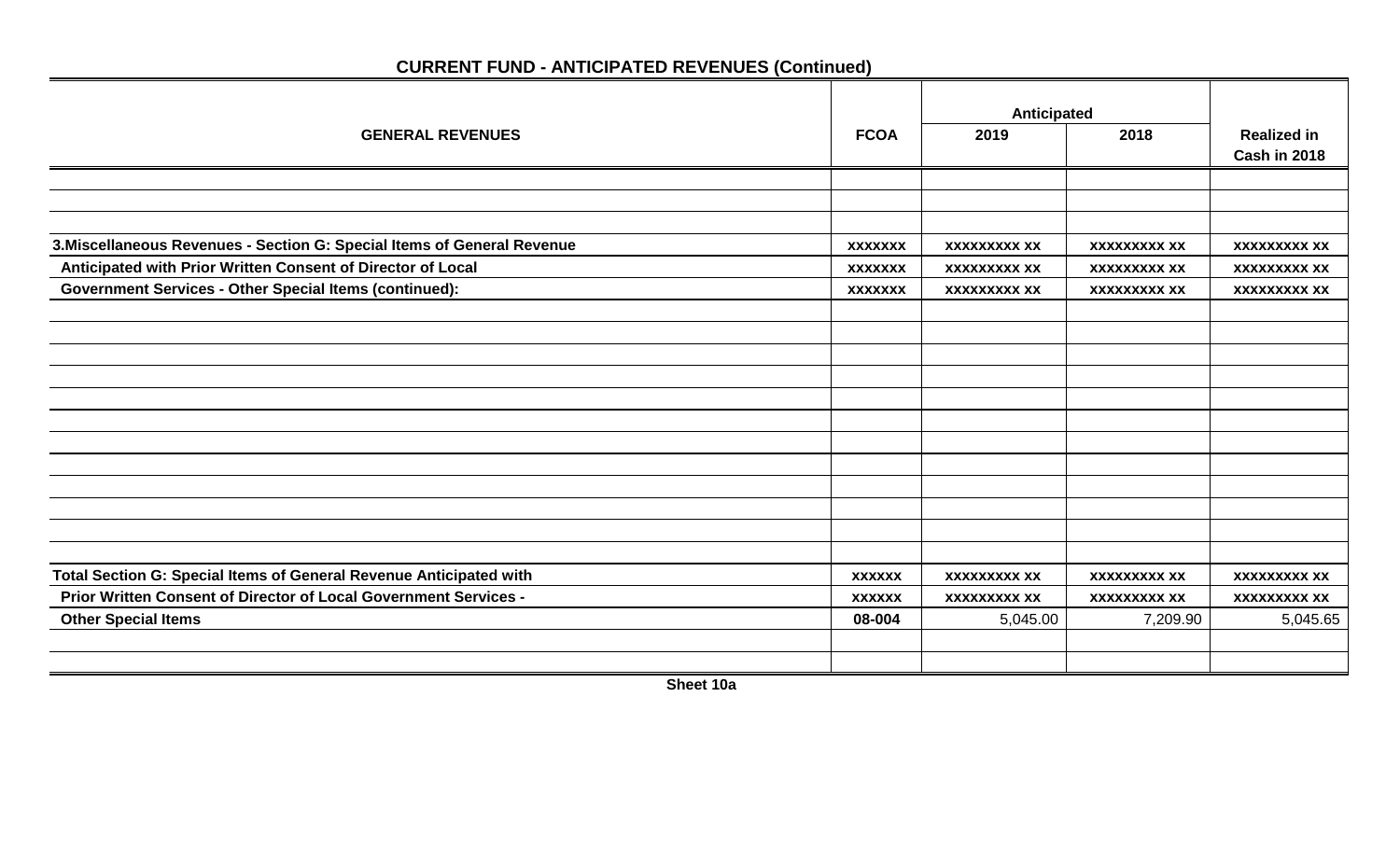|                                                                                              |                | Anticipated         |                     |                                           |
|----------------------------------------------------------------------------------------------|----------------|---------------------|---------------------|-------------------------------------------|
| <b>GENERAL REVENUES</b>                                                                      | <b>FCOA</b>    | 2019                | 2018                | <b>Realized in</b><br><b>Cash in 2018</b> |
| <b>SUMMARY OF REVENUES</b>                                                                   | <b>XXXXXXX</b> | <b>XXXXXXXXX XX</b> | <b>XXXXXXXXX XX</b> | <b>XXXXXXXXX XX</b>                       |
| 1. Surplus Anticipated (Sheet 4, #1)                                                         | 08-101         | 950,000.00          | 950,000.00          | 950,000.00                                |
| 2. Surplus Anticipated with Prior Written Consent of Director of                             | <b>XXXXXXX</b> | <b>XXXXXXXXX XX</b> | <b>XXXXXXXXX XX</b> | <b>XXXXXXXXX XX</b>                       |
| Local Government Services (Sheet 4, #2)                                                      | 08-102         | 0.00                | 0.00                |                                           |
| 3. Miscellaneous Revenues:                                                                   | <b>XXXXXXX</b> | <b>XXXXXXXXX XX</b> | <b>XXXXXXXXX XX</b> | <b>XXXXXXXXX XX</b>                       |
| <b>Total Section A: Local Revenues</b>                                                       | 08-001         | 143,250.00          | 142,000.00          | 185,902.15                                |
| Total Section B: State Aid Without Offsetting Appropriations                                 | 09-001         | 1,115,305.00        | 1,115,305.00        | 1,115,305.00                              |
| <b>Total Section C: Dedicated Uniform Construction Code Fees</b>                             |                |                     |                     |                                           |
| Offset with Appropriations                                                                   | 08-002         | 30,000.00           | 30,000.00           | 31,101.00                                 |
| Total Section D: Special Items of Revenue Anticipated with Prior Written Consent of Director |                |                     |                     |                                           |
| of Local Government Services - Interlocal Municipal Service Agreements                       | $11 - 001$     | 0.00                | 0.00                | 0.00                                      |
| Total Section E: Special Item of General Revenue Anticipated                                 |                |                     |                     |                                           |
| with Prior Written Consent of Director of                                                    |                |                     |                     |                                           |
| <b>Local Government Services-Additional Revenues</b>                                         | 08-003         | 0.00                | 0.00                | 0.00                                      |
| Total Section F: Special Items of General Revenue Anticipated                                |                |                     |                     |                                           |
| with Prior Written Consent of Director of                                                    |                |                     |                     |                                           |
| <b>Local Government Services Public and</b>                                                  |                |                     |                     |                                           |
| Private Revenues Offset with Appropriations                                                  | 10-001         | 6,647.46            | 467,119.04          | 467,119.04                                |
| Total Section G: Special Items of General Revenue Anticipated                                |                |                     |                     |                                           |
| with Prior Written Consent of Director of                                                    |                |                     |                     |                                           |
| Local Government Services-Other Special Items                                                | 08-004         | 5,045.00            | 7,209.90            | 5,045.65                                  |
| <b>Total Miscellaneous Revenues</b>                                                          | 13-099         | 1,300,247.46        | 1,761,633.94        | 1,804,472.84                              |
| 4. Receipts from Delinquent Taxes                                                            | 15-499         | 370,000.00          | 370,000.00          | 425,108.56                                |
| 5. Subtotal General Revenues (Items 1,2,3 and 4)                                             | 13-199         | 2,620,247.46        | 3,081,633.94        | 3,179,581.40                              |
| 6. Amount to be Raised by Taxes for Support of Municipal Budget:                             |                |                     |                     |                                           |
| a)Local Tax for Municipal Purposes Incl. Reserve for Uncoll. Taxes                           | $07-190$       | 1,294,937.84        | 1,314,177.12        | <b>XXXXXXXXX XX</b>                       |
| b) Addition to Local District School Tax                                                     | 07-191         |                     |                     | <b>XXXXXXXXX XX</b>                       |
| Total Amount to be Raised by Taxes for Support of Munic. Budget                              | 07-199         | 1,294,937.84        | 1,314,177.12        | 1,454,992.18                              |
| <b>7. Total General Revenues</b>                                                             | 13-299         | 3,915,185.30        | 4,395,811.06        | 4,634,573.58                              |
|                                                                                              |                |                     |                     |                                           |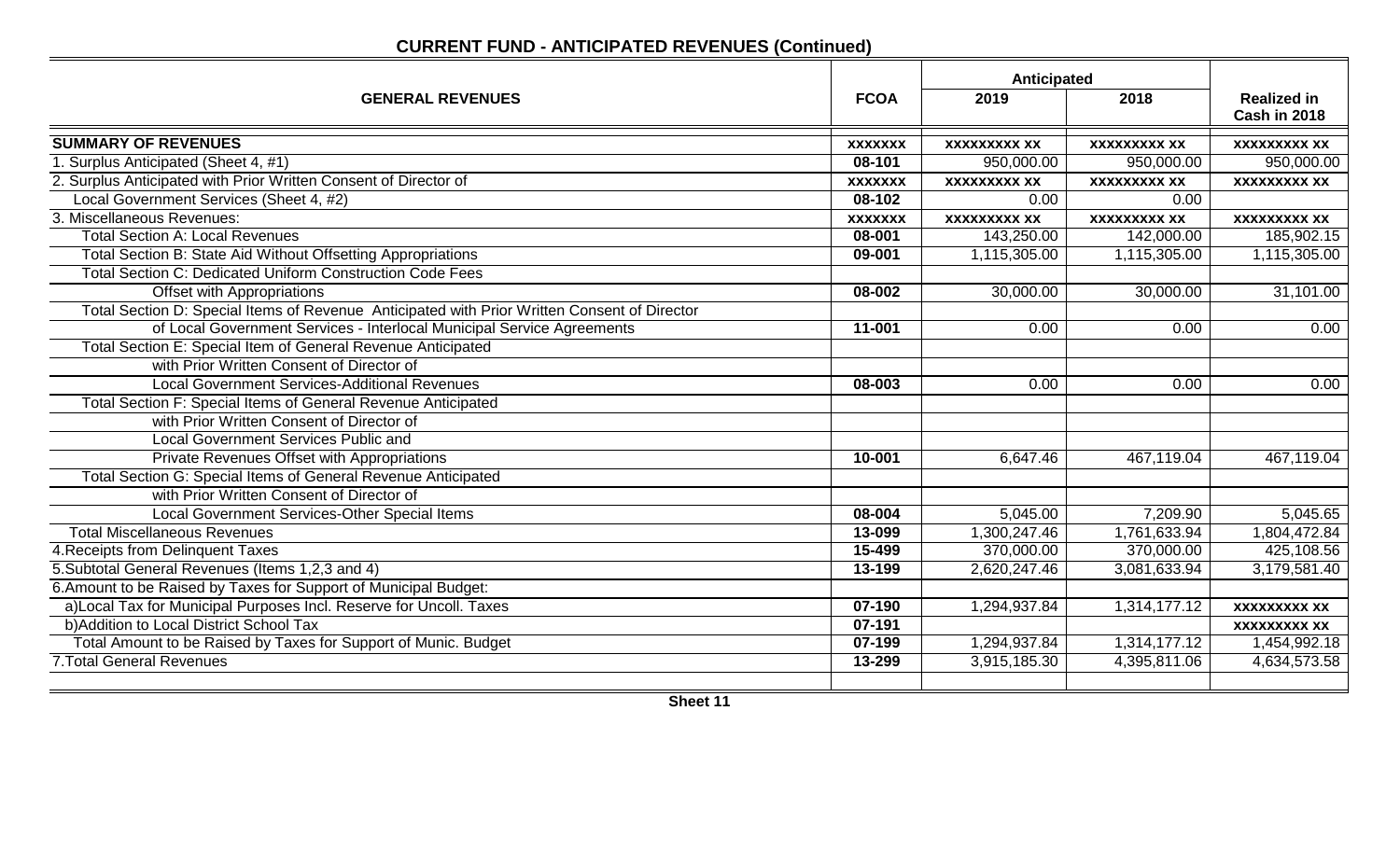#### **CURRENT FUND - APPROPRIATIONS**

| <b>8. GENERAL APPROPRIATIONS</b>    |             | Appropriated |           |                                                  |                                                                 | <b>Expended 2018</b> |                 |
|-------------------------------------|-------------|--------------|-----------|--------------------------------------------------|-----------------------------------------------------------------|----------------------|-----------------|
| (A)Operations - within "CAPS"       | <b>FCOA</b> | For 2019     | For 2018  | for 2018 By<br><b>Emergency</b><br>Appropriation | Total for 2018<br><b>As Modified By</b><br><b>All Transfers</b> | Paid or<br>Charged   | <b>Reserved</b> |
| <b>GENERAL GOVERNMENT FUNCTIONS</b> |             |              |           |                                                  |                                                                 |                      |                 |
|                                     |             |              |           |                                                  |                                                                 |                      |                 |
| <b>General Administration</b>       |             |              |           |                                                  |                                                                 |                      |                 |
| Salaries & Wages                    | 20-100-1    | 92,000.00    | 90,000.00 |                                                  | 90,000.00                                                       | 86,920.70            | 3,079.30        |
| <b>Other Expenses</b>               | 20-100-2    | 42,000.00    | 42,000.00 |                                                  | 42,000.00                                                       | 37,551.38            | 4,448.62        |
| <b>Municipal Clerk</b>              |             |              |           |                                                  |                                                                 |                      |                 |
| Salaries & Wages                    | 20-120-1    | 33,000.00    | 32,000.00 |                                                  | 32,000.00                                                       | 30,570.98            | 1,429.02        |
| <b>Other Expenses</b>               | 20-120-2    | 17,500.00    | 17,500.00 |                                                  | 17,500.00                                                       | 12,515.64            | 4,984.36        |
| Mayor & Committee                   |             |              |           |                                                  |                                                                 |                      |                 |
| Salaries & Wages                    | 20-110-1    | 23,000.00    | 34,000.00 |                                                  | 34,000.00                                                       | 33,514.00            | 486.00          |
| Other Expenses                      | 20-110-2    | 7,500.00     | 7,500.00  |                                                  | 7,500.00                                                        | 3,456.98             | 4,043.02        |
| Elections                           |             |              |           |                                                  |                                                                 |                      |                 |
| <b>Other Expenses</b>               | 20-120-2    | 12,000.00    | 12,000.00 |                                                  | 12,000.00                                                       | 3,887.32             | 8,112.68        |
| <b>Financial Administration</b>     |             |              |           |                                                  |                                                                 |                      |                 |
| Salaries & Wages                    | 20-130-1    | 60,000.00    | 58,000.00 |                                                  | 58,000.00                                                       | 57,854.35            | 145.65          |
| <b>Other Expenses</b>               | 20-130-2    | 30,000.00    | 30,000.00 |                                                  | 30,000.00                                                       | 9,932.68             | 20,067.32       |
|                                     |             |              |           |                                                  |                                                                 |                      |                 |
| <b>Audit Services</b>               |             |              |           |                                                  |                                                                 |                      |                 |
| <b>Other Expenses</b>               | 20-135-2    | 23,000.00    | 23,000.00 |                                                  | 23,000.00                                                       | 0.00                 | 23,000.00       |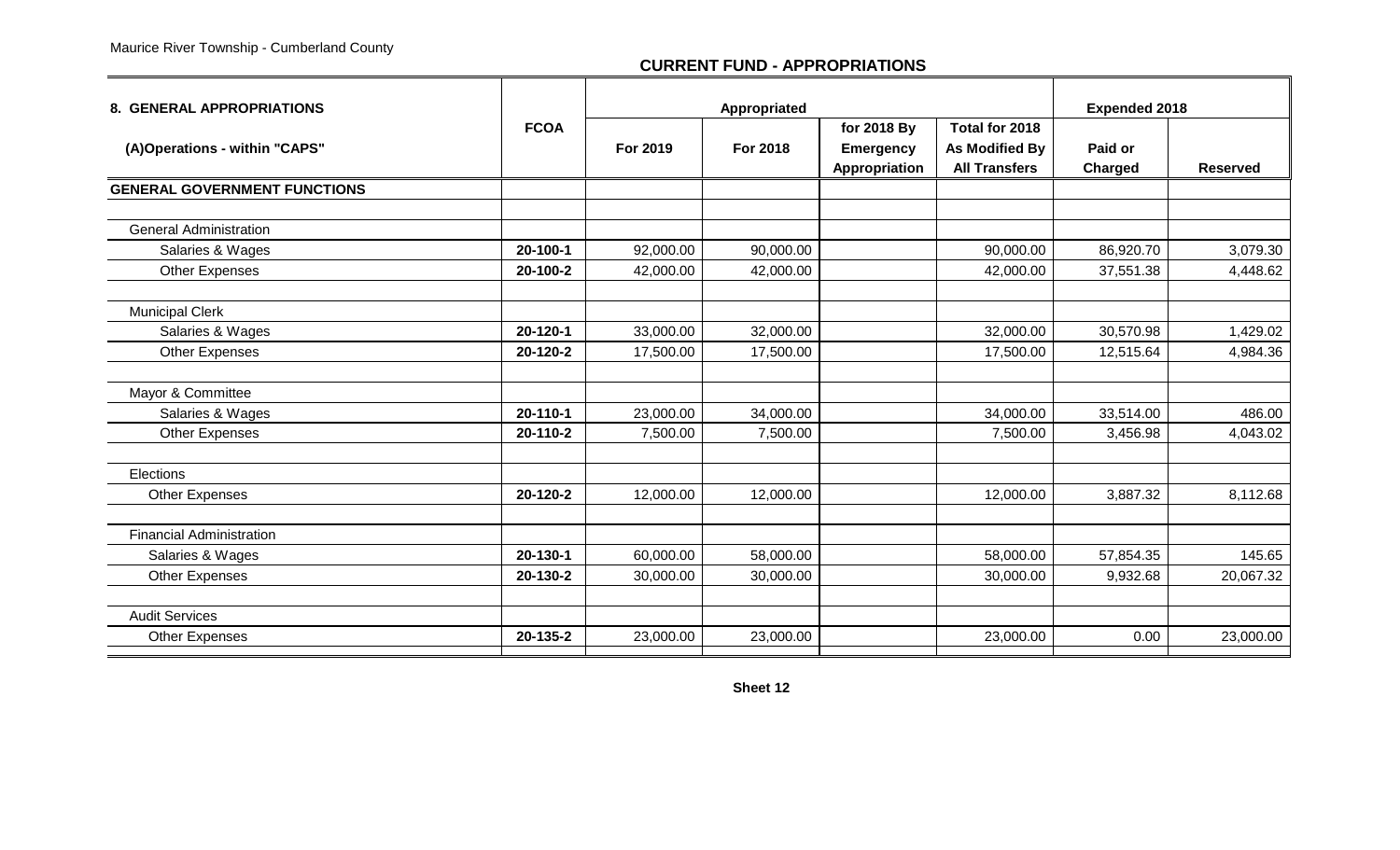| 8. GENERAL APPROPRIATIONS                       |             |           | Appropriated | <b>Expended 2018</b> |                       |           |                 |
|-------------------------------------------------|-------------|-----------|--------------|----------------------|-----------------------|-----------|-----------------|
|                                                 | <b>FCOA</b> |           |              | for 2018 By          | Total for 2018        |           |                 |
| (A)Operations - within "CAPS" (Cont'd)          |             | For 2019  | For 2018     | <b>Emergency</b>     | <b>As Modified By</b> | Paid or   |                 |
|                                                 |             |           |              | Appropriation        | <b>All Transfers</b>  | Charged   | <b>Reserved</b> |
| Tax Assessment Administration                   |             |           |              |                      |                       |           |                 |
| Salaries & Wages                                | 20-150-1    | 4,462.50  | 17,000.00    |                      | 17,000.00             | 16,075.02 | 924.98          |
| Other Expenses                                  | 20-150-2    |           |              |                      |                       |           |                 |
| Revision of Tax Map                             | 20-150      | 10,000.00 | 10,000.00    |                      | 10,000.00             | 0.00      | 10,000.00       |
| Miscellaneous Other Expenses                    | 20-150      | 20,000.00 | 20,000.00    |                      | 20,000.00             | 6,179.21  | 13,820.79       |
| Revenue Administration (Tax Collection)         |             |           |              |                      |                       |           |                 |
| Salaries & Wages                                | 20-145-1    | 56,000.00 | 55,000.00    |                      | 55,000.00             | 53,819.95 | 1,180.05        |
| <b>Other Expenses</b>                           | 20-145-2    | 17,500.00 | 17,500.00    |                      | 17,500.00             | 9,705.16  | 7,794.84        |
| Liquidation of Tax Title Liens and              |             |           |              |                      |                       |           |                 |
| <b>Foreclosed Property</b>                      |             |           |              |                      |                       |           |                 |
| Contractual                                     | 20-145      | 30,000.00 | 30,000.00    |                      | 26,000.00             | 7,836.14  | 18,163.86       |
| <b>Legal Services and Costs</b>                 |             |           |              |                      |                       |           |                 |
| Other Expenses                                  | 20-155-2    | 42,000.00 | 42,000.00    |                      | 42,000.00             | 25,733.32 | 16,266.68       |
| <b>Engineering Services and Costs</b>           |             |           |              |                      |                       |           |                 |
| Other Expenses                                  | 20-165-2    | 75,000.00 | 75,000.00    |                      | 75,000.00             | 54,418.43 | 20,581.57       |
| Reserve for Compensated Absences (NJAC 5:30-15) | 30-415-2    | 3,000.00  | 3,000.00     |                      | 3,000.00              | 3,000.00  | 0.00            |
| <b>Economic Development Council</b>             |             |           |              |                      |                       |           |                 |
| Other Expenses                                  | 20-170-2    | 10,000.00 | 10,000.00    |                      | 10,000.00             | 9,025.00  | 975.00          |
|                                                 |             |           |              |                      |                       |           |                 |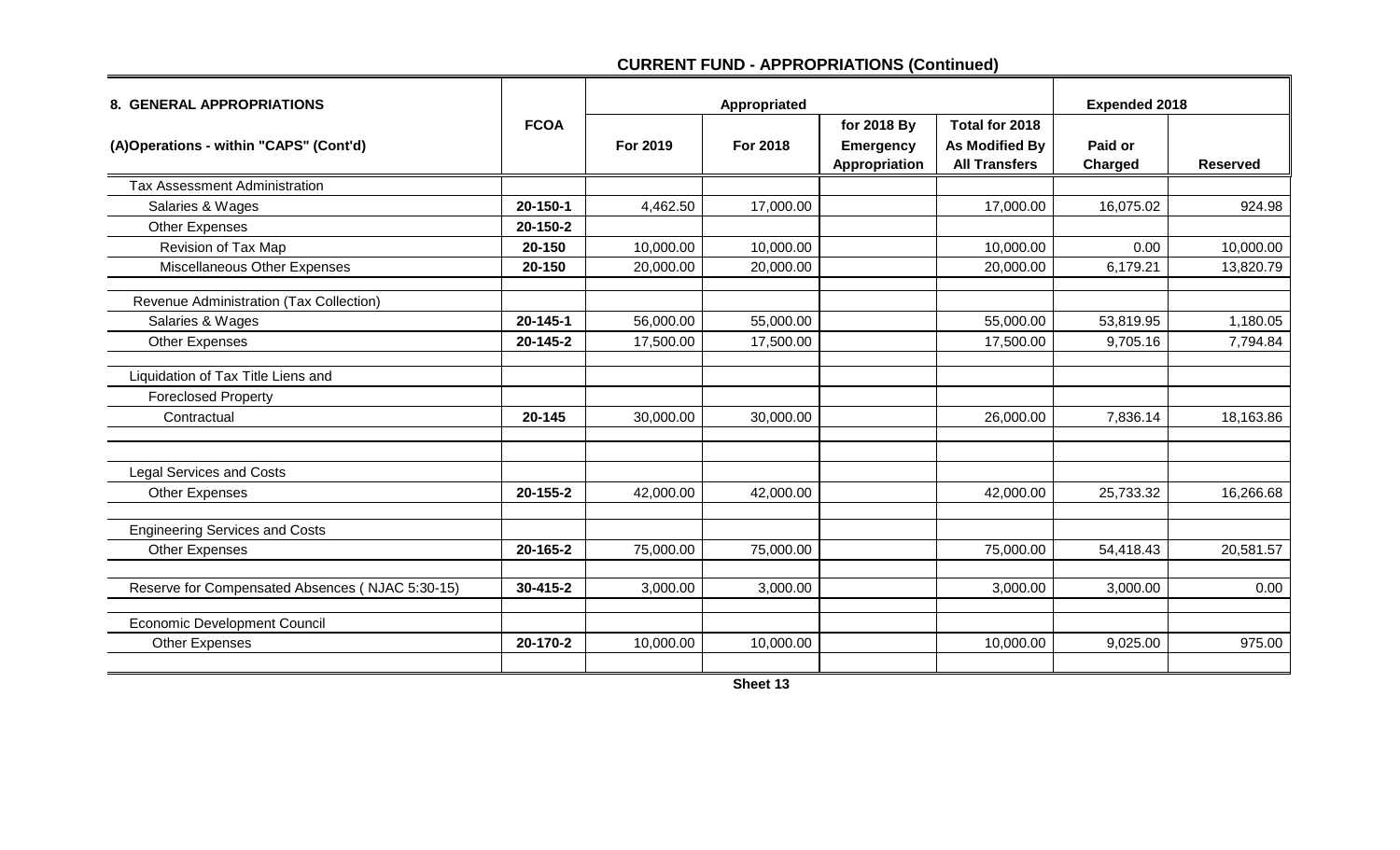| 8. GENERAL APPROPRIATIONS              |             | Appropriated |            |                                                  |                                                                 | <b>Expended 2018</b> |                 |
|----------------------------------------|-------------|--------------|------------|--------------------------------------------------|-----------------------------------------------------------------|----------------------|-----------------|
| (A)Operations - within "CAPS" (Cont'd) | <b>FCOA</b> | For 2019     | For 2018   | for 2018 By<br><b>Emergency</b><br>Appropriation | Total for 2018<br><b>As Modified By</b><br><b>All Transfers</b> | Paid or<br>Charged   | <b>Reserved</b> |
| <b>PUBLIC WORKS FUNCTIONS</b>          |             |              |            |                                                  |                                                                 |                      |                 |
| <b>Public Buildings and Grounds</b>    |             |              |            |                                                  |                                                                 |                      |                 |
| Salaries & Wages                       | 26-310-1    | 13,000.00    | 13,000.00  |                                                  | 13,000.00                                                       | 9,953.32             | 3,046.68        |
| <b>Other Expenses</b>                  | 26-310-2    | 100,000.00   | 100,000.00 |                                                  | 100,000.00                                                      | 77,038.39            | 22,961.61       |
| Recycling Program                      |             |              |            |                                                  |                                                                 |                      |                 |
| Other Expense - Contractual            | 26-305-2    | 80,080.00    | 80,080.00  |                                                  | 80,080.00                                                       | 80,079.96            | 0.04            |
| <b>Street and Road Maintenance</b>     |             |              |            |                                                  |                                                                 |                      |                 |
| Salaries & Wages                       | 26-290-1    | 300,000.00   | 285,000.00 |                                                  | 285,000.00                                                      | 264,602.16           | 20,397.84       |
| <b>Other Expenses</b>                  | 26-290-2    | 70,000.00    | 60,000.00  |                                                  | 60,000.00                                                       | 46,751.20            | 13,248.80       |
| Snow Removal                           |             |              |            |                                                  |                                                                 |                      |                 |
| Salaries & Wages                       | 26-290-1    | 2,000.00     | 5,000.00   |                                                  | 5,000.00                                                        | 422.43               | 4,577.57        |
| <b>Other Expenses</b>                  | 26-290-2    | 1,000.00     | 1,000.00   |                                                  | 1,000.00                                                        | 156.45               | 843.55          |
|                                        |             |              |            |                                                  |                                                                 |                      |                 |
| Vehicle Maintenance                    |             |              |            |                                                  |                                                                 |                      |                 |
| Other Expenses                         | 26-315-2    | 50,000.00    | 50,000.00  |                                                  | 50,000.00                                                       | 43,786.44            | 6,213.56        |
| Solid Waste Collection                 |             |              |            |                                                  |                                                                 |                      |                 |
| Other Expenses - Contractual           | 26-305-2    | 151,800.00   | 151,800.00 |                                                  | 151,800.00                                                      | 151,799.96           | 0.04            |
|                                        |             |              |            |                                                  |                                                                 |                      |                 |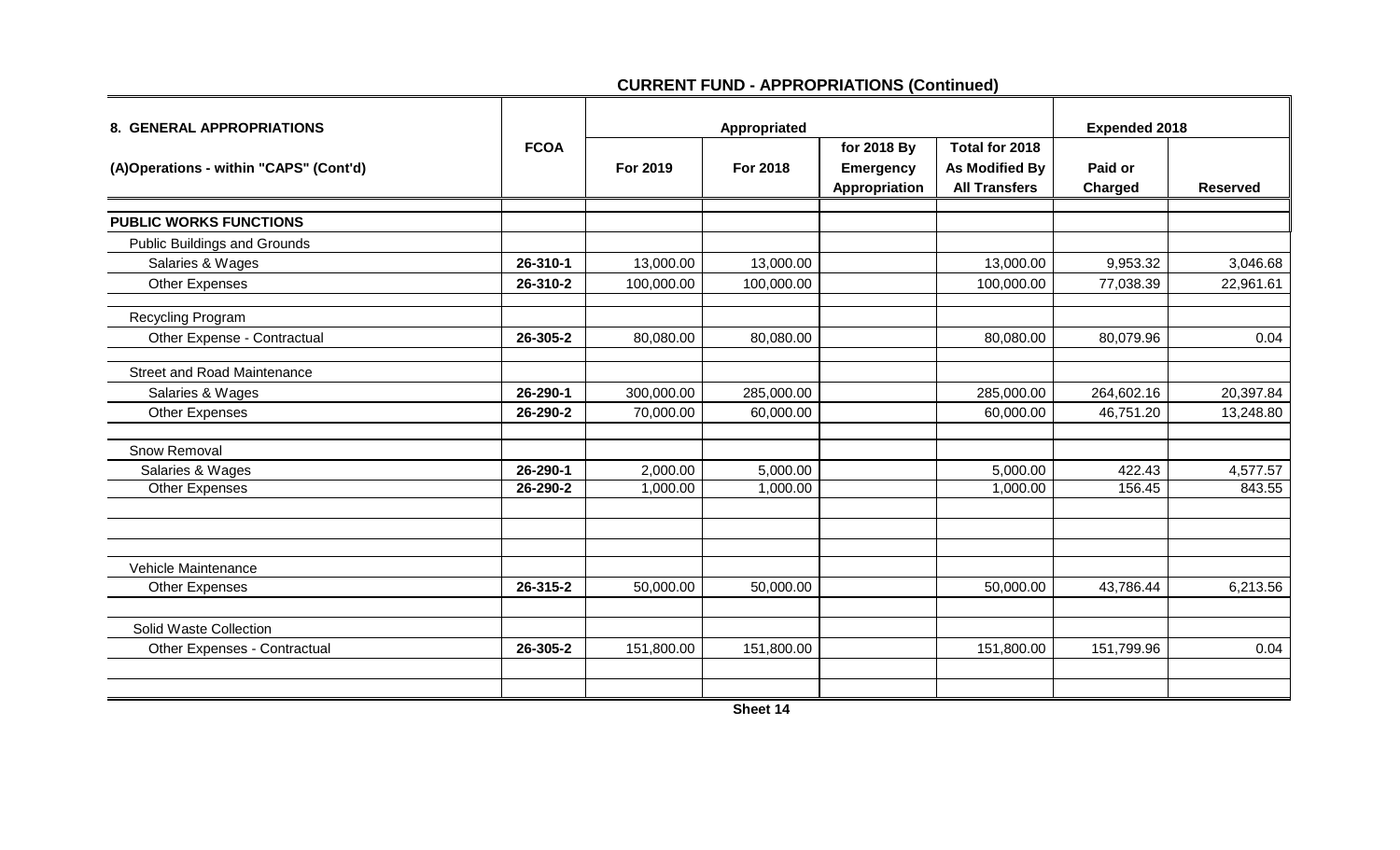| 8. GENERAL APPROPRIATIONS                   |                |            | Appropriated | <b>Expended 2018</b>                             |                                                                 |                    |                 |
|---------------------------------------------|----------------|------------|--------------|--------------------------------------------------|-----------------------------------------------------------------|--------------------|-----------------|
| (A)Operations - within "CAPS" (Cont'd)      | <b>FCOA</b>    | For 2019   | For 2018     | for 2018 By<br><b>Emergency</b><br>Appropriation | Total for 2018<br><b>As Modified By</b><br><b>All Transfers</b> | Paid or<br>Charged | <b>Reserved</b> |
| <b>LAND USE ADMINISTRATION</b>              |                |            |              |                                                  |                                                                 |                    |                 |
| Municipal Land Use Law (N.J.S.A. 40A:55D-1) |                |            |              |                                                  |                                                                 |                    |                 |
| <b>Land Use Board</b>                       |                |            |              |                                                  |                                                                 |                    |                 |
| Salaries & Wages                            | $21 - 180 - 1$ | 11,000.00  | 12,000.00    |                                                  | 12,000.00                                                       | 9,384.81           | 2,615.19        |
| <b>Other Expenses</b>                       | 21-180-2       | 15,000.00  | 15,000.00    |                                                  | 15,000.00                                                       | 6,978.72           | 8,021.28        |
| <b>INSURANCE</b>                            |                |            |              |                                                  |                                                                 |                    |                 |
| <b>Surety Bond Premiums</b>                 | 23-210-2       | 3,500.00   | 3,500.00     |                                                  | 3,500.00                                                        | 1,753.00           | 1,747.00        |
| Unemployment Insurance                      | 23-225-2       | 6,500.00   | 6,500.00     |                                                  | 6,500.00                                                        | 4,218.41           | 2,281.59        |
| Group Insurance Plans for Employees         | 23-220-2       | 320,000.00 | 320,000.00   |                                                  | 320,000.00                                                      | 264,947.53         | 55,052.47       |
| <b>Other Insurance Premiums</b>             | 23-210-2       | 120,000.00 | 120,000.00   |                                                  | 120,000.00                                                      | 102,792.00         | 17,208.00       |
| <b>Workers Compensation Insurance</b>       | 23-215-2       | 115,000.00 | 115,000.00   |                                                  | 115,000.00                                                      | 99,988.50          | 15,011.50       |
| <b>Health Benefit Waiver</b>                | 23-221-2       | 2,000.00   | 2,000.00     |                                                  | 2,000.00                                                        | 0.00               | 2,000.00        |
| <b>PUBLIC SAFETY FUNCTIONS</b>              |                |            |              |                                                  |                                                                 |                    |                 |
| Ambulance and First Aid Contract            | 25-260         | 113,000.00 | 110,500.00   |                                                  | 114,500.00                                                      | 114,500.00         | 0.00            |
| 911 Mapping Revisions                       |                |            |              |                                                  |                                                                 |                    |                 |
| <b>Other Expenses</b>                       | 25-250-2       | 2,000.00   | 2,000.00     |                                                  | 2,000.00                                                        | 0.00               | 2,000.00        |
| Aid to Volunteer Fire Companies and         |                |            |              |                                                  |                                                                 |                    |                 |
| Rescue Squad in Adjoining Municipalities    | 25-255         | 6,000.00   | 6,000.00     |                                                  | 6,000.00                                                        | 3,000.00           | 3,000.00        |
| <b>Municipal Prosecutor</b>                 |                |            |              |                                                  |                                                                 |                    |                 |
| Other Expense                               | 25-275-2       | 14,000.00  | 14,000.00    |                                                  | 14,000.00                                                       | 9,584.00           | 4,416.00        |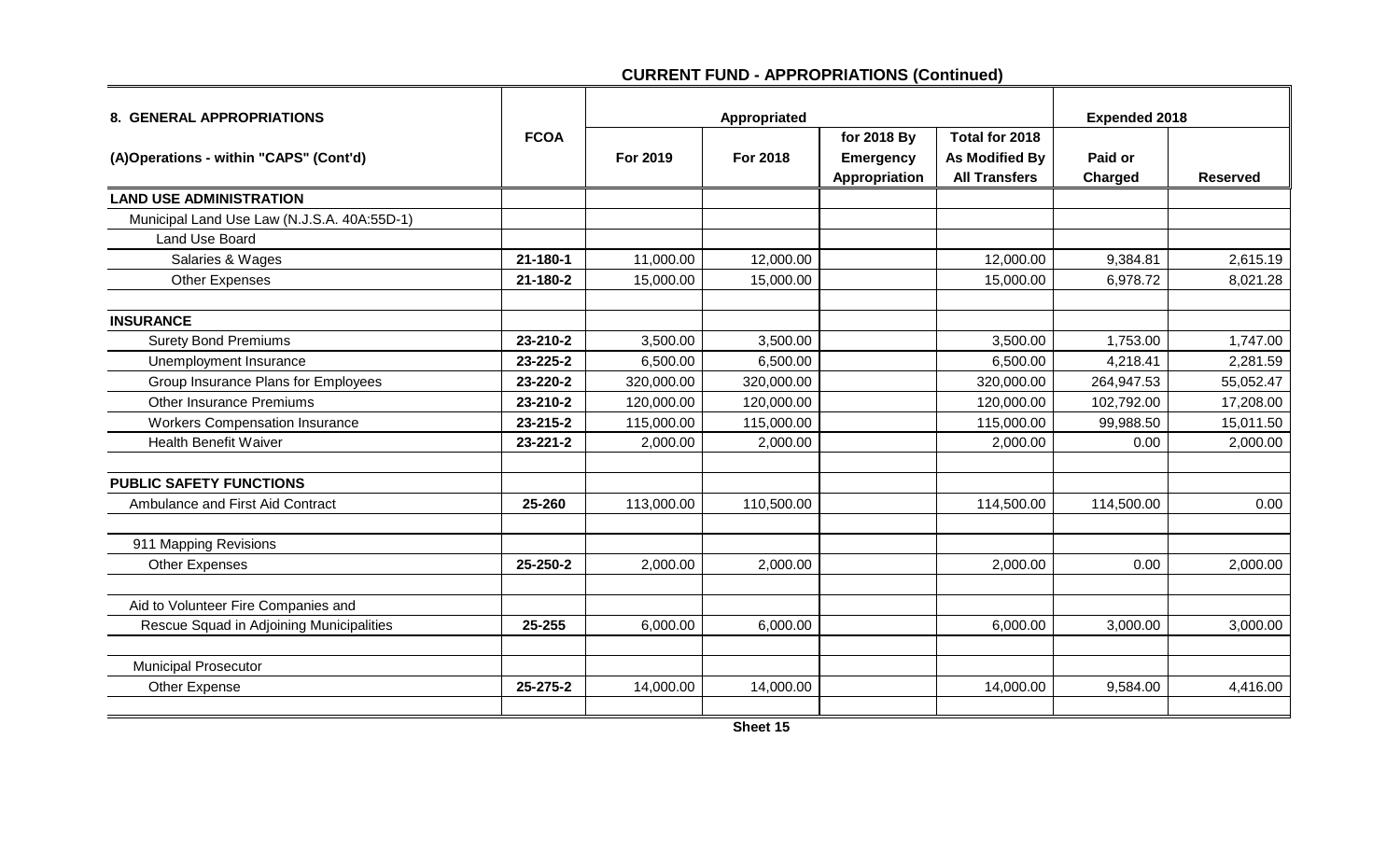| 8. GENERAL APPROPRIATIONS              |             |           | <b>Expended 2018</b> |                                                  |                                                          |                    |                 |
|----------------------------------------|-------------|-----------|----------------------|--------------------------------------------------|----------------------------------------------------------|--------------------|-----------------|
| (A)Operations - within "CAPS" (Cont'd) | <b>FCOA</b> | For 2019  | For 2018             | for 2018 By<br><b>Emergency</b><br>Appropriation | Total for 2018<br>As Modified By<br><b>All Transfers</b> | Paid or<br>Charged | <b>Reserved</b> |
|                                        |             |           |                      |                                                  |                                                          |                    |                 |
| Office of Emergency Management         |             |           |                      |                                                  |                                                          |                    |                 |
| Salaries & Wages                       | 25-252-1    | 10,000.00 | 9,000.00             |                                                  | 9,000.00                                                 | 8,182.31           | 817.69          |
| Other Expense                          | 25-252-2    | 19,000.00 | 19,000.00            |                                                  | 19,000.00                                                | 13,604.70          | 5,395.30        |
|                                        |             |           |                      |                                                  |                                                          |                    |                 |
| Uniform Fire Safety Act                |             |           |                      |                                                  |                                                          |                    |                 |
| Salaries and Wages                     | 25-265-1    | 4,000.00  | 3,500.00             |                                                  | 3,500.00                                                 | 3,370.12           | 129.88          |
| Other Expense                          | 25-265-2    | 5,000.00  | 5,000.00             |                                                  | 5,000.00                                                 | 3,723.02           | 1,276.98        |
| <b>Municipal Court</b>                 |             |           |                      |                                                  |                                                          |                    |                 |
| Salaries and Wages                     | 43-490-1    | 74,000.00 | 72,000.00            |                                                  | 72,000.00                                                | 67,274.81          | 4,725.19        |
| Other Expenses                         | 43-490-2    | 16,000.00 | 16,000.00            |                                                  | 16,000.00                                                | 12,916.20          | 3,083.80        |
| <b>Public Defender</b>                 |             |           |                      |                                                  |                                                          |                    |                 |
| Other Expenses                         | 43-495-2    | 6,000.00  | 6,000.00             |                                                  | 6,000.00                                                 | 0.00               | 6,000.00        |
|                                        |             |           |                      |                                                  |                                                          |                    |                 |

**Sheet 15a**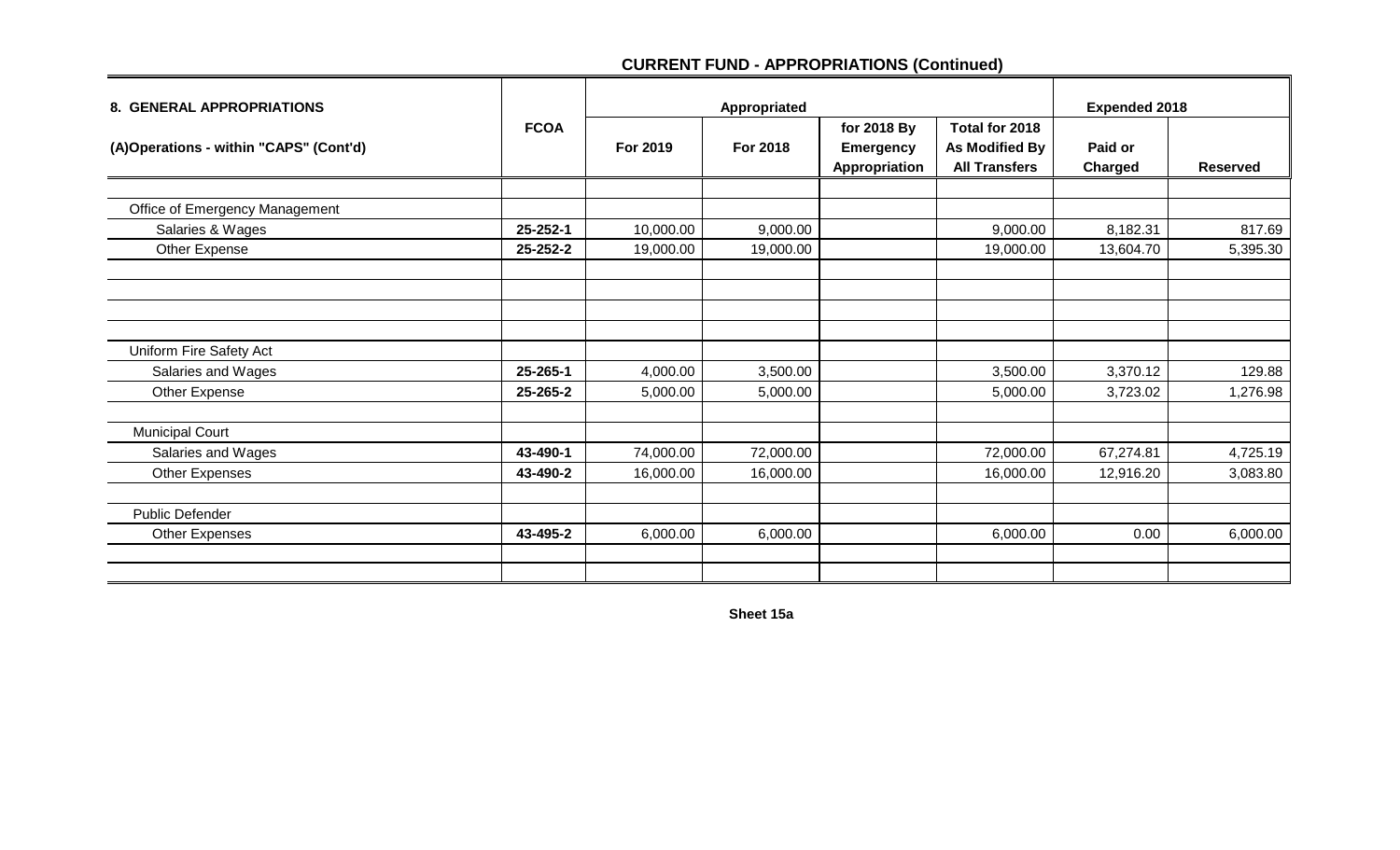| 8. GENERAL APPROPRIATIONS                               |             | Appropriated |                 |                                                  |                                                          | <b>Expended 2018</b> |                 |
|---------------------------------------------------------|-------------|--------------|-----------------|--------------------------------------------------|----------------------------------------------------------|----------------------|-----------------|
| (A)Operations - within "CAPS" (Cont'd)                  | <b>FCOA</b> | For 2019     | <b>For 2018</b> | for 2018 By<br><b>Emergency</b><br>Appropriation | Total for 2018<br>As Modified By<br><b>All Transfers</b> | Paid or<br>Charged   | <b>Reserved</b> |
|                                                         |             |              |                 |                                                  |                                                          |                      |                 |
| <b>LANDFILL/SOLID WASTE DISPOSAL COSTS</b>              |             |              |                 |                                                  |                                                          |                      |                 |
| County Authority - Tipping Fees                         | 32-465      | 120,000.00   | 120,000.00      |                                                  | 120,000.00                                               | 83,240.39            | 36,759.61       |
| Landfill & Test Well Monitoring                         |             |              |                 |                                                  |                                                          |                      |                 |
| Other Expenses                                          | 32-465-2    | 37,500.00    | 8,000.00        |                                                  | 8,000.00                                                 | 5,053.00             | 2,947.00        |
|                                                         |             |              |                 |                                                  |                                                          |                      |                 |
| <b>HEALTH &amp; HUMAN SERVICES</b>                      |             |              |                 |                                                  |                                                          |                      |                 |
|                                                         |             |              |                 |                                                  |                                                          |                      |                 |
| <b>Animal Control Services</b><br><b>Other Expenses</b> | 27-340-2    | 27,000.00    | 27,000.00       |                                                  | 27,000.00                                                | 23,166.66            | 3,833.34        |
| Demolition                                              |             |              |                 |                                                  |                                                          |                      |                 |
| <b>Other Expenses</b>                                   | 26-300-2    | 20,000.00    | 25,000.00       |                                                  | 25,000.00                                                | 3,285.70             | 21,714.30       |
|                                                         |             |              |                 |                                                  |                                                          |                      |                 |

**Sheet 15b**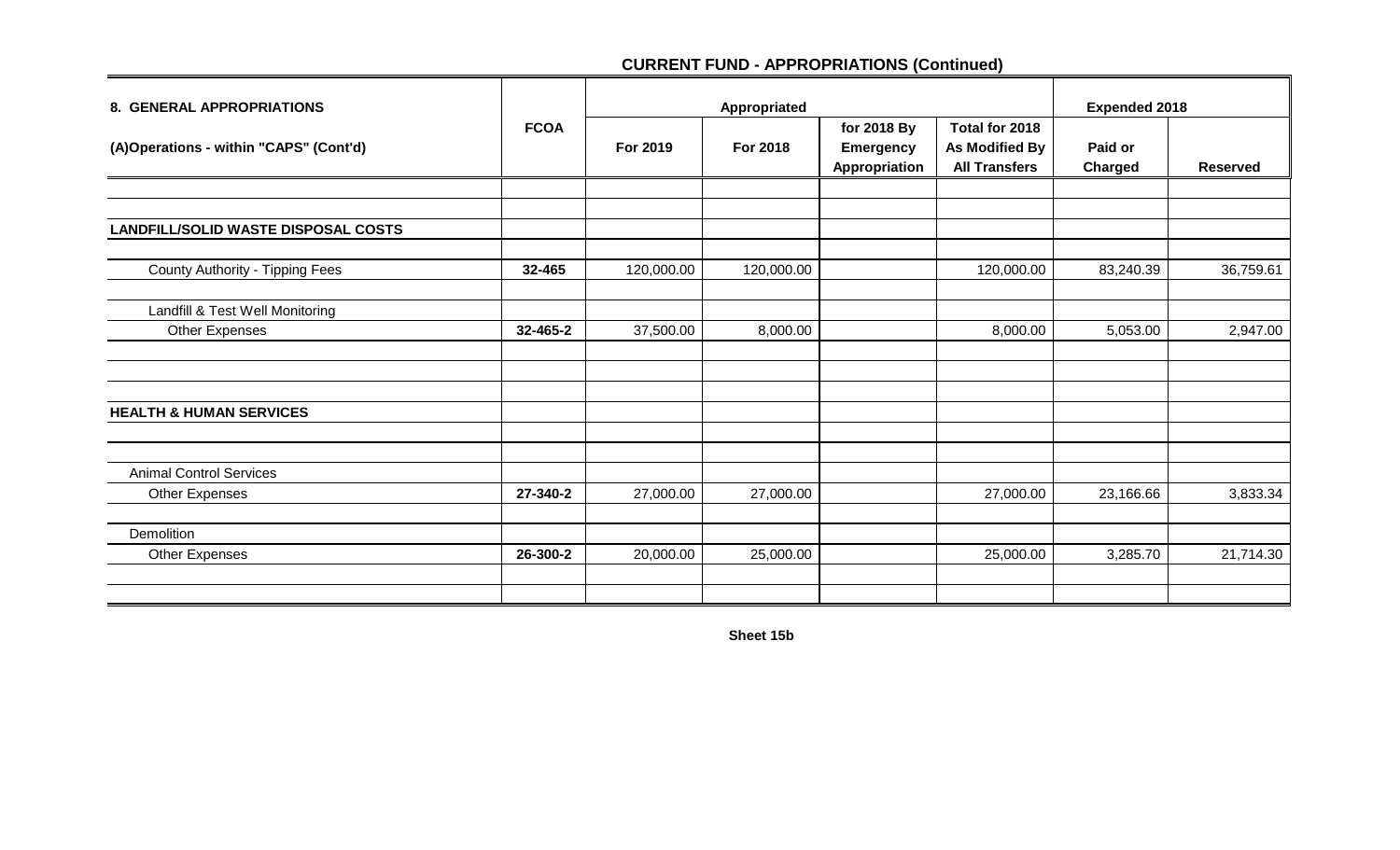|             | Appropriated |                 |                                                  |                                                                 | <b>Expended 2018</b> |                 |  |
|-------------|--------------|-----------------|--------------------------------------------------|-----------------------------------------------------------------|----------------------|-----------------|--|
| <b>FCOA</b> | For 2019     | <b>For 2018</b> | for 2018 By<br><b>Emergency</b><br>Appropriation | Total for 2018<br><b>As Modified By</b><br><b>All Transfers</b> | Paid or<br>Charged   | <b>Reserved</b> |  |
|             |              |                 |                                                  |                                                                 |                      |                 |  |
|             |              |                 |                                                  |                                                                 |                      |                 |  |
|             |              |                 |                                                  |                                                                 |                      |                 |  |
| 27-335-2    | 7,000.00     | 7,000.00        |                                                  | 7,000.00                                                        | 5,106.99             | 1,893.01        |  |
|             |              |                 |                                                  |                                                                 |                      |                 |  |
|             |              |                 |                                                  |                                                                 |                      |                 |  |
| 28-370-2    | 30,000.00    | 35,000.00       |                                                  | 35,000.00                                                       | 16,710.26            | 18,289.74       |  |
|             |              |                 |                                                  |                                                                 |                      |                 |  |
|             |              |                 |                                                  |                                                                 |                      |                 |  |
|             |              |                 |                                                  |                                                                 |                      |                 |  |
| 27-360-1    | 31,000.00    | 23,000.00       |                                                  | 23,000.00                                                       | 22,220.37            | 779.63          |  |
| 27-360-2    | 7,000.00     | 6,000.00        |                                                  | 6,000.00                                                        | 5,599.85             | 400.15          |  |
|             |              |                 |                                                  |                                                                 |                      |                 |  |
| 30-420-2    | 3,000.00     | 3,000.00        |                                                  | 3,000.00                                                        | 922.22               | 2,077.78        |  |
|             |              |                 |                                                  |                                                                 |                      |                 |  |
| 20-130-2    | 5,000.00     | 7,000.00        |                                                  | 7,000.00                                                        | 0.00                 | 7,000.00        |  |
|             |              |                 |                                                  |                                                                 |                      |                 |  |

**Sheet 15c**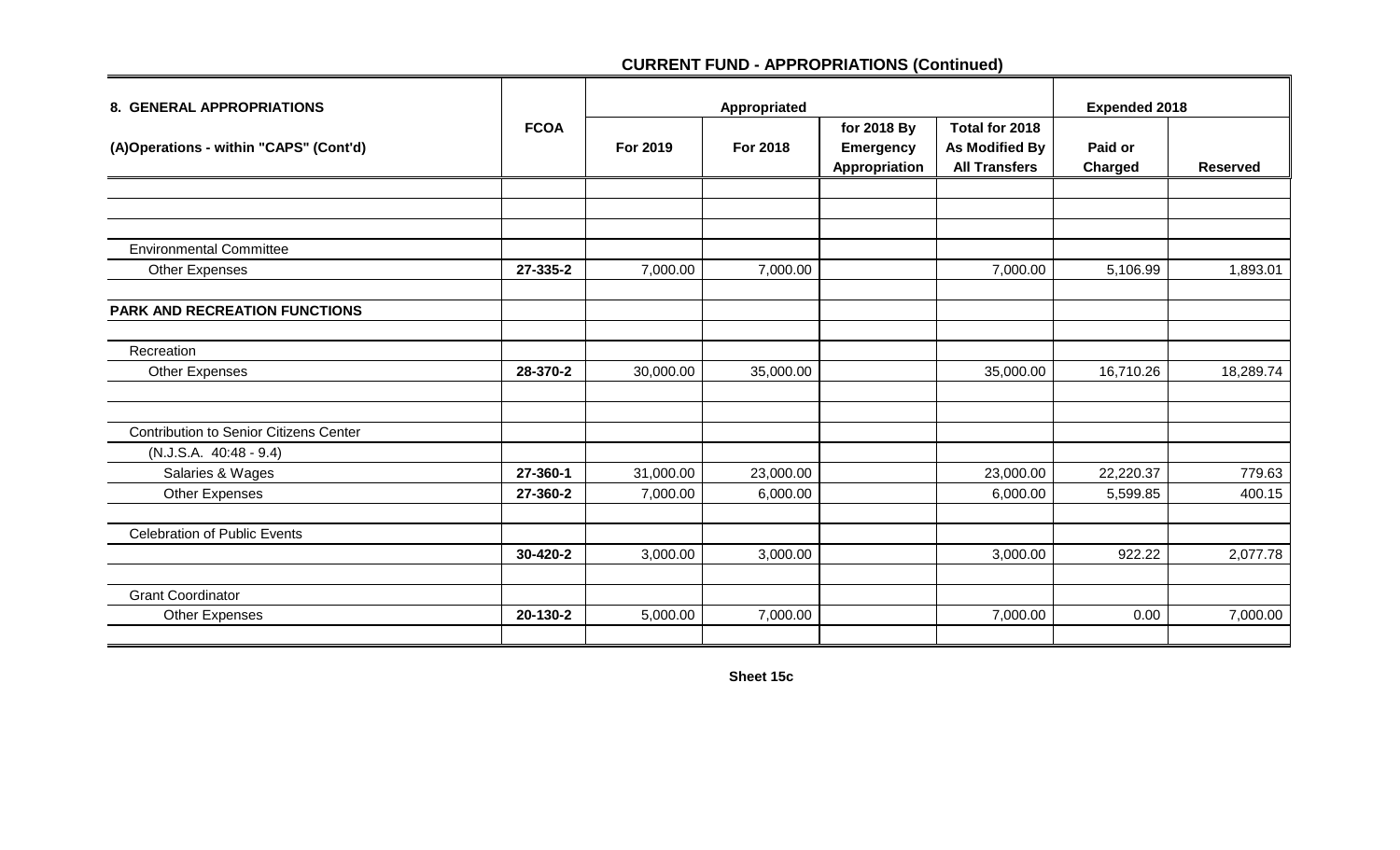| <b>8. GENERAL APPROPRIATIONS</b>          |               |                     | Appropriated        | <b>Expended 2018</b>            |                                         |                     |                     |
|-------------------------------------------|---------------|---------------------|---------------------|---------------------------------|-----------------------------------------|---------------------|---------------------|
| (A)Operations - within "CAPS" (Cont'd)    | <b>FCOA</b>   | For 2019            | <b>For 2018</b>     | for 2018 By<br><b>Emergency</b> | Total for 2018<br><b>As Modified By</b> | Paid or             |                     |
|                                           |               |                     |                     | Appropriation                   | <b>All Transfers</b>                    | <b>Charged</b>      | <b>Reserved</b>     |
| <b>Uniform Construction Code -</b>        | <b>XXXXXX</b> | <b>XXXXXXXXX XX</b> | <b>XXXXXXXXX XX</b> | <b>XXXXXXXXX XX</b>             | <b>XXXXXXXXX XX</b>                     | <b>XXXXXXXXX XX</b> | <b>XXXXXXXXX XX</b> |
| <b>Appropriations Offset by Dedicated</b> | <b>XXXXXX</b> | <b>XXXXXXXXX XX</b> | <b>XXXXXXXXX XX</b> | <b>XXXXXXXXX XX</b>             | <b>XXXXXXXXX XX</b>                     | <b>XXXXXXXXX XX</b> | <b>XXXXXXXXX XX</b> |
| Revenues (N.J.A.C. 5:23-4.17)             | <b>XXXXXX</b> | <b>XXXXXXXXX XX</b> | <b>XXXXXXXXX XX</b> | <b>XXXXXXXXX XX</b>             | <b>XXXXXXXXX XX</b>                     | <b>XXXXXXXXX XX</b> | <b>XXXXXXXXX XX</b> |
| <b>State Uniform Construction Code</b>    |               |                     |                     |                                 |                                         |                     |                     |
| (N.J.S.A. 52:27D - 120 et seq)            |               |                     |                     |                                 |                                         |                     |                     |
| <b>CODE ENFORCEMENT</b>                   | 22-195        |                     |                     |                                 |                                         |                     |                     |
|                                           |               |                     |                     |                                 |                                         |                     |                     |
| <b>Zoning Official</b>                    |               |                     |                     |                                 |                                         |                     |                     |
| Salaries & Wages                          | 22-195-1      | 23,000.00           | 23,000.00           |                                 | 23,000.00                               | 21,236.13           | 1,763.87            |
| <b>Other Expenses</b>                     | 22-195-2      | 750.00              | 750.00              |                                 | 750.00                                  | 306.06              | 443.94              |
| <b>Housing Official</b>                   |               |                     |                     |                                 |                                         |                     |                     |
| Salaries & Wages                          | 22-195-1      | 10,000.00           | 10,000.00           |                                 | 10,000.00                               | 9,183.72            | 816.28              |
| <b>Other Expenses</b>                     | 22-195-2      | 750.00              | 750.00              |                                 | 750.00                                  | 241.68              | 508.32              |
| <b>Construction Official</b>              |               |                     |                     |                                 |                                         |                     |                     |
| Salaries & Wages                          | 22-195-1      | 47,000.00           | 47,000.00           |                                 | 47,000.00                               | 42,865.89           | 4,134.11            |
| <b>Other Expenses</b>                     | 22-195-2      | 6,000.00            | 6,000.00            |                                 | 6,000.00                                | 2,488.61            | 3,511.39            |
|                                           |               |                     |                     |                                 |                                         |                     |                     |
| <b>Electrical Sub-code Inspector</b>      |               |                     |                     |                                 |                                         |                     |                     |
| Salaries and Wages                        | 22-200-1      | 9,000.00            | 8,500.00            |                                 | 8,500.00                                | 8,405.02            | 94.98               |
| Other Expenses                            | 22-200-2      | 1,000.00            | 1,000.00            |                                 | 1,000.00                                | 270.95              | 729.05              |
|                                           |               |                     |                     |                                 |                                         |                     |                     |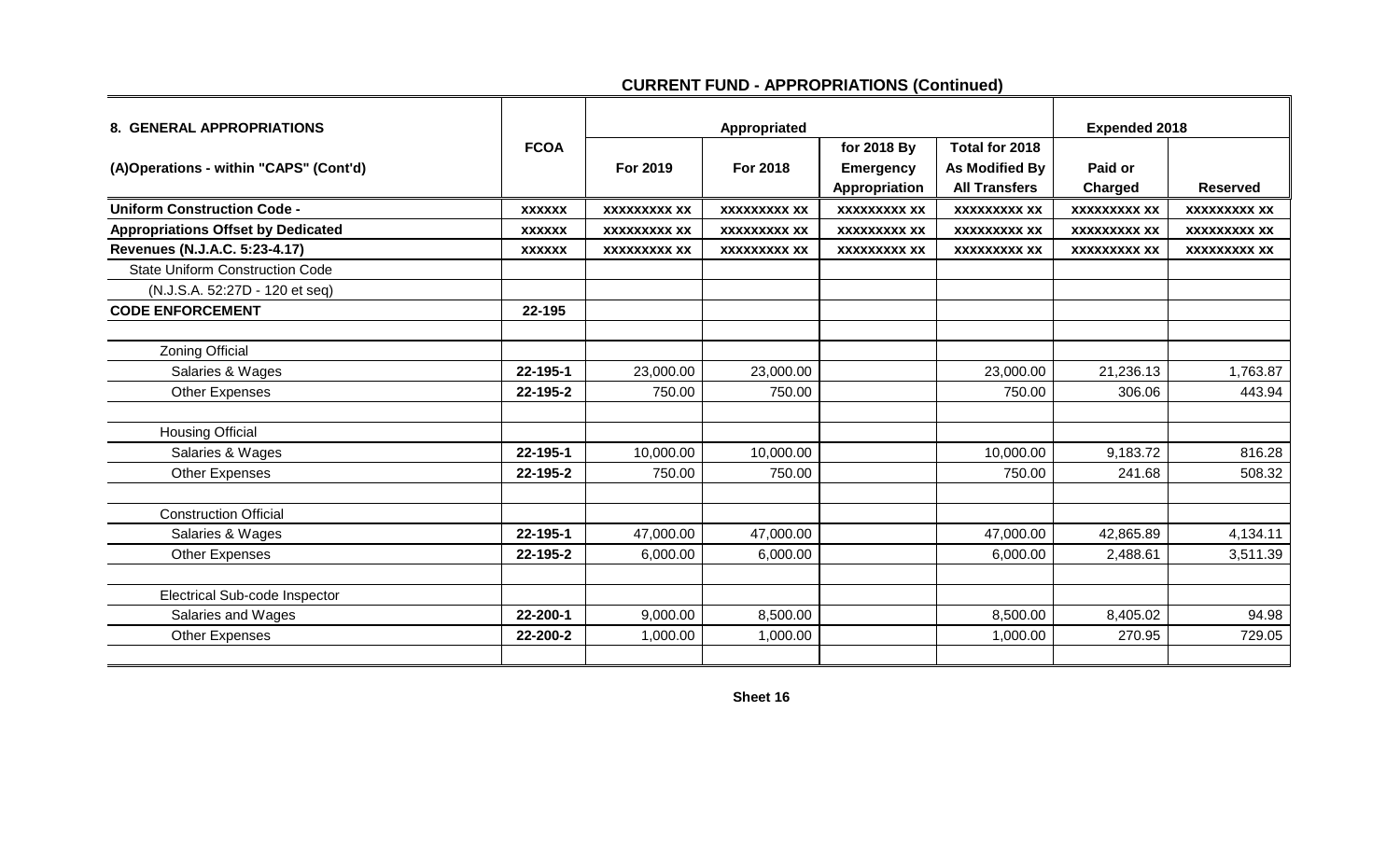| 8. GENERAL APPROPRIATIONS                 |               |                     | Appropriated        |                                                  |                                                          | <b>Expended 2018</b> |                     |
|-------------------------------------------|---------------|---------------------|---------------------|--------------------------------------------------|----------------------------------------------------------|----------------------|---------------------|
| (A)Operations - within "CAPS" (Cont'd)    | <b>FCOA</b>   | For 2019            | For 2018            | for 2018 By<br><b>Emergency</b><br>Appropriation | Total for 2018<br>As Modified By<br><b>All Transfers</b> | Paid or<br>Charged   | <b>Reserved</b>     |
| <b>Uniform Construction Code -</b>        | <b>XXXXXX</b> | <b>XXXXXXXXX XX</b> | <b>XXXXXXXXX XX</b> | <b>XXXXXXXXX XX</b>                              | <b>XXXXXXXXX XX</b>                                      | <b>XXXXXXXXX XX</b>  | <b>XXXXXXXXX XX</b> |
| <b>Appropriations Offset by Dedicated</b> | <b>XXXXXX</b> | <b>XXXXXXXXX XX</b> | <b>XXXXXXXXX XX</b> | <b>XXXXXXXXX XX</b>                              | <b>XXXXXXXXX XX</b>                                      | <b>XXXXXXXXX XX</b>  | <b>XXXXXXXXX XX</b> |
| Revenues (N.J.A.C. 5:23-4.17)             | <b>XXXXXX</b> | <b>XXXXXXXXX XX</b> | <b>XXXXXXXXX XX</b> | <b>XXXXXXXXX XX</b>                              | <b>XXXXXXXXX XX</b>                                      | <b>XXXXXXXXX XX</b>  | <b>XXXXXXXXX XX</b> |
| <b>State Uniform Construction Code</b>    |               |                     |                     |                                                  |                                                          |                      |                     |
| (N.J.S.A. 52:27D - 120 et seq)            |               |                     |                     |                                                  |                                                          |                      |                     |
|                                           |               |                     |                     |                                                  |                                                          |                      |                     |
|                                           |               |                     |                     |                                                  |                                                          |                      |                     |
| Plumbing Sub-code Inspector               |               |                     |                     |                                                  |                                                          |                      |                     |
| Salaries & Wages                          | 22-200-1      | 6,000.00            | 6,000.00            |                                                  | 6,000.00                                                 | 5,563.74             | 436.26              |
| Other Expenses                            | 22-200-2      | 500.00              | 500.00              |                                                  | 500.00                                                   | 89.00                | 411.00              |
|                                           |               |                     |                     |                                                  |                                                          |                      |                     |
| Fire Sub-code Inspector                   |               |                     |                     |                                                  |                                                          |                      |                     |
| Salaries & Wages                          | 22-200-1      | 5,000.00            | 5,000.00            |                                                  | 5,000.00                                                 | 3,769.32             | 1,230.68            |
| Other Expenses                            | 22-200-2      | 500.00              | 500.00              |                                                  | 500.00                                                   | 141.70               | 358.30              |
|                                           |               |                     |                     |                                                  |                                                          |                      |                     |
|                                           |               |                     |                     |                                                  |                                                          |                      |                     |
|                                           |               |                     |                     |                                                  |                                                          |                      |                     |
|                                           |               |                     |                     |                                                  |                                                          |                      |                     |
|                                           |               |                     |                     |                                                  |                                                          |                      |                     |
|                                           |               |                     |                     |                                                  |                                                          |                      |                     |
|                                           |               |                     |                     |                                                  |                                                          |                      |                     |

**Sheet 16A**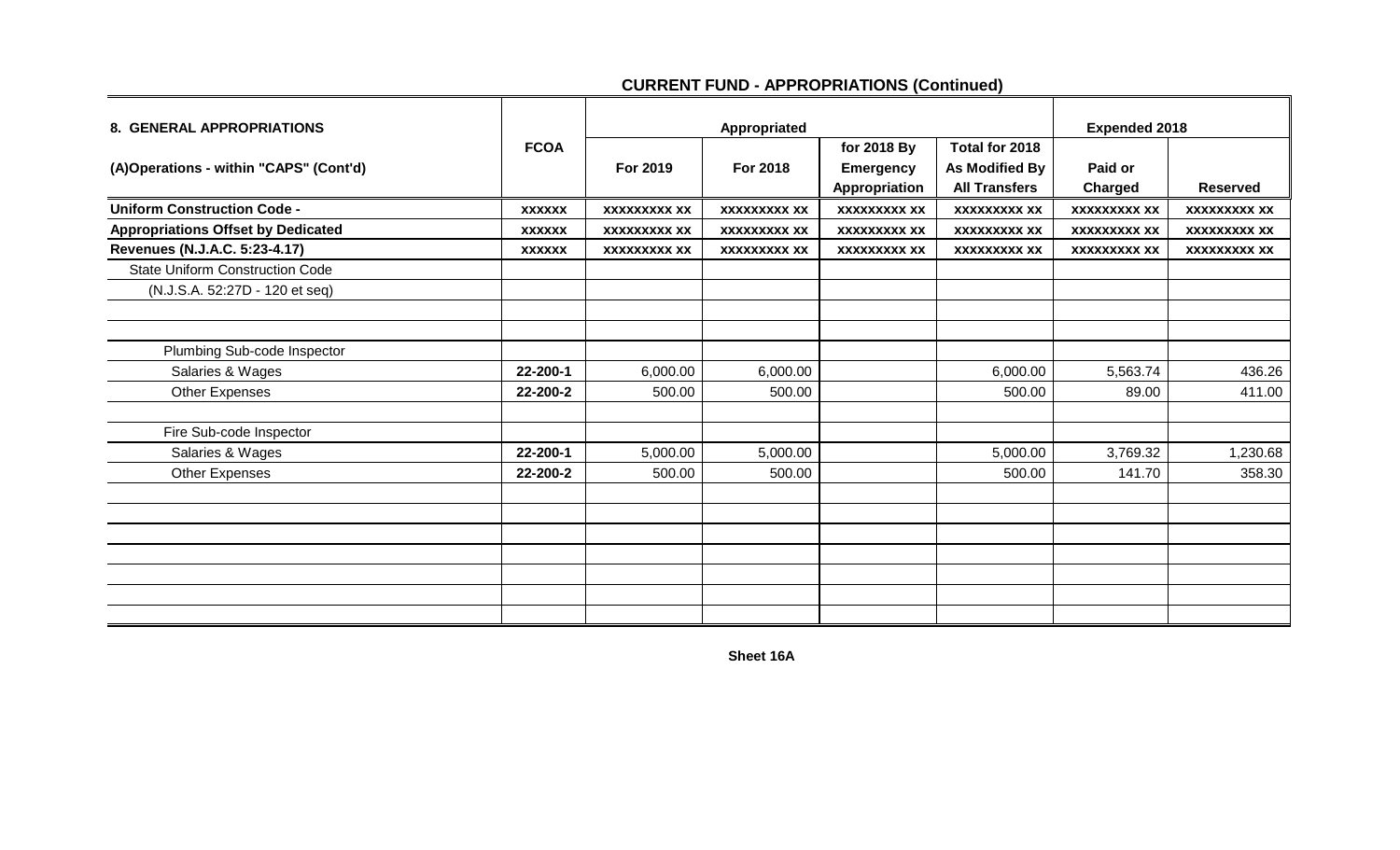| <b>8. GENERAL APPROPRIATIONS</b>                |                |                     | Appropriated        |                                                  |                                                                 | <b>Expended 2018</b> |                     |
|-------------------------------------------------|----------------|---------------------|---------------------|--------------------------------------------------|-----------------------------------------------------------------|----------------------|---------------------|
| (A)Operations - within "CAPS" (Cont'd)          | <b>FCOA</b>    | For 2019            | For 2018            | for 2018 By<br><b>Emergency</b><br>Appropriation | Total for 2018<br><b>As Modified By</b><br><b>All Transfers</b> | Paid or<br>Charged   | <b>Reserved</b>     |
|                                                 |                |                     |                     |                                                  |                                                                 |                      |                     |
| <b>UNCLASSIFIED:</b>                            | <b>XXXXXX</b>  | <b>XXXXXXXXX XX</b> | <b>XXXXXXXXX XX</b> | <b>XXXXXXXXX XX</b>                              | <b>XXXXXXXXX XX</b>                                             | <b>XXXXXXXXX XX</b>  | <b>XXXXXXXXX XX</b> |
| UTILITY EXPENSES AND BULK PURCHASES             |                |                     |                     |                                                  |                                                                 |                      |                     |
| Gasoline                                        | 31-460         | 15,000.00           | 15,000.00           |                                                  | 15,000.00                                                       | 3,003.88             | 11,996.12           |
| Electricity                                     | 31-430         | 50,000.00           | 50,000.00           |                                                  | 50,000.00                                                       | 28,420.40            | 21,579.60           |
| Telephone                                       | 31-440         | 14,000.00           | 14,000.00           |                                                  | 14,000.00                                                       | 12,129.37            | 1,870.63            |
| <b>Heating Oil</b>                              | 31-447         | 8,000.00            | 8,000.00            |                                                  | 8,000.00                                                        | 4,725.32             | 3,274.68            |
| <b>Street Lighting</b>                          | $31 - 435$     | 60,000.00           | 60,000.00           |                                                  | 60,000.00                                                       | 54,652.51            | 5,347.49            |
| <b>Natural Gas</b>                              | $31 - 446$     | 22,000.00           | 22,000.00           |                                                  | 22,000.00                                                       | 19,553.45            | 2,446.55            |
| <b>Diesel</b>                                   | 31-460         | 45,000.00           | 45,000.00           |                                                  | 45,000.00                                                       | 21,002.00            | 23,998.00           |
| <b>Telecommunications Charges</b>               | 31-461         | 6,000.00            | 6,000.00            |                                                  | 6,000.00                                                        | 3,308.05             | 2,691.95            |
|                                                 |                |                     |                     |                                                  |                                                                 |                      |                     |
| <b>Total Operations (Item 8A) within "CAPS"</b> | 34-199         | 2,854,842.50        | 2,818,380.00        | 0.00                                             | 2,818,380.00                                                    | 2,269,466.94         | 548,913.06          |
| <b>B. Contingent</b>                            | 35-470         |                     |                     | <b>XXXXXXXXX XX</b>                              |                                                                 |                      |                     |
| <b>Total Operations Including Contingent -</b>  |                |                     |                     |                                                  |                                                                 |                      |                     |
| within "CAPS"                                   | 34-201         | 2,854,842.50        | 2,818,380.00        | 0.00                                             | 2,818,380.00                                                    | 2,269,466.94         | 548,913.06          |
| Detail:                                         |                |                     |                     |                                                  |                                                                 |                      |                     |
| Salaries & Wages                                | $34 - 201 - 1$ | 813,462.50          | 808,000.00          | 0.00                                             | 808,000.00                                                      | 755,189.15           | 52,810.85           |
| Other Expenses (Incl. Contingent)               | 34-201-2       | 2,041,380.00        | 2,010,380.00        | 0.00                                             | 2,010,380.00                                                    | 1,514,277.79         | 496,102.21          |
|                                                 |                |                     |                     |                                                  |                                                                 |                      |                     |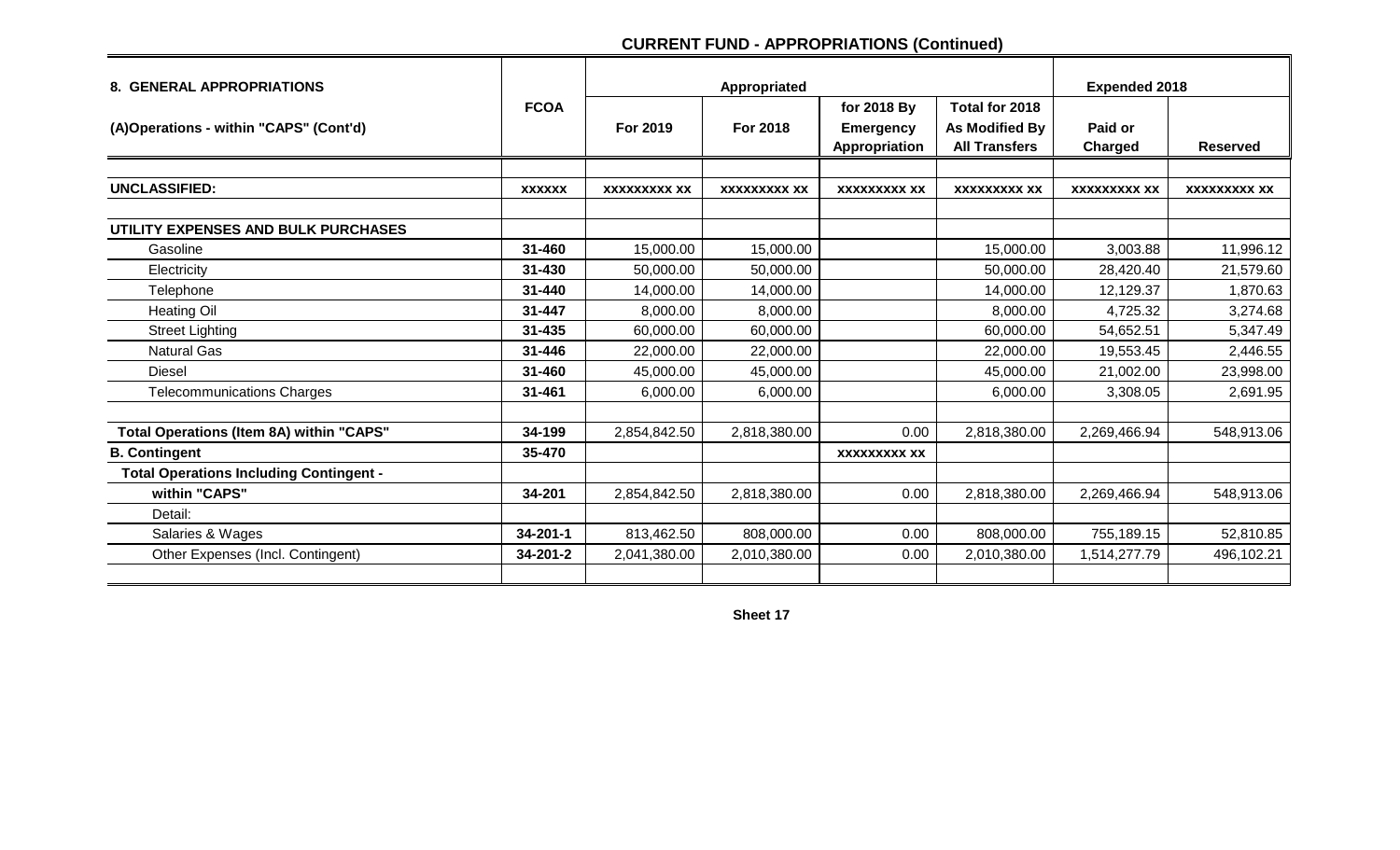| <b>8. GENERAL APPROPRIATIONS</b>              |               |                     | Appropriated        | <b>Expended 2018</b> |                      |                     |                     |
|-----------------------------------------------|---------------|---------------------|---------------------|----------------------|----------------------|---------------------|---------------------|
|                                               | <b>FCOA</b>   |                     |                     | for 2018 By          | Total for 2018       |                     |                     |
|                                               |               | For 2019            | <b>For 2018</b>     | <b>Emergency</b>     | As Modified By       | Paid or             |                     |
|                                               |               |                     |                     | Appropriation        | <b>All Transfers</b> | Charged             | <b>Reserved</b>     |
|                                               |               |                     |                     |                      |                      |                     |                     |
|                                               |               |                     |                     |                      |                      |                     |                     |
|                                               |               |                     |                     |                      |                      |                     |                     |
| (E) Deferred Charges and Statutory            | <b>XXXXXX</b> | <b>XXXXXXXXX XX</b> | <b>XXXXXXXXX XX</b> | <b>XXXXXXXXX XX</b>  | <b>XXXXXXXXX XX</b>  | <b>XXXXXXXXX XX</b> | <b>XXXXXXXXX XX</b> |
| <b>Expenditures - Municipal within "CAPS"</b> | <b>XXXXXX</b> | <b>XXXXXXXXX XX</b> | <b>XXXXXXXXX XX</b> | <b>XXXXXXXXX XX</b>  | <b>XXXXXXXXX XX</b>  | <b>XXXXXXXXX XX</b> | <b>XXXXXXXXX XX</b> |
| (1) DEFERRED CHARGES                          | <b>XXXXXX</b> | <b>XXXXXXXXX XX</b> | <b>XXXXXXXXX XX</b> | <b>XXXXXXXXX XX</b>  | <b>XXXXXXXXX XX</b>  | <b>XXXXXXXXX XX</b> | <b>XXXXXXXXX XX</b> |
| <b>Emergency Authorizations</b>               | 46-870        |                     |                     | <b>XXXXXXXXX XX</b>  |                      |                     | <b>XXXXXXXXX XX</b> |
|                                               |               |                     |                     | <b>XXXXXXXXX XX</b>  |                      |                     | <b>XXXXXXXXX XX</b> |
|                                               |               |                     |                     | <b>XXXXXXXXX XX</b>  |                      |                     | <b>XXXXXXXXX XX</b> |
|                                               |               |                     |                     | <b>XXXXXXXXX XX</b>  |                      |                     | <b>XXXXXXXXX XX</b> |
|                                               |               |                     |                     | <b>XXXXXXXXX XX</b>  |                      |                     | <b>XXXXXXXXX XX</b> |
|                                               |               |                     |                     | <b>XXXXXXXXX XX</b>  |                      |                     | <b>XXXXXXXXX XX</b> |
|                                               |               |                     |                     | <b>XXXXXXXXX XX</b>  |                      |                     | <b>XXXXXXXXX XX</b> |
|                                               |               |                     |                     | <b>XXXXXXXXX XX</b>  |                      |                     | <b>XXXXXXXXX XX</b> |
|                                               |               |                     |                     | <b>XXXXXXXXX XX</b>  |                      |                     | <b>XXXXXXXXX XX</b> |
|                                               |               |                     |                     | <b>XXXXXXXXX XX</b>  |                      |                     | <b>XXXXXXXXX XX</b> |
|                                               |               |                     |                     | <b>XXXXXXXXX XX</b>  |                      |                     | <b>XXXXXXXXX XX</b> |
|                                               |               |                     |                     | <b>XXXXXXXXX XX</b>  |                      |                     | <b>XXXXXXXXX XX</b> |
|                                               |               |                     |                     | <b>XXXXXXXXX XX</b>  |                      |                     | <b>XXXXXXXXX XX</b> |
|                                               |               |                     |                     | <b>XXXXXXXXX XX</b>  |                      |                     | <b>XXXXXXXXX XX</b> |
|                                               |               |                     |                     |                      |                      |                     |                     |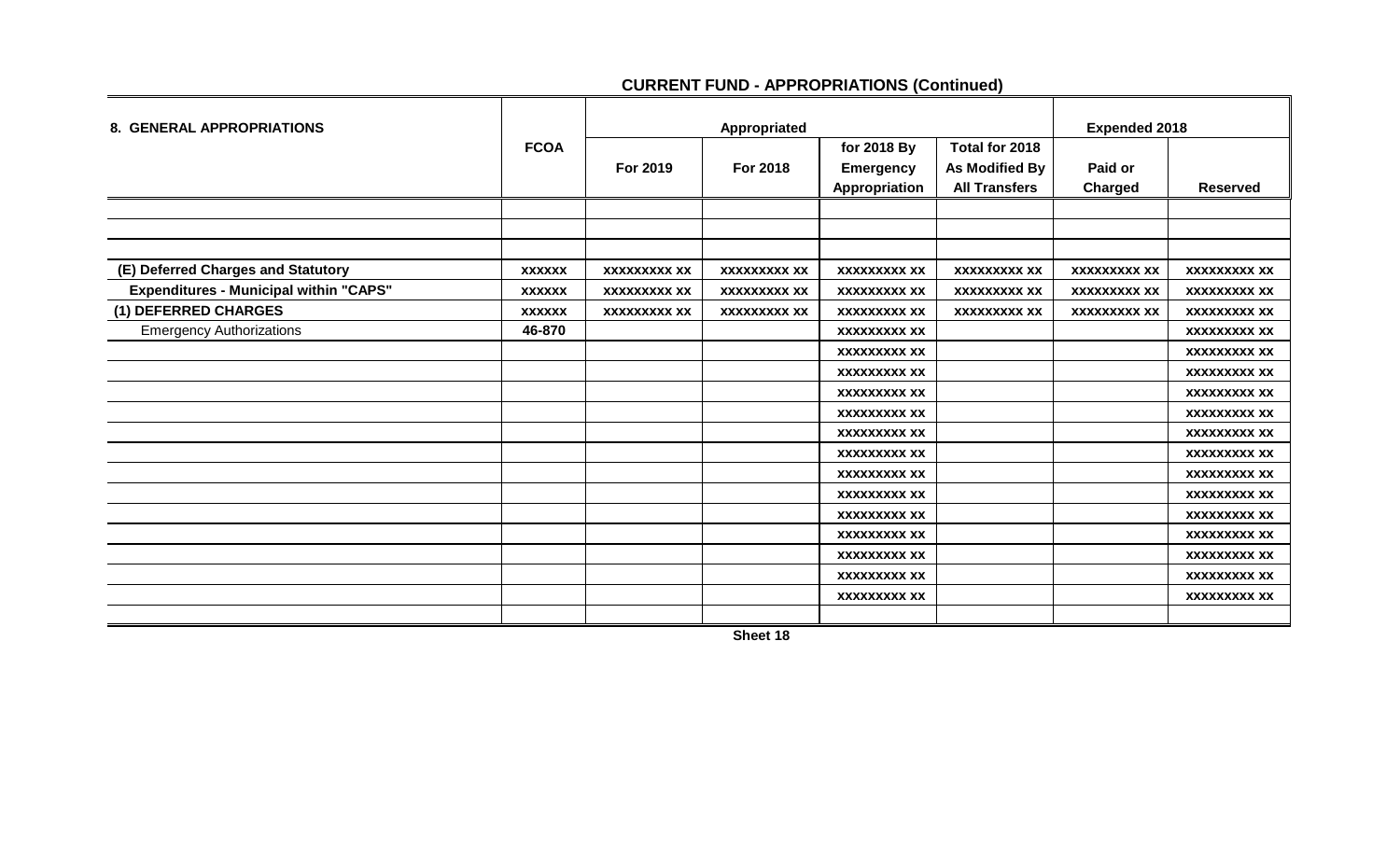| <b>8. GENERAL APPROPRIATIONS</b>                  |               |                     | Appropriated        | <b>Expended 2018</b> |                      |                     |                     |
|---------------------------------------------------|---------------|---------------------|---------------------|----------------------|----------------------|---------------------|---------------------|
|                                                   | <b>FCOA</b>   |                     |                     | for 2018 By          | Total for 2018       |                     |                     |
|                                                   |               | For 2019            | For 2018            | <b>Emergency</b>     | As Modified By       | Paid or             |                     |
|                                                   |               |                     |                     | Appropriation        | <b>All Transfers</b> | <b>Charged</b>      | <b>Reserved</b>     |
|                                                   |               |                     |                     |                      |                      |                     |                     |
| (E) Deferred Charges and Statutory                | <b>XXXXXX</b> | <b>XXXXXXXXX XX</b> | <b>XXXXXXXXX XX</b> | <b>XXXXXXXXX XX</b>  | <b>XXXXXXXXX XX</b>  | <b>XXXXXXXXX XX</b> | <b>XXXXXXXXX XX</b> |
| <b>Expenditures-Municipal within CAPS(cont'd)</b> | <b>XXXXXX</b> | <b>XXXXXXXXX XX</b> | <b>XXXXXXXXX XX</b> | <b>XXXXXXXXX XX</b>  | <b>XXXXXXXXX XX</b>  | <b>XXXXXXXXX XX</b> | <b>XXXXXXXXX XX</b> |
| (2) STATUTORY EXPENDITURES:                       | <b>XXXXXX</b> | <b>XXXXXXXXX XX</b> | <b>XXXXXXXXX XX</b> | <b>XXXXXXXXX XX</b>  | <b>XXXXXXXXX XX</b>  | <b>XXXXXXXXX XX</b> | <b>XXXXXXXXX XX</b> |
| Contribution to:                                  |               |                     |                     |                      |                      |                     |                     |
| Public Employees' Retirement System               | 36-471        | 78,645.00           | 77,660.38           |                      | 77,660.38            | 77,660.38           | 0.00                |
| Social Security System (O.A.S.I.)                 | 36-472        | 65,000.00           | 65,000.00           |                      | 64,200.00            | 55,769.56           | 8,430.44            |
|                                                   |               |                     |                     |                      |                      |                     |                     |
|                                                   |               |                     |                     |                      |                      |                     |                     |
|                                                   |               |                     |                     |                      |                      |                     |                     |
| Defined Contribution Retirement Program           | 36-477        | 2,500.00            | 1,500.00            |                      | 2,300.00             | 1,785.84            | 514.16              |
|                                                   |               |                     |                     |                      |                      |                     |                     |
| <b>Total Deferred Charges &amp; Statutory</b>     |               |                     |                     |                      |                      |                     |                     |
| Expenditures-Municipal within "CAPS"              | 34-209        | 146,145.00          | 144,160.38          |                      | 144,160.38           | 135,215.78          | 8,944.60            |
|                                                   |               |                     |                     |                      |                      |                     |                     |
| (G) Cash Deficit of Preceding Year                | 46-885        |                     |                     |                      |                      |                     |                     |
| (H-1) Total General Approps. for Municipal        |               |                     |                     |                      |                      |                     |                     |
| Purposes within "CAPS"                            | 34-299        | 3,000,987.50        | 2,962,540.38        | 0.00                 | 2,962,540.38         | 2,404,682.72        | 557,857.66          |
|                                                   |               |                     |                     |                      |                      |                     |                     |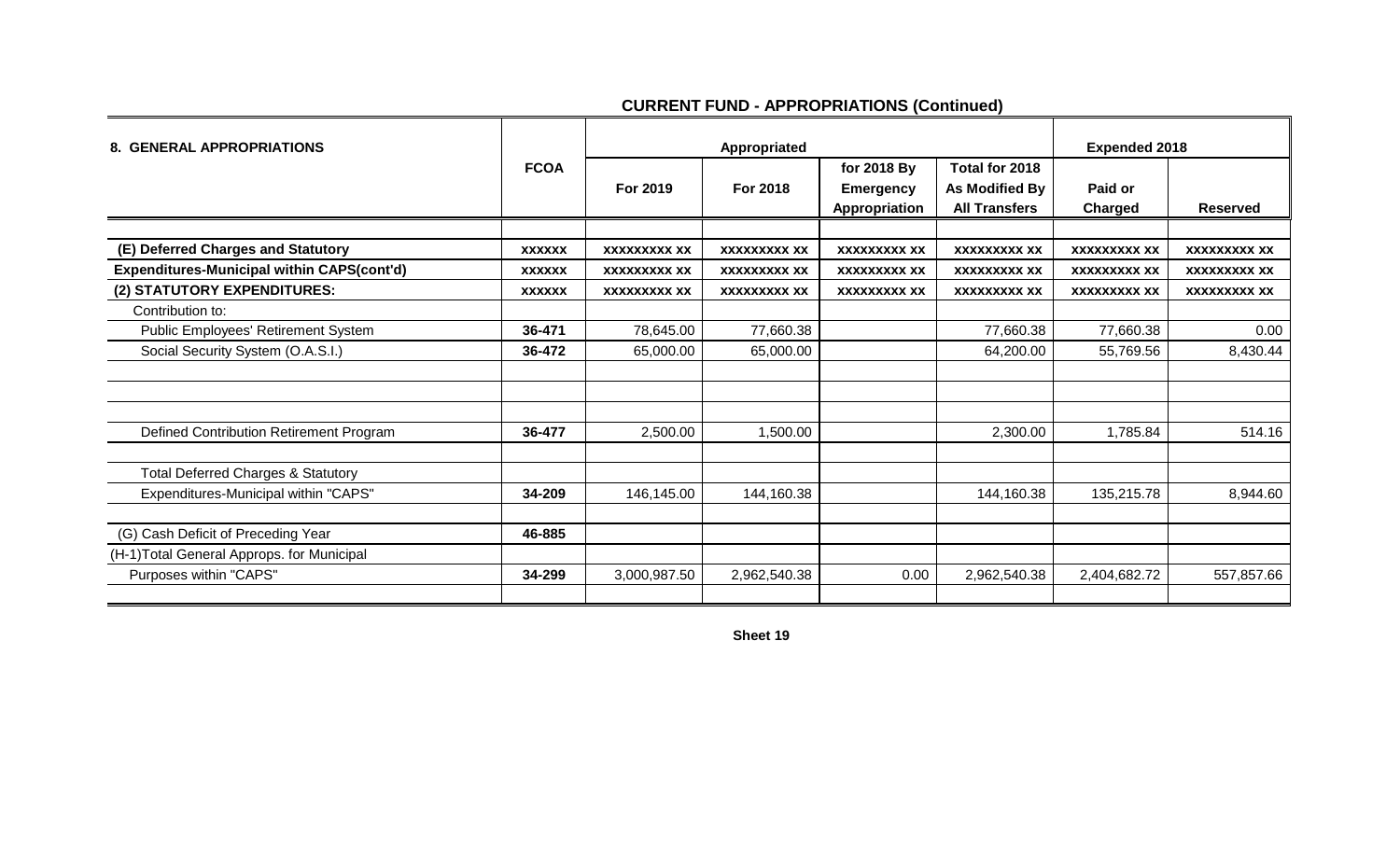| 8. GENERAL APPROPRIATIONS                 |             |          | Appropriated | <b>Expended 2018</b>                             |                                                                 |                    |                 |
|-------------------------------------------|-------------|----------|--------------|--------------------------------------------------|-----------------------------------------------------------------|--------------------|-----------------|
| (A)Operations Excl. from "CAPS"           | <b>FCOA</b> | For 2019 | For 2018     | for 2018 By<br><b>Emergency</b><br>Appropriation | Total for 2018<br><b>As Modified By</b><br><b>All Transfers</b> | Paid or<br>Charged | <b>Reserved</b> |
|                                           |             |          |              |                                                  |                                                                 |                    |                 |
| <b>EDUCATION FUNCTIONS</b>                |             |          |              |                                                  |                                                                 |                    |                 |
| Aid to Library (N.J.S.A. 40:54-35)        |             |          |              |                                                  |                                                                 |                    |                 |
| Other Expenses                            | 29-390-2    | 0.00     | 500.00       |                                                  | 500.00                                                          | 0.00               | 500.00          |
|                                           |             |          |              |                                                  |                                                                 |                    |                 |
|                                           |             |          |              |                                                  |                                                                 |                    |                 |
|                                           |             |          |              |                                                  |                                                                 |                    |                 |
| Supplemental Fire Services Program        | 25-265-2    | 2,305.00 | 2,305.00     |                                                  | 2,305.00                                                        | 2,305.00           | 0.00            |
|                                           |             |          |              |                                                  |                                                                 |                    |                 |
|                                           |             |          |              |                                                  |                                                                 |                    |                 |
|                                           |             |          |              |                                                  |                                                                 |                    |                 |
|                                           |             |          |              |                                                  |                                                                 |                    |                 |
|                                           |             |          |              |                                                  |                                                                 |                    |                 |
|                                           |             |          |              |                                                  |                                                                 |                    |                 |
|                                           |             |          |              |                                                  |                                                                 |                    |                 |
|                                           |             |          |              |                                                  |                                                                 |                    |                 |
|                                           |             |          |              |                                                  |                                                                 |                    |                 |
|                                           |             |          |              |                                                  |                                                                 |                    |                 |
|                                           |             |          |              |                                                  |                                                                 |                    |                 |
| Total Other Operations - Exc. from "CAPS" | 34-300      | 2,305.00 | 2,805.00     | 0.00                                             | 2,805.00                                                        | 2,305.00           | 500.00          |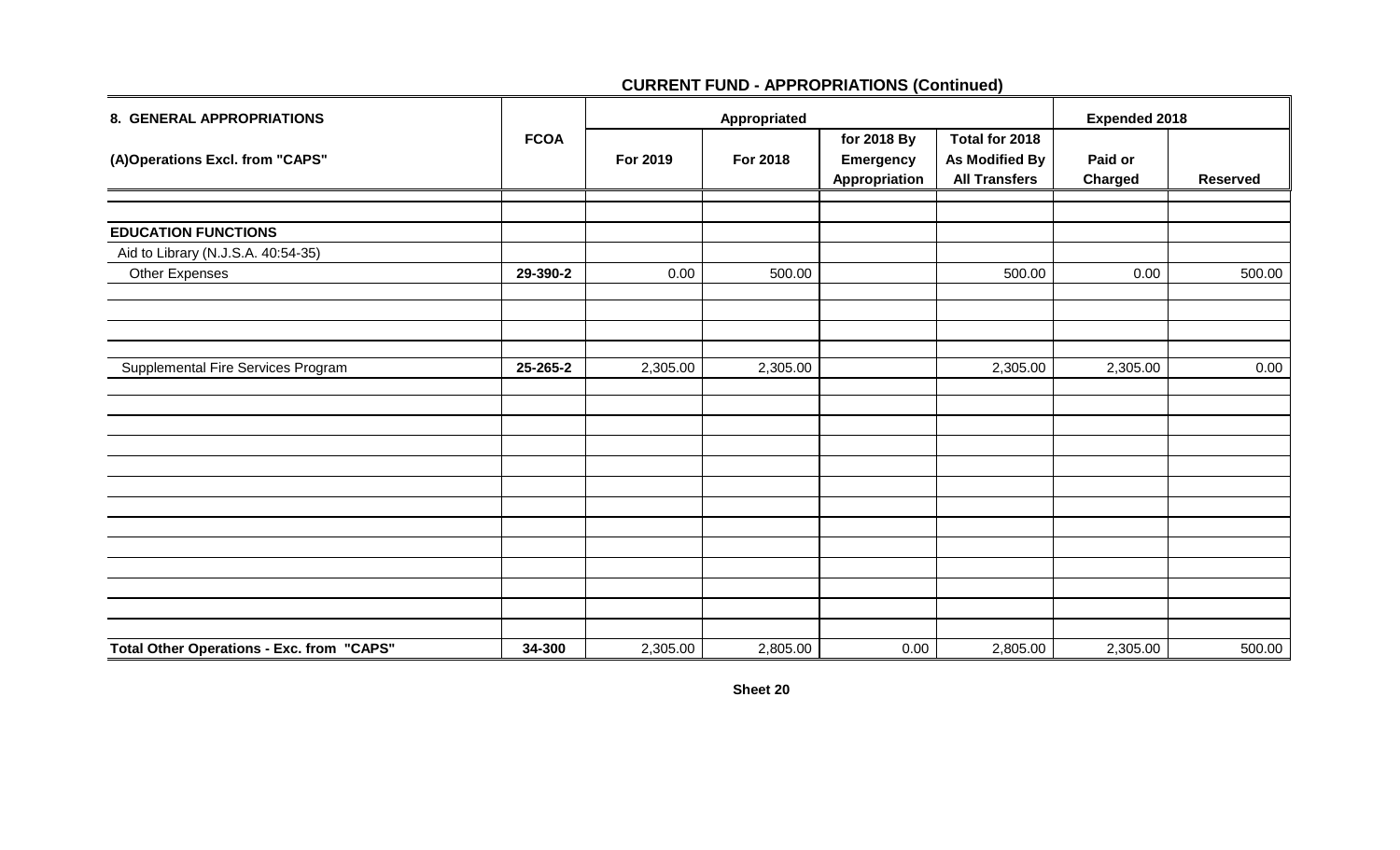| <b>8. GENERAL APPROPRIATIONS</b>                      |               |                     | Appropriated        | <b>Expended 2018</b> |                      |                     |                     |
|-------------------------------------------------------|---------------|---------------------|---------------------|----------------------|----------------------|---------------------|---------------------|
|                                                       | <b>FCOA</b>   |                     |                     | for 2018 By          | Total for 2018       |                     |                     |
| (A)Operations Excl. from "CAPS"                       |               | For 2019            | For 2018            | <b>Emergency</b>     | As Modified By       | Paid or             |                     |
|                                                       |               |                     |                     | Appropriation        | <b>All Transfers</b> | Charged             | <b>Reserved</b>     |
|                                                       |               |                     |                     |                      |                      |                     |                     |
|                                                       |               |                     |                     |                      |                      |                     |                     |
| <b>Uniform Construction Code -</b>                    | <b>XXXXXX</b> | <b>XXXXXXXXX XX</b> | <b>XXXXXXXXX XX</b> | <b>XXXXXXXXX XX</b>  | <b>XXXXXXXXX XX</b>  | <b>XXXXXXXXX XX</b> | <b>XXXXXXXXX XX</b> |
| Appropriations Offset by Increased                    | <b>XXXXXX</b> | <b>XXXXXXXXX XX</b> | <b>XXXXXXXXX XX</b> | <b>XXXXXXXXX XX</b>  | <b>XXXXXXXXX XX</b>  | <b>XXXXXXXXX XX</b> | <b>XXXXXXXXX XX</b> |
| Revenues (N.J.A.C. 5:23-4.17)                         | <b>XXXXXX</b> | <b>XXXXXXXXX XX</b> | <b>XXXXXXXXX XX</b> | <b>XXXXXXXXX XX</b>  | <b>XXXXXXXXX XX</b>  | <b>XXXXXXXXX XX</b> | <b>XXXXXXXXX XX</b> |
|                                                       |               |                     |                     |                      |                      |                     |                     |
|                                                       |               |                     |                     |                      |                      |                     |                     |
|                                                       |               |                     |                     |                      |                      |                     |                     |
|                                                       |               |                     |                     |                      |                      |                     |                     |
|                                                       |               |                     |                     |                      |                      |                     |                     |
|                                                       |               |                     |                     |                      |                      |                     |                     |
|                                                       |               |                     |                     |                      |                      |                     |                     |
|                                                       |               |                     |                     |                      |                      |                     |                     |
|                                                       |               |                     |                     |                      |                      |                     |                     |
|                                                       |               |                     |                     |                      |                      |                     |                     |
|                                                       |               |                     |                     |                      |                      |                     |                     |
|                                                       |               |                     |                     |                      |                      |                     |                     |
|                                                       |               |                     |                     |                      |                      |                     |                     |
|                                                       |               |                     |                     |                      |                      |                     |                     |
| <b>Total Uniform Construction Code Appropriations</b> | 22-999        | 0.00                | 0.00                | 0.00                 | 0.00                 | 0.00                | 0.00                |
|                                                       |               |                     |                     |                      |                      |                     |                     |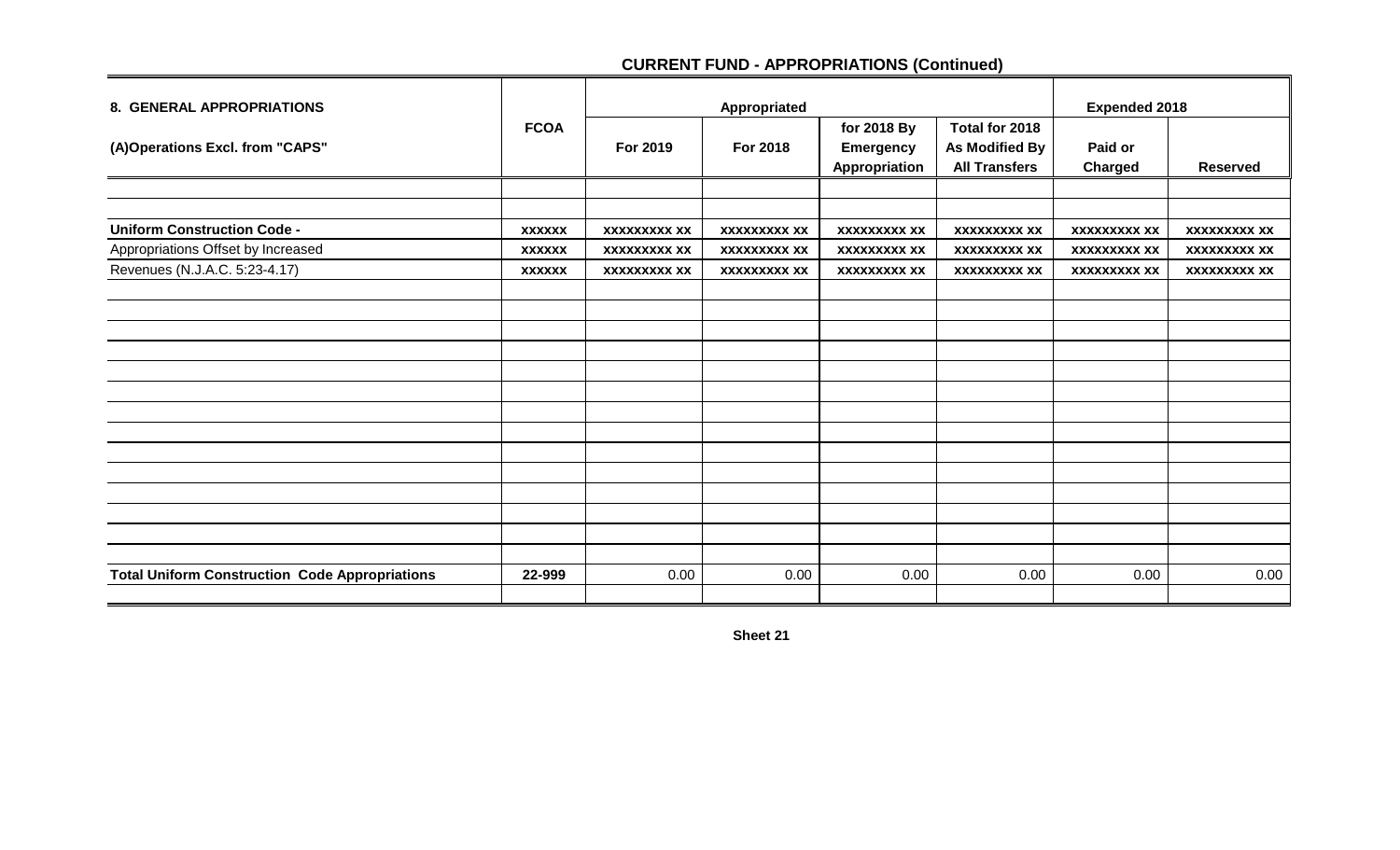| 8. GENERAL APPROPRIATIONS                            |               |                     | Appropriated        | <b>Expended 2018</b>                             |                                                                 |                     |                     |
|------------------------------------------------------|---------------|---------------------|---------------------|--------------------------------------------------|-----------------------------------------------------------------|---------------------|---------------------|
| (A)Operations Excl. from "CAPS"                      | <b>FCOA</b>   | For 2019            | For 2018            | for 2018 By<br><b>Emergency</b><br>Appropriation | Total for 2018<br><b>As Modified By</b><br><b>All Transfers</b> | Paid or<br>Charged  | <b>Reserved</b>     |
|                                                      |               |                     |                     |                                                  |                                                                 |                     |                     |
| <b>Interlocal Municipal Service Agreements</b>       | <b>XXXXXX</b> | <b>XXXXXXXXX XX</b> | <b>XXXXXXXXX XX</b> | <b>XXXXXXXXX XX</b>                              | <b>XXXXXXXXX XX</b>                                             | <b>XXXXXXXXX XX</b> | <b>XXXXXXXXX XX</b> |
| <b>Interlocal Service Agreement</b>                  |               |                     |                     |                                                  |                                                                 |                     |                     |
| City of Bridgeton - Tax Assessor                     | 42-150        | 16,000.00           |                     |                                                  |                                                                 |                     |                     |
|                                                      |               |                     |                     |                                                  |                                                                 |                     |                     |
|                                                      |               |                     |                     |                                                  |                                                                 |                     |                     |
|                                                      |               |                     |                     |                                                  |                                                                 |                     |                     |
|                                                      |               |                     |                     |                                                  |                                                                 |                     |                     |
|                                                      |               |                     |                     |                                                  |                                                                 |                     |                     |
|                                                      |               |                     |                     |                                                  |                                                                 |                     |                     |
|                                                      |               |                     |                     |                                                  |                                                                 |                     |                     |
|                                                      |               |                     |                     |                                                  |                                                                 |                     |                     |
|                                                      |               |                     |                     |                                                  |                                                                 |                     |                     |
| <b>Total Interlocal Municipal Service Agreements</b> | 42-999        | 16,000.00           | 0.00                | 0.00                                             | 0.00                                                            | 0.00                | 0.00                |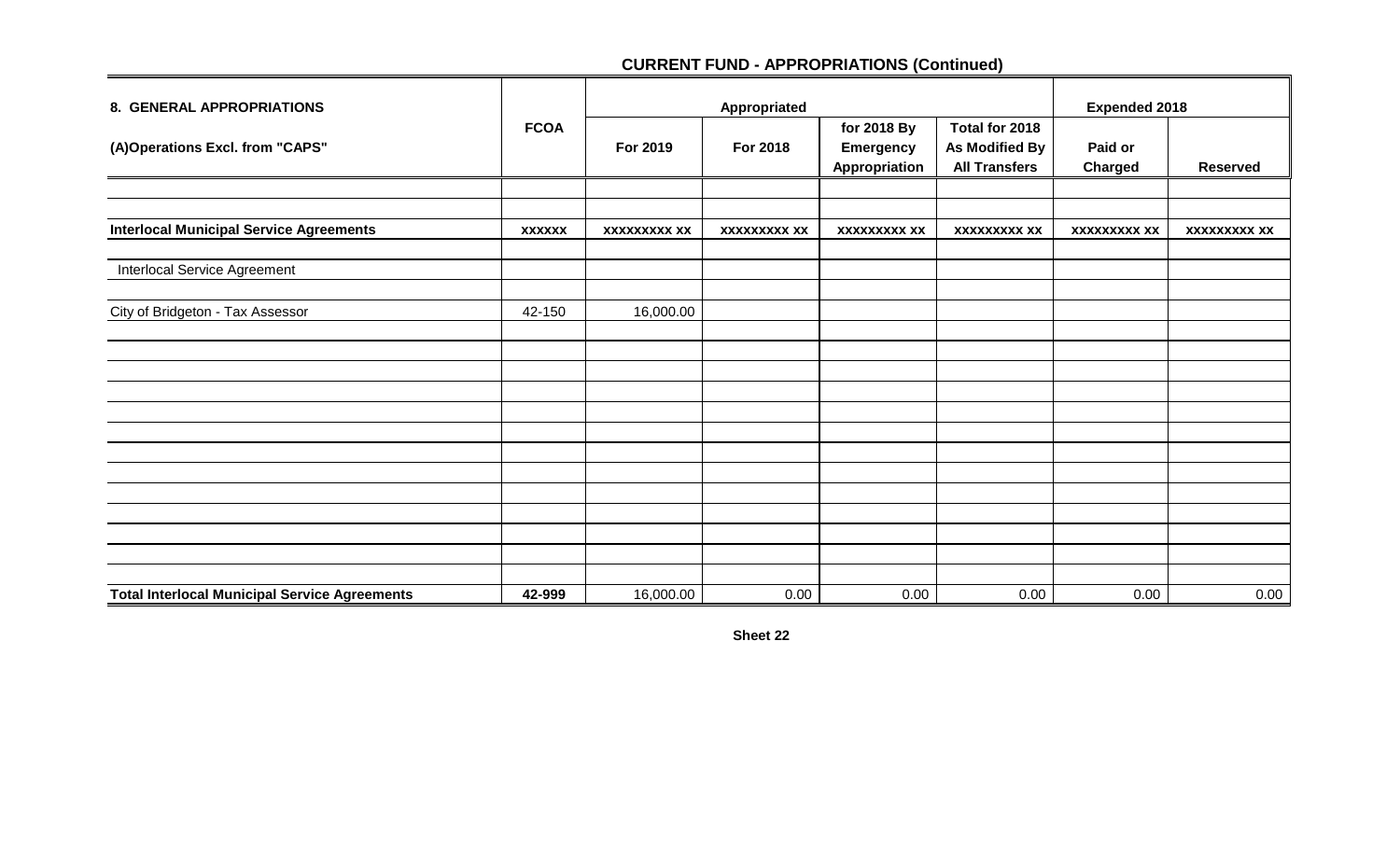| 8. GENERAL APPROPRIATIONS                        |               |                     | Appropriated        | <b>Expended 2018</b> |                      |                     |                     |
|--------------------------------------------------|---------------|---------------------|---------------------|----------------------|----------------------|---------------------|---------------------|
|                                                  | <b>FCOA</b>   |                     |                     | for 2018 By          | Total for 2018       |                     |                     |
| (A)Operations Excl. from "CAPS"                  |               | For 2019            | For 2018            | <b>Emergency</b>     | As Modified By       | Paid or             |                     |
|                                                  |               |                     |                     | Appropriation        | <b>All Transfers</b> | Charged             | <b>Reserved</b>     |
|                                                  |               |                     |                     |                      |                      |                     |                     |
|                                                  |               |                     |                     |                      |                      |                     |                     |
| <b>Additional Appropriations Offset by</b>       | <b>XXXXXX</b> | <b>XXXXXXXXX XX</b> | <b>XXXXXXXXX XX</b> | <b>XXXXXXXXX XX</b>  | <b>XXXXXXXXX XX</b>  | <b>XXXXXXXXX XX</b> | <b>XXXXXXXXX XX</b> |
| Revenues (N.J.S. 40A:4-43.3h)                    | <b>XXXXXX</b> | <b>XXXXXXXXX XX</b> | <b>XXXXXXXXX XX</b> | <b>XXXXXXXXX XX</b>  | <b>XXXXXXXXX XX</b>  | <b>XXXXXXXXX XX</b> | <b>XXXXXXXXX XX</b> |
|                                                  |               |                     |                     |                      |                      |                     |                     |
| Reserve for Sale of Municipal Assets:            |               |                     |                     |                      |                      |                     |                     |
|                                                  |               |                     |                     |                      |                      |                     |                     |
|                                                  |               |                     |                     |                      |                      |                     |                     |
|                                                  |               |                     |                     |                      |                      |                     |                     |
|                                                  |               |                     |                     |                      |                      |                     |                     |
|                                                  |               |                     |                     |                      |                      |                     |                     |
|                                                  |               |                     |                     |                      |                      |                     |                     |
|                                                  |               |                     |                     |                      |                      |                     |                     |
|                                                  |               |                     |                     |                      |                      |                     |                     |
|                                                  |               |                     |                     |                      |                      |                     |                     |
|                                                  |               |                     |                     |                      |                      |                     |                     |
|                                                  |               |                     |                     |                      |                      |                     |                     |
|                                                  |               |                     |                     |                      |                      |                     |                     |
|                                                  |               |                     |                     |                      |                      |                     |                     |
| <b>Total Additional Appropriations Offset by</b> |               |                     |                     |                      |                      |                     |                     |
| Revenues (N.J.S. 40A:4-45.3h)                    | 34-303        | 0.00                | 0.00                | 0.00                 | 0.00                 | 0.00                | 0.00                |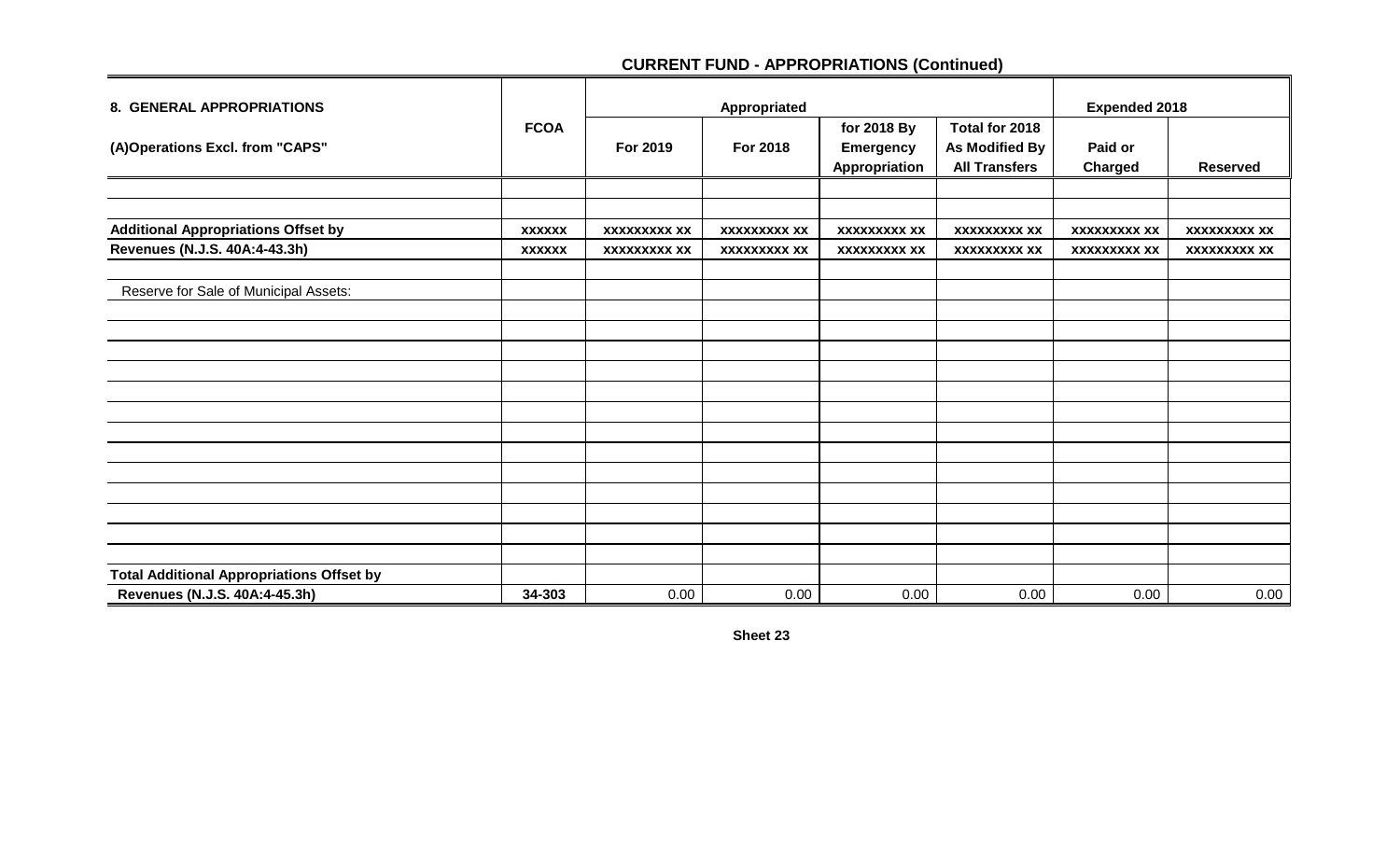| <b>8. GENERAL APPROPRIATIONS</b>                  |               |                     | Appropriated        | <b>Expended 2018</b>                             |                                                          |                     |                     |
|---------------------------------------------------|---------------|---------------------|---------------------|--------------------------------------------------|----------------------------------------------------------|---------------------|---------------------|
| (A)Operations Excl. from "CAPS"                   | <b>FCOA</b>   | For 2019            | <b>For 2018</b>     | for 2018 By<br><b>Emergency</b><br>Appropriation | Total for 2018<br>As Modified By<br><b>All Transfers</b> | Paid or<br>Charged  | <b>Reserved</b>     |
|                                                   |               |                     |                     |                                                  |                                                          |                     |                     |
| <b>Public and Private Programs Offset</b>         | <b>XXXXXX</b> | <b>XXXXXXXXX XX</b> | <b>XXXXXXXXX XX</b> | <b>XXXXXXXXX XX</b>                              | <b>XXXXXXXXX XX</b>                                      | <b>XXXXXXXXX XX</b> | <b>XXXXXXXXX XX</b> |
| by Revenues                                       | <b>XXXXXX</b> | <b>XXXXXXXXX XX</b> | <b>XXXXXXXXX XX</b> | <b>XXXXXXXXX XX</b>                              | <b>XXXXXXXXX XX</b>                                      | <b>XXXXXXXXX XX</b> | <b>XXXXXXXXX XX</b> |
| <b>Clean Communities Program</b>                  | 41-770        |                     | 14,263.38           |                                                  | 14,263.38                                                | 14,263.38           | 0.00                |
| <b>Matching Share for Grants</b>                  | 41-899-2      | 7,000.00            | 3,700.00            |                                                  | 3,700.00                                                 | 0.00                | 3,700.00            |
| NJ DOT: Municipal Aid Newell Rd Phase 1           | 41-800        |                     | 233,000.00          |                                                  | 233,000.00                                               | 233,000.00          | 0.00                |
|                                                   |               |                     |                     |                                                  |                                                          |                     |                     |
| Municipal Alliances on Alcoholism and Drug        |               |                     |                     |                                                  |                                                          |                     |                     |
| Abuse                                             |               |                     |                     |                                                  |                                                          |                     |                     |
| <b>State Share</b>                                | 41-703-2      |                     | 13,200.00           |                                                  | 13,200.00                                                | 13,200.00           | 0.00                |
| Local Share                                       | 41-703-2      |                     | 3,300.00            |                                                  | 3,300.00                                                 | 3,300.00            | 0.00                |
| Reserve for Recycling Tonnage Grant               | 41-701-2      | 6,647.46            | 6,655.66            |                                                  | 6,655.66                                                 | 6,655.66            | 0.00                |
|                                                   |               |                     |                     |                                                  |                                                          |                     |                     |
| <b>USEPA Ackley Petroleum Cleanup</b>             | 41-725        |                     | 200,000.00          |                                                  | 200,000.00                                               | 200,000.00          | 0.00                |
| <b>USEPA Ackley Petroleum Cleanup Local Match</b> | 41-725        |                     | 40,000.00           |                                                  | 40,000.00                                                | 40,000.00           | 0.00                |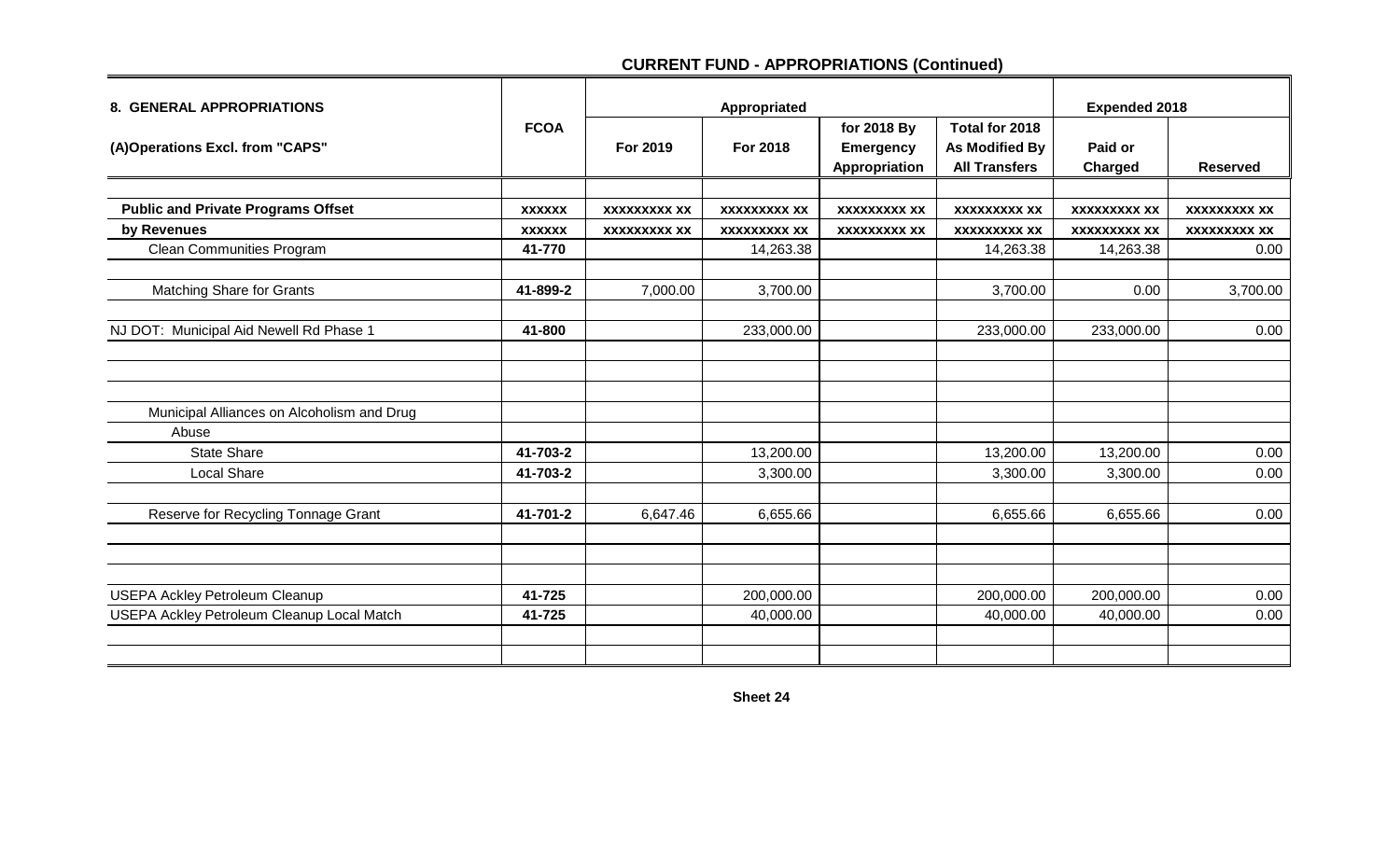| 8. GENERAL APPROPRIATIONS                 |               |                     | Appropriated        | <b>Expended 2018</b>                             |                                                                 |                     |                     |
|-------------------------------------------|---------------|---------------------|---------------------|--------------------------------------------------|-----------------------------------------------------------------|---------------------|---------------------|
| (A)Operations Excl. from "CAPS"           | <b>FCOA</b>   | For 2019            | For 2018            | for 2018 By<br><b>Emergency</b><br>Appropriation | Total for 2018<br><b>As Modified By</b><br><b>All Transfers</b> | Paid or<br>Charged  | <b>Reserved</b>     |
|                                           |               |                     |                     |                                                  |                                                                 |                     |                     |
|                                           |               |                     |                     |                                                  |                                                                 |                     |                     |
| <b>Public and Private Programs Offset</b> | <b>XXXXXX</b> | <b>XXXXXXXXX XX</b> | <b>XXXXXXXXX XX</b> | <b>XXXXXXXXX XX</b>                              | <b>XXXXXXXXX XX</b>                                             | <b>XXXXXXXXX XX</b> | <b>XXXXXXXXX XX</b> |
| by Revenues                               | <b>XXXXXX</b> | <b>XXXXXXXXX XX</b> | <b>XXXXXXXXX XX</b> | <b>XXXXXXXXX XX</b>                              | <b>XXXXXXXXX XX</b>                                             | <b>XXXXXXXXX XX</b> | <b>XXXXXXXXX XX</b> |
|                                           |               |                     |                     |                                                  |                                                                 |                     |                     |
|                                           |               |                     |                     |                                                  |                                                                 |                     |                     |
|                                           |               |                     |                     |                                                  |                                                                 |                     |                     |
|                                           |               |                     |                     |                                                  |                                                                 |                     |                     |
|                                           |               |                     |                     |                                                  |                                                                 |                     |                     |
|                                           |               |                     |                     |                                                  |                                                                 |                     |                     |
|                                           |               |                     |                     |                                                  |                                                                 |                     |                     |
|                                           |               |                     |                     |                                                  |                                                                 |                     |                     |
|                                           |               |                     |                     |                                                  |                                                                 |                     |                     |
|                                           |               |                     |                     |                                                  |                                                                 |                     |                     |
|                                           |               |                     |                     |                                                  |                                                                 |                     |                     |
|                                           |               |                     |                     |                                                  |                                                                 |                     |                     |
|                                           |               |                     |                     |                                                  |                                                                 |                     |                     |
|                                           |               |                     |                     |                                                  |                                                                 |                     |                     |
|                                           |               |                     |                     |                                                  |                                                                 |                     |                     |
|                                           |               |                     |                     |                                                  |                                                                 |                     |                     |
|                                           |               |                     |                     |                                                  |                                                                 |                     |                     |
|                                           |               |                     |                     |                                                  |                                                                 |                     |                     |

**Sheet 24a**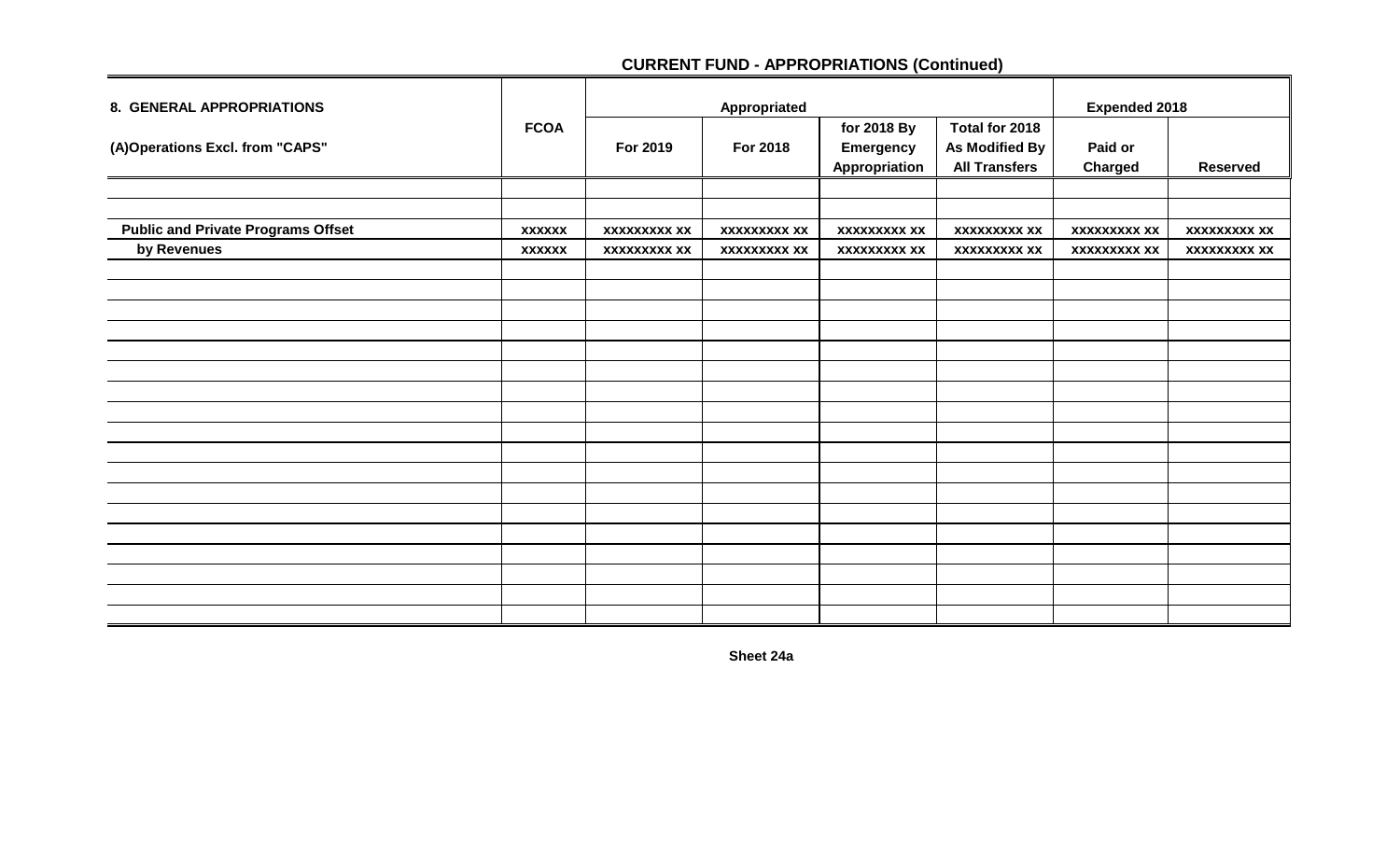| 8. GENERAL APPROPRIATIONS                      |               |                     | Appropriated        |                                   |                                        | <b>Expended 2018</b> |                     |
|------------------------------------------------|---------------|---------------------|---------------------|-----------------------------------|----------------------------------------|----------------------|---------------------|
|                                                | <b>FCOA</b>   | For 2019            | For 2018            | for 2018 By                       | Total for 2018                         | Paid or              |                     |
| (A)Operations Excl. from "CAPS"                |               |                     |                     | <b>Emergency</b><br>Appropriation | As Modified By<br><b>All Transfers</b> | <b>Charged</b>       | <b>Reserved</b>     |
| Public and Private Programs Offset             | <b>XXXXXX</b> | <b>XXXXXXXXX XX</b> | <b>XXXXXXXXX XX</b> | <b>XXXXXXXXX XX</b>               | <b>XXXXXXXXX XX</b>                    | <b>XXXXXXXXX XX</b>  | <b>XXXXXXXXX XX</b> |
| by Revenues (Continued)                        | <b>XXXXXX</b> | <b>XXXXXXXXX XX</b> | <b>XXXXXXXXX XX</b> | <b>XXXXXXXXX XX</b>               | <b>XXXXXXXXX XX</b>                    | <b>XXXXXXXXX XX</b>  | <b>XXXXXXXXX XX</b> |
|                                                |               |                     |                     |                                   |                                        |                      |                     |
|                                                |               |                     |                     |                                   |                                        |                      |                     |
|                                                |               |                     |                     |                                   |                                        |                      |                     |
|                                                |               |                     |                     |                                   |                                        |                      |                     |
|                                                |               |                     |                     |                                   |                                        |                      |                     |
|                                                |               |                     |                     |                                   |                                        |                      |                     |
|                                                |               |                     |                     |                                   |                                        |                      |                     |
|                                                |               |                     |                     |                                   |                                        |                      |                     |
|                                                |               |                     |                     |                                   |                                        |                      |                     |
| Total Public and Private Programs Offset       |               |                     |                     |                                   |                                        |                      |                     |
| by Revenues                                    | 40-999        | 13,647.46           | 514,119.04          | 0.00                              | 514,119.04                             | 510,419.04           | 3,700.00            |
|                                                |               |                     |                     |                                   |                                        |                      |                     |
| <b>Total Operations - Excluded from "CAPS"</b> | 34-305        | 31,952.46           | 516,924.04          | 0.00                              | 516,924.04                             | 512,724.04           | 4,200.00            |
| Detail:                                        |               |                     |                     |                                   |                                        |                      |                     |
| Salaries & Wages                               | 34-305-1      | 0.00                | 0.00                | 0.00                              | 0.00                                   | 0.00                 | 0.00                |
| Other Expenses                                 | 34-305-2      | 31,952.46           | 516,924.04          | 0.00                              | 516,924.04                             | 512,724.04           | 4,200.00            |
|                                                |               |                     |                     |                                   |                                        |                      |                     |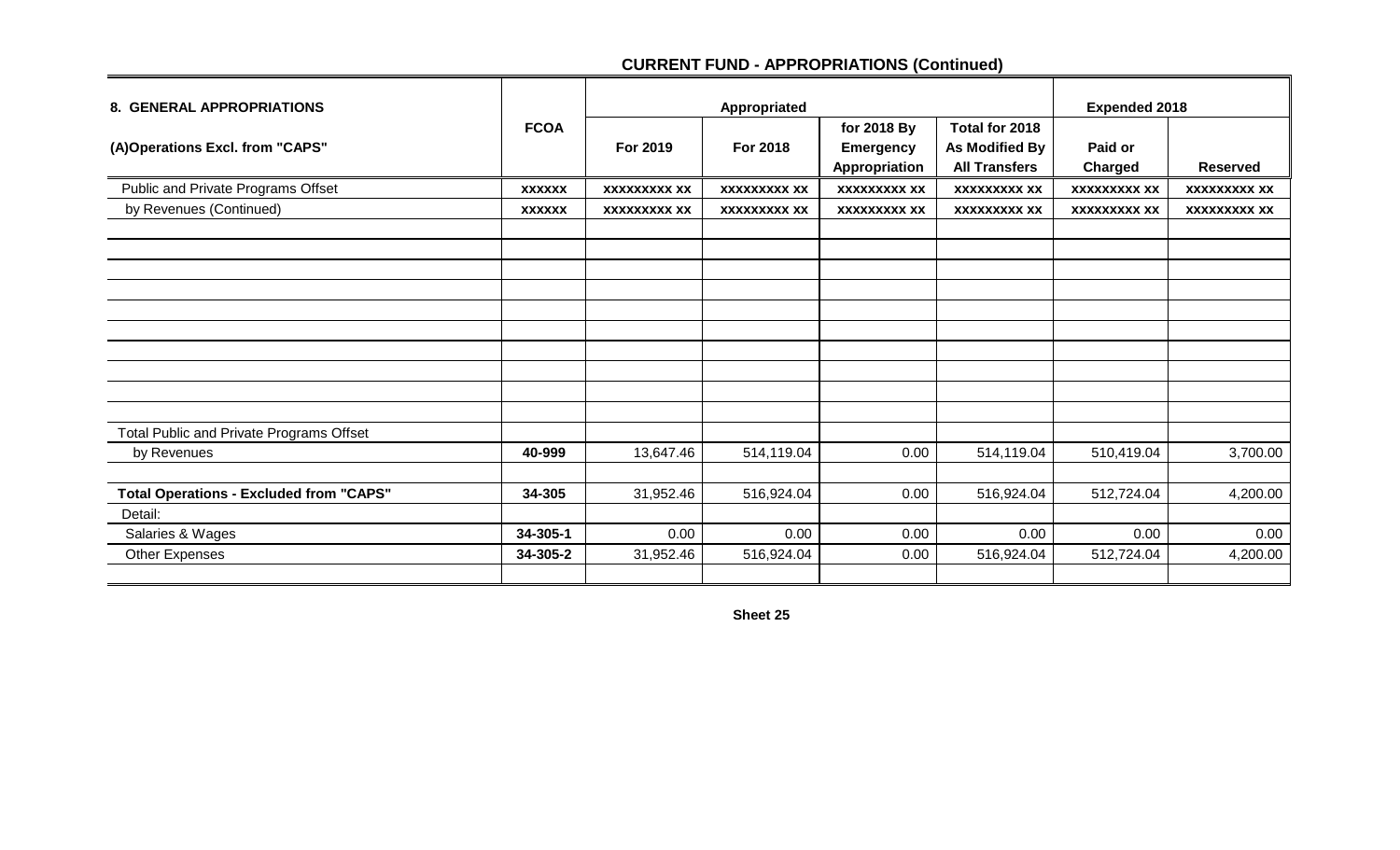| 8. GENERAL APPROPRIATIONS                               |             |           | Appropriated | <b>Expended 2018</b>                             |                                                                 |                           |                 |
|---------------------------------------------------------|-------------|-----------|--------------|--------------------------------------------------|-----------------------------------------------------------------|---------------------------|-----------------|
| (C) Capital Improvements<br><b>Excluded from "CAPS"</b> | <b>FCOA</b> | For 2019  | For 2018     | for 2018 By<br><b>Emergency</b><br>Appropriation | Total for 2018<br><b>As Modified By</b><br><b>All Transfers</b> | Paid or<br><b>Charged</b> | <b>Reserved</b> |
|                                                         |             |           |              |                                                  |                                                                 |                           |                 |
| Capital Improvement Fund                                | 44-901      | 50,000.00 | 75,000.00    | <b>XXXXXXXXX XX</b>                              | 75,000.00                                                       | 75,000.00                 | 0.00            |
|                                                         |             |           |              |                                                  |                                                                 |                           |                 |
|                                                         |             |           |              |                                                  |                                                                 |                           |                 |
|                                                         |             |           |              |                                                  |                                                                 |                           |                 |
|                                                         |             |           |              |                                                  |                                                                 |                           |                 |
|                                                         |             |           |              |                                                  |                                                                 |                           |                 |
|                                                         |             |           |              |                                                  |                                                                 |                           |                 |
|                                                         |             |           |              |                                                  |                                                                 |                           |                 |
|                                                         |             |           |              |                                                  |                                                                 |                           |                 |
|                                                         |             |           |              |                                                  |                                                                 |                           |                 |
|                                                         |             |           |              |                                                  |                                                                 |                           |                 |
|                                                         |             |           |              |                                                  |                                                                 |                           |                 |
|                                                         |             |           |              |                                                  |                                                                 |                           |                 |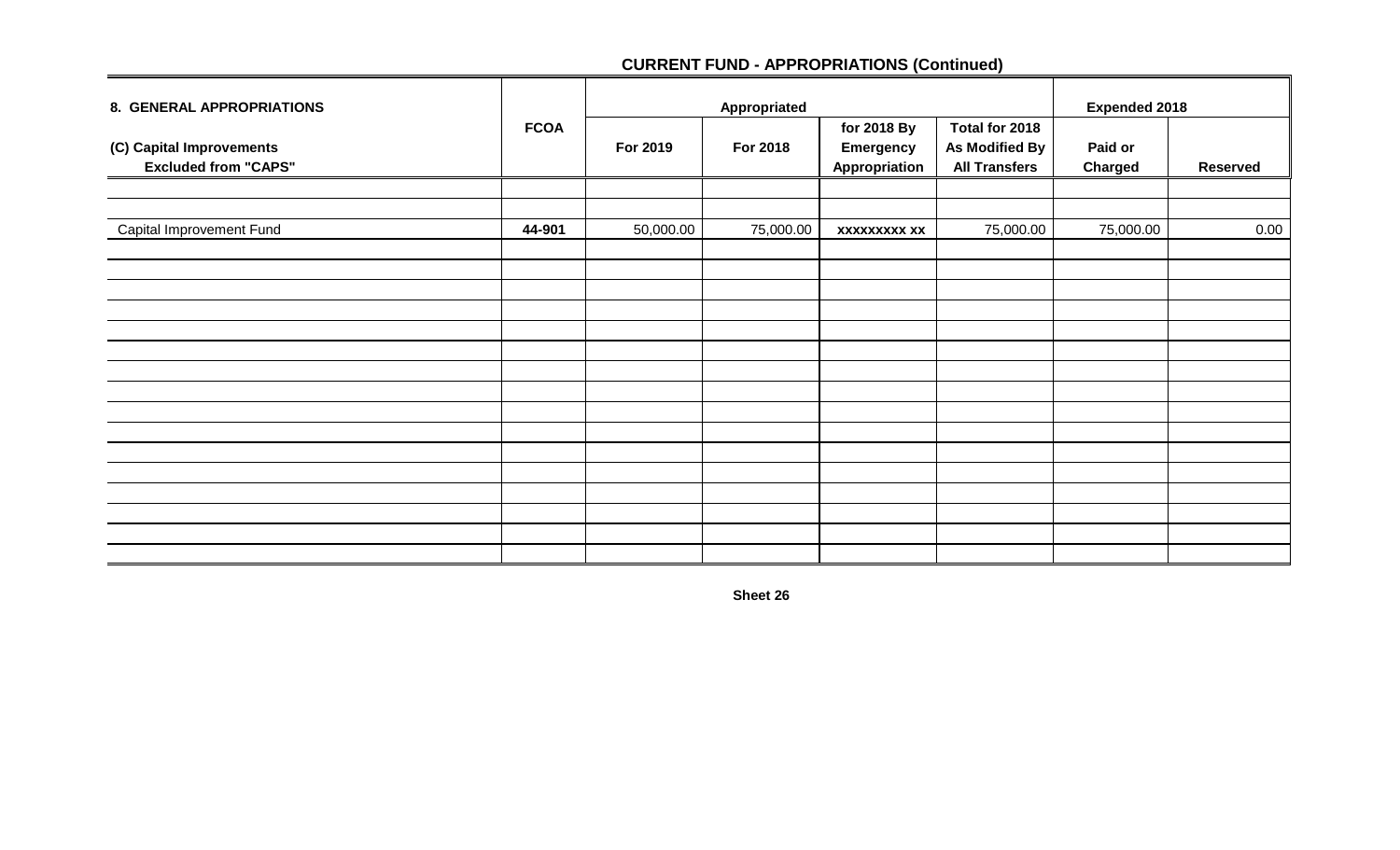| 8. GENERAL APPROPRIATIONS                               |             |           | Appropriated | <b>Expended 2018</b>                             |                                                                 |                    |                 |
|---------------------------------------------------------|-------------|-----------|--------------|--------------------------------------------------|-----------------------------------------------------------------|--------------------|-----------------|
| (C) Capital Improvements<br><b>Excluded from "CAPS"</b> | <b>FCOA</b> | For 2019  | For 2018     | for 2018 By<br><b>Emergency</b><br>Appropriation | Total for 2018<br><b>As Modified By</b><br><b>All Transfers</b> | Paid or<br>Charged | <b>Reserved</b> |
|                                                         |             |           |              |                                                  |                                                                 |                    |                 |
|                                                         |             |           |              |                                                  |                                                                 |                    |                 |
|                                                         |             |           |              |                                                  |                                                                 |                    |                 |
|                                                         |             |           |              |                                                  |                                                                 |                    |                 |
|                                                         |             |           |              |                                                  |                                                                 |                    |                 |
|                                                         |             |           |              |                                                  |                                                                 |                    |                 |
|                                                         |             |           |              |                                                  |                                                                 |                    |                 |
|                                                         |             |           |              |                                                  |                                                                 |                    |                 |
|                                                         |             |           |              |                                                  |                                                                 |                    |                 |
|                                                         |             |           |              |                                                  |                                                                 |                    |                 |
|                                                         |             |           |              |                                                  |                                                                 |                    |                 |
|                                                         |             |           |              |                                                  |                                                                 |                    |                 |
|                                                         |             |           |              |                                                  |                                                                 |                    |                 |
|                                                         |             |           |              |                                                  |                                                                 |                    |                 |
|                                                         |             |           |              |                                                  |                                                                 |                    |                 |
|                                                         |             |           |              |                                                  |                                                                 |                    |                 |
|                                                         |             |           |              |                                                  |                                                                 |                    |                 |
|                                                         |             |           |              |                                                  |                                                                 |                    |                 |
|                                                         |             |           |              |                                                  |                                                                 |                    |                 |
|                                                         |             |           |              |                                                  |                                                                 |                    |                 |
|                                                         |             |           |              |                                                  |                                                                 |                    |                 |
|                                                         |             |           |              |                                                  |                                                                 |                    |                 |
| <b>Total Capital Improve.-Excl from "CAPS"</b>          | 44-999      | 50,000.00 | 75,000.00    | 0.00                                             | 75,000.00                                                       | 75,000.00          | 0.00            |
|                                                         |             |           |              |                                                  |                                                                 |                    |                 |

**Sheet 26a**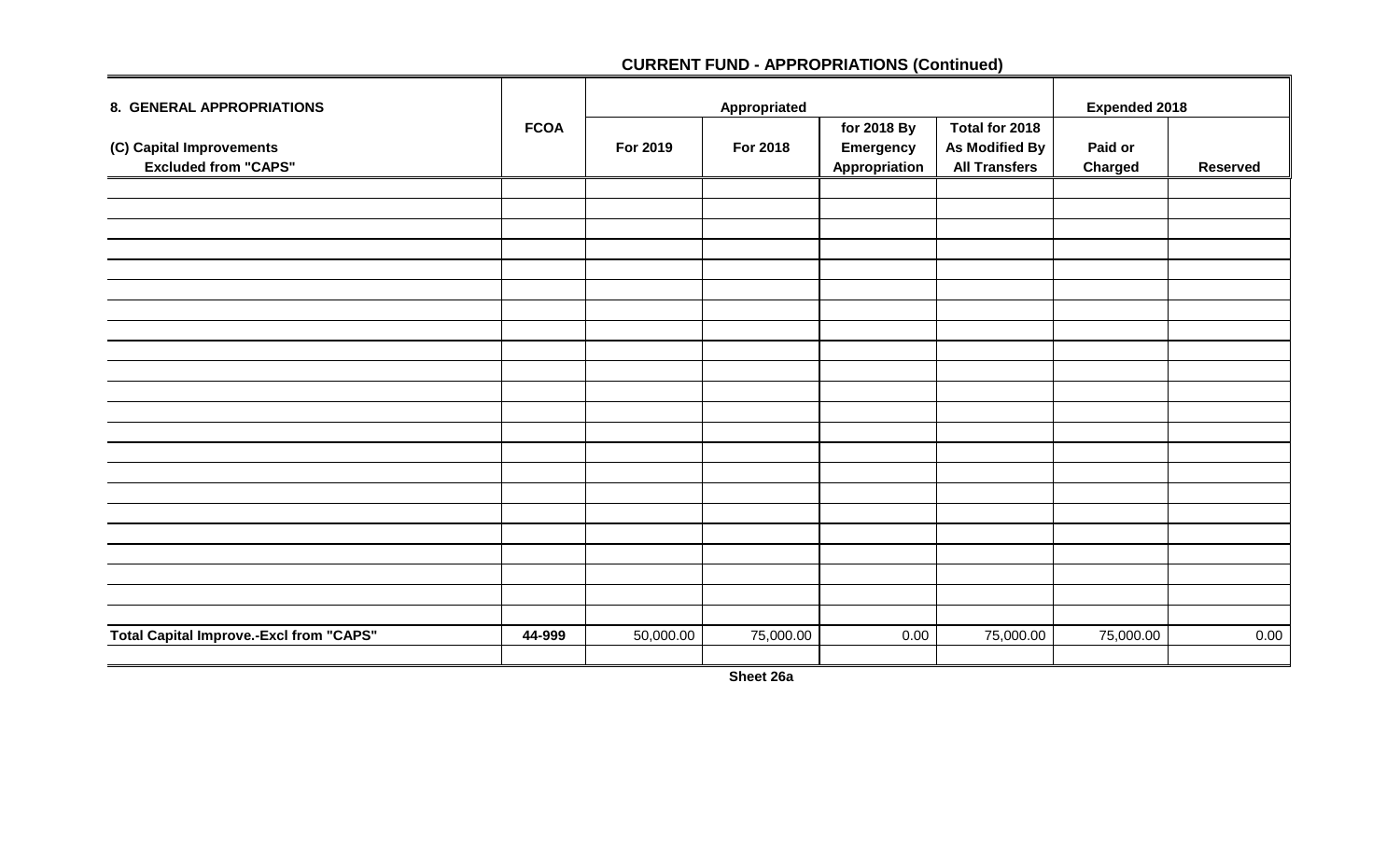| <b>8. GENERAL APPROPRIATIONS</b>              |               |                     | Appropriated        | <b>Expended 2018</b>                             |                                                          |                     |                     |
|-----------------------------------------------|---------------|---------------------|---------------------|--------------------------------------------------|----------------------------------------------------------|---------------------|---------------------|
| (D) Mun. Debt Service-Excl. from "CAPS"       | <b>FCOA</b>   | For 2019            | For 2018            | for 2018 By<br><b>Emergency</b><br>Appropriation | Total for 2018<br>As Modified By<br><b>All Transfers</b> | Paid or<br>Charged  | <b>Reserved</b>     |
|                                               |               |                     |                     |                                                  |                                                          |                     |                     |
|                                               |               |                     |                     |                                                  |                                                          |                     |                     |
|                                               |               |                     |                     |                                                  |                                                          |                     |                     |
| <b>Payment of Bond Principal</b>              | 45-920        |                     |                     |                                                  |                                                          |                     | <b>XXXXXXXXX XX</b> |
| Payment of Bond Antic. & Capital Notes        | 45-925        |                     |                     | <b>XXXXXXXXX XX</b>                              |                                                          |                     | <b>XXXXXXXXX XX</b> |
| Interest on Bonds                             | 45-930        |                     |                     |                                                  |                                                          |                     | <b>XXXXXXXXX XX</b> |
| <b>Interest on Notes</b>                      | 45-935        |                     |                     |                                                  |                                                          |                     | <b>XXXXXXXXX XX</b> |
| Green Trust Loan Program:                     | <b>XXXXXX</b> | <b>XXXXXXXXX XX</b> | <b>XXXXXXXXX XX</b> | <b>XXXXXXXXX XX</b>                              | <b>XXXXXXXXX XX</b>                                      | <b>XXXXXXXXX XX</b> | <b>XXXXXXXXX XX</b> |
| Loan Repay. for Princ. & Int.                 | 45-940        |                     |                     |                                                  |                                                          |                     | <b>XXXXXXXXX XX</b> |
|                                               |               |                     |                     |                                                  |                                                          |                     | <b>XXXXXXXXX XX</b> |
|                                               |               |                     |                     |                                                  |                                                          |                     | <b>XXXXXXXXX XX</b> |
|                                               |               |                     |                     |                                                  |                                                          |                     | <b>XXXXXXXXX XX</b> |
|                                               |               |                     |                     |                                                  |                                                          |                     | <b>XXXXXXXXX XX</b> |
|                                               |               |                     |                     |                                                  |                                                          |                     | <b>XXXXXXXXX XX</b> |
|                                               |               |                     |                     |                                                  |                                                          |                     | <b>XXXXXXXXX XX</b> |
|                                               |               |                     |                     |                                                  |                                                          |                     | <b>XXXXXXXXX XX</b> |
|                                               |               |                     |                     |                                                  |                                                          |                     | <b>XXXXXXXXX XX</b> |
|                                               |               |                     |                     |                                                  |                                                          |                     | <b>XXXXXXXXX XX</b> |
|                                               |               |                     |                     |                                                  |                                                          |                     | <b>XXXXXXXXX XX</b> |
|                                               |               |                     |                     |                                                  |                                                          |                     | <b>XXXXXXXXX XX</b> |
|                                               |               |                     |                     |                                                  |                                                          |                     | <b>XXXXXXXXX XX</b> |
| <b>Total Mun. Debt Svce-Excl. from "CAPS"</b> | 45-999        | 0.00                | 0.00                |                                                  | 0.00                                                     | 0.00                | <b>XXXXXXXXX XX</b> |
|                                               |               |                     |                     |                                                  |                                                          |                     |                     |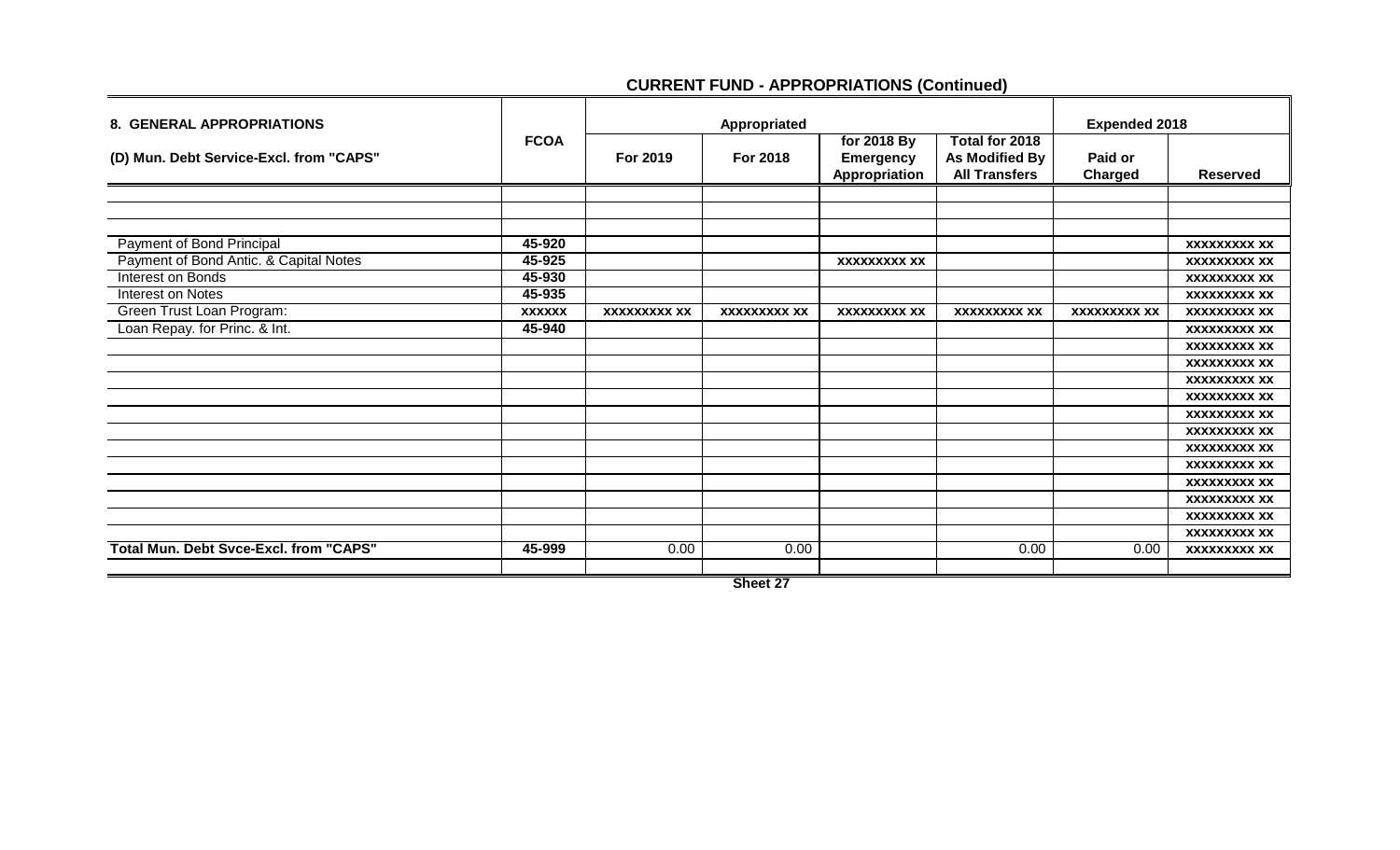| 8. GENERAL APPROPRIATIONS                       |               |                               | Appropriated | <b>Expended 2018</b> |                       |                       |                     |
|-------------------------------------------------|---------------|-------------------------------|--------------|----------------------|-----------------------|-----------------------|---------------------|
|                                                 | <b>FCOA</b>   |                               |              | for 2018 By          | Total for 2018        |                       |                     |
| (E) Deferred Charges - Municipal -              |               | For 2019                      | For 2018     | <b>Emergency</b>     | <b>As Modified By</b> | Paid or               |                     |
| <b>Excluded from "CAPS"</b>                     |               |                               |              | Appropriation        | <b>All Transfers</b>  | Charged               | <b>Reserved</b>     |
| (1) DEFERRED CHARGES:                           | <b>XXXXXX</b> | <b>XXXXXXXXX XX</b>           | XXXXXXXXX XX | <b>XXXXXXXXX XX</b>  | XXXXXXXX XX           | <b>XXXXXXXXX XX</b>   | <b>XXXXXXXXX XX</b> |
| <b>Emergency Authorizations</b>                 | 46-870        |                               |              | <b>XXXXXXXXX XX</b>  | 0.00                  | 0.00                  | <b>XXXXXXXXX XX</b> |
| Special Emerg Auth-5 Years(NJS 40A:4-55)        | 46-875        |                               |              | <b>XXXXXXXXX XX</b>  | 0.00                  | 0.00                  | <b>XXXXXXXXX XX</b> |
| Special Emerge. Authorization -3 Years          |               |                               |              | <b>XXXXXXXXX XX</b>  |                       |                       | <b>XXXXXXXXX XX</b> |
| $(N.J.S.A. 40A:4-55.1 & 40A:4-55.13)$           | 46-871        |                               |              | <b>XXXXXXXXX XX</b>  |                       |                       | <b>XXXXXXXXX XX</b> |
|                                                 |               |                               |              | <b>XXXXXXXXX XX</b>  |                       |                       | <b>XXXXXXXXX XX</b> |
| Deferred Charges to Future Taxation - Unfunded: |               |                               |              |                      |                       |                       |                     |
| Ordinance 643 Road Improvements                 | 46-880        | 200,000.00                    | 200,000.00   |                      | 200,000.00            | 200,000.00            | <b>XXXXXXXXX XX</b> |
|                                                 |               |                               |              |                      |                       |                       | <b>XXXXXXXXX XX</b> |
|                                                 |               |                               |              |                      |                       |                       | <b>XXXXXXXXX XX</b> |
|                                                 |               |                               |              |                      |                       |                       |                     |
|                                                 |               |                               |              |                      |                       |                       | <b>XXXXXXXXX XX</b> |
| Total Deferred. Charges - Municipal             | <b>XXXXXX</b> | xxxxxxxxxxxxxx  xxxxxxxxxxxxx |              | <b>XXXXXXXXX XX</b>  | <b>XXXXXXXXXXXXXX</b> | <b>XXXXXXXXXXXXXX</b> | <b>XXXXXXXXX XX</b> |
| <b>Excluded from "CAPS"</b>                     | 46-999        | 200,000.00                    | 200,000.00   | 0.00                 | 200,000.00            | 200,000.00            | <b>XXXXXXXXX XX</b> |
| (F) Judgments                                   | 37-480        |                               |              | <b>XXXXXXXXX XX</b>  |                       |                       | <b>XXXXXXXXX XX</b> |
| (N)Transferred to Board of Educ. for Use of     |               |                               |              | <b>XXXXXXXXX XX</b>  |                       |                       | <b>XXXXXXXXX XX</b> |
| Local Schools(NJSA 40:48-17.1&17.3)             | 29-405        |                               |              | <b>XXXXXXXXX XX</b>  |                       |                       | <b>XXXXXXXXX XX</b> |
| (G) With Prior Consent of Local Finance Brd:    |               |                               |              | <b>XXXXXXXXX XX</b>  |                       |                       | <b>XXXXXXXXX XX</b> |
| Cash Deficit of Preceding Year                  | 46-885        |                               |              | <b>XXXXXXXXX XX</b>  |                       |                       | <b>XXXXXXXXX XX</b> |
| (H-2) Total General Appropriations for          |               |                               |              |                      |                       |                       |                     |
| Municipal Purposes Excl. from "CAPS"            | 34-309        | 281,952.46                    | 791,924.04   | 0.00                 | 791,924.04            | 787,724.04            | 4,200.00            |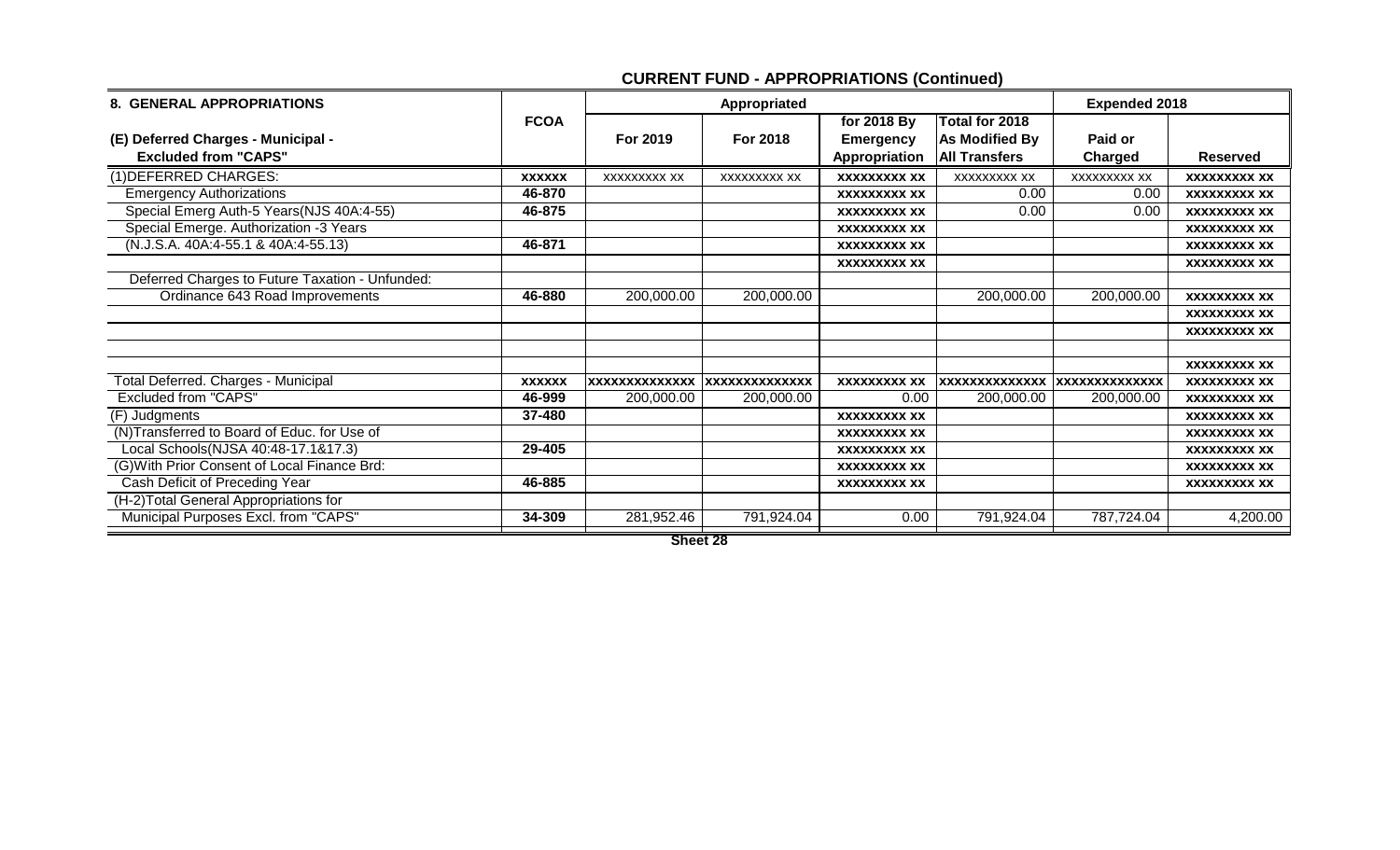|                                             |               |                     |                     | <b>Expended 2018</b> |                       |                     |                     |
|---------------------------------------------|---------------|---------------------|---------------------|----------------------|-----------------------|---------------------|---------------------|
| 8. GENERAL APPROPRIATIONS                   | <b>FCOA</b>   |                     | Appropriated        |                      |                       |                     |                     |
|                                             |               |                     |                     | for 2018 By          | Total for 2018        |                     |                     |
|                                             |               | For 2019            | For 2018            | <b>Emergency</b>     | <b>As Modified By</b> | Paid or             |                     |
|                                             |               |                     |                     | Appropriation        | <b>All Transfers</b>  | <b>Charged</b>      | <b>Reserved</b>     |
| For Local District School Purposes-         | <b>XXXXXX</b> | <b>XXXXXXXXX XX</b> | <b>XXXXXXXXX XX</b> | <b>XXXXXXXXX XX</b>  | <b>XXXXXXXXX XX</b>   | <b>XXXXXXXXX XX</b> | <b>XXXXXXXXX XX</b> |
| <b>Excluded from "CAPS"</b>                 | <b>XXXXXX</b> | <b>XXXXXXXXX XX</b> | <b>XXXXXXXXX XX</b> | <b>XXXXXXXXX XX</b>  | <b>XXXXXXXXX XX</b>   | <b>XXXXXXXXX XX</b> | <b>XXXXXXXXX XX</b> |
| (1) Type 1 District School Debt Service     | <b>XXXXXX</b> | <b>XXXXXXXXX XX</b> | <b>XXXXXXXXX XX</b> | <b>XXXXXXXXX XX</b>  | <b>XXXXXXXXX XX</b>   | <b>XXXXXXXXX XX</b> | <b>XXXXXXXXX XX</b> |
| Payment of Bond Principal                   | 48-920        |                     |                     |                      |                       |                     | <b>XXXXXXXXX XX</b> |
| Payment of Bond Anticipation Notes          | 48-925        |                     |                     |                      |                       |                     | <b>XXXXXXXXX XX</b> |
| Interest on Bonds                           | 48-930        |                     |                     |                      |                       |                     | <b>XXXXXXXXX XX</b> |
| Interest on Notes                           | 48-935        |                     |                     |                      |                       |                     | <b>XXXXXXXXX XX</b> |
| Total Type 1 District School Debt Service   | <b>XXXXXX</b> | <b>XXXXXXXXX XX</b> | <b>XXXXXXXXX XX</b> | <b>XXXXXXXXX XX</b>  | <b>XXXXXXXXX XX</b>   | <b>XXXXXXXXX XX</b> | <b>XXXXXXXXX XX</b> |
| <b>Excluded from "CAPS"</b>                 | 48-999        | 0.00                | 0.00                | 0.00                 | 0.00                  | 0.00                | <b>XXXXXXXXX XX</b> |
| (J) Deferred Charges and Statutory Expend-  | <b>XXXXXX</b> | <b>XXXXXXXXX XX</b> | <b>XXXXXXXXX XX</b> | <b>XXXXXXXXX XX</b>  | <b>XXXXXXXXX XX</b>   | <b>XXXXXXXXX XX</b> | <b>XXXXXXXXX XX</b> |
| itures-Local School-Excluded from "CAPS"    | <b>XXXXXX</b> | <b>XXXXXXXXX XX</b> | <b>XXXXXXXXX XX</b> | <b>XXXXXXXXX XX</b>  | <b>XXXXXXXXX XX</b>   | <b>XXXXXXXXX XX</b> | <b>XXXXXXXXX XX</b> |
| <b>Emergency Authorizations - Schools</b>   | 29-406        |                     |                     | <b>XXXXXXXXX XX</b>  |                       |                     | <b>XXXXXXXXX XX</b> |
| Capital Project for Land Bldg or Equip      |               |                     |                     |                      |                       |                     | <b>XXXXXXXXX XX</b> |
| N.J.S.A. 18A:22-20                          | 29-407        |                     |                     |                      |                       |                     | <b>XXXXXXXXX XX</b> |
| Total Dfd Charges and Stat. Expend. -       | <b>XXXXXX</b> | <b>XXXXXXXXX XX</b> | <b>XXXXXXXXX XX</b> | <b>XXXXXXXXX XX</b>  | <b>XXXXXXXXX XX</b>   | <b>XXXXXXXXX XX</b> | <b>XXXXXXXXX XX</b> |
| Local School-Excluded from "CAPS"           | 29-409        | 0.00                | 0.00                | 0.00                 | 0.00                  | 0.00                | <b>XXXXXXXXX XX</b> |
| (K) Total Mun. Approps. for Local District  | <b>XXXXXX</b> | <b>XXXXXXXXX XX</b> | <b>XXXXXXXXX XX</b> | <b>XXXXXXXXX XX</b>  | <b>XXXXXXXXX XX</b>   | <b>XXXXXXXXX XX</b> | <b>XXXXXXXXX XX</b> |
| School Purposes(Items(I)&(J)-Excl from CAPS | 29-410        | 0.00                | 0.00                | 0.00                 | 0.00                  | 0.00                | <b>XXXXXXXXX XX</b> |
| (O)Total Gen. Approps.-Excluded from "CAPS" | 34-399        | 281,952.46          | 791,924.04          | 0.00                 | 791,924.04            | 787,724.04          | 4,200.00            |
| (L)Subtotal General Appropriations          | <b>XXXXXX</b> | <b>XXXXXXXXX XX</b> | <b>XXXXXXXXX XX</b> | <b>XXXXXXXXX XX</b>  | <b>XXXXXXXXX XX</b>   | <b>XXXXXXXXX XX</b> | <b>XXXXXXXXX XX</b> |
| (Items $(H-1)$ and $(O)$                    | 34-400        | 3,282,939.96        | 3,754,464.42        | 0.00                 | 3,754,464.42          | 3,192,406.76        | 562,057.66          |
| (M)Reserve for Uncollected Taxes            | 50-899        | 632,245.34          | 641,346.64          | <b>XXXXXXXXX XX</b>  | 641,346.64            | 641,346.64          | <b>XXXXXXXXX XX</b> |
| 9. Total General Appropriations             | 34-499        | 3,915,185.30        | 4,395,811.06        | 0.00                 | 4,395,811.06          | 3,833,753.40        | 562,057.66          |
|                                             |               |                     |                     |                      |                       |                     |                     |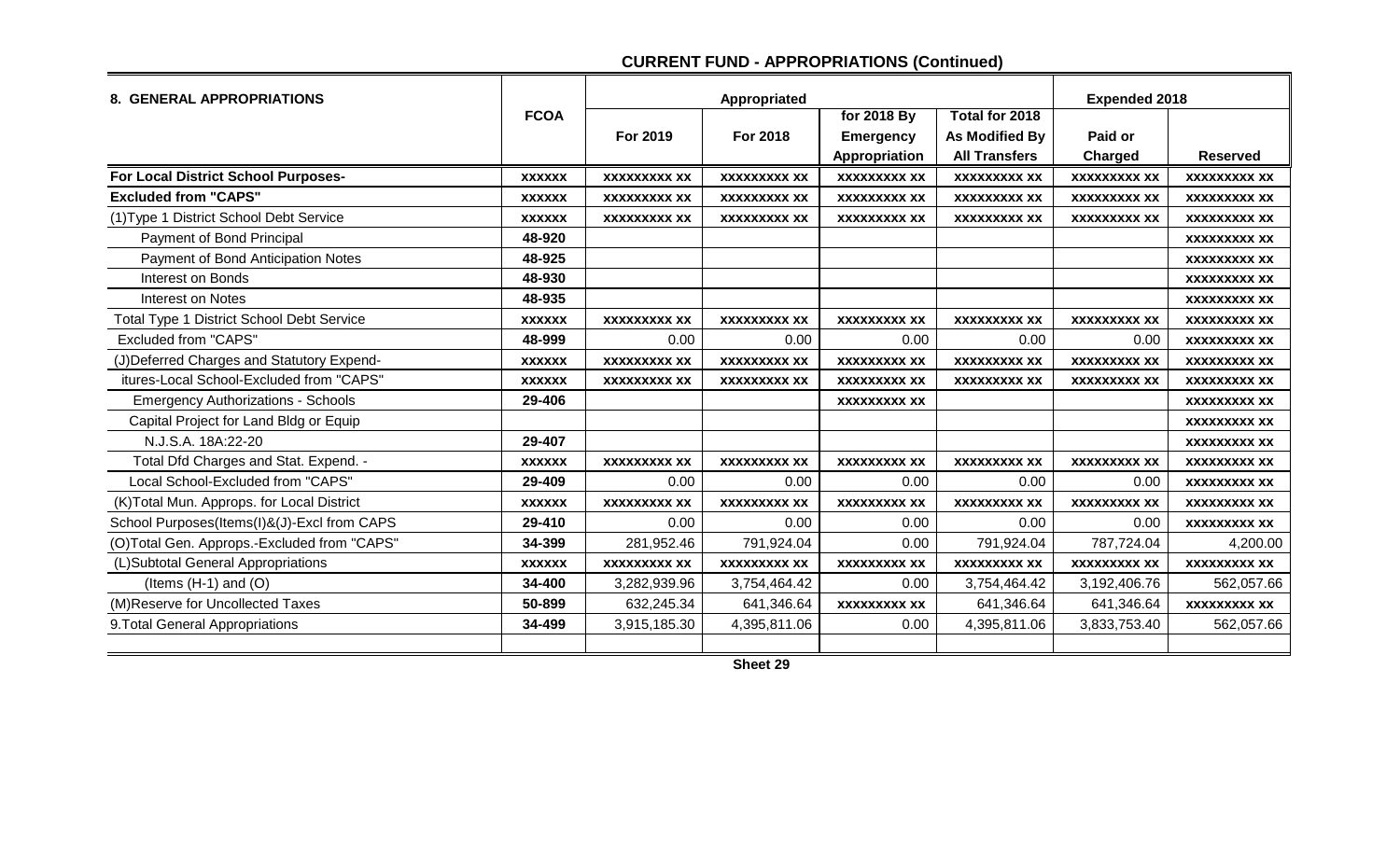| <b>8. GENERAL APPROPRIATIONS</b>                        |               |                     | Appropriated        | <b>Expended 2018</b>                             |                                                                 |                     |                     |
|---------------------------------------------------------|---------------|---------------------|---------------------|--------------------------------------------------|-----------------------------------------------------------------|---------------------|---------------------|
| <b>Summary of Appropriations</b>                        | <b>FCOA</b>   | For 2019            | For 2018            | for 2018 By<br><b>Emergency</b><br>Appropriation | Total for 2018<br><b>As Modified By</b><br><b>All Transfers</b> | Paid or<br>Charged  | <b>Reserved</b>     |
|                                                         |               |                     |                     |                                                  |                                                                 |                     |                     |
| (H-1) Total General Appropriations for                  |               |                     |                     |                                                  |                                                                 |                     |                     |
| Municipal Purposes within "CAPS)                        | 34-299        | 3,000,987.50        | 2,962,540.38        | 0.00                                             | 2,962,540.38                                                    | 2,404,682.72        | 557,857.66          |
| (a) Operations-Excluded from "CAPS"                     | <b>XXXXXX</b> | <b>XXXXXXXXX XX</b> | <b>XXXXXXXXX XX</b> | <b>XXXXXXXXX XX</b>                              | <b>XXXXXXXXX XX</b>                                             | <b>XXXXXXXXX XX</b> | <b>XXXXXXXXX XX</b> |
| <b>Other Operations</b>                                 | 34-300        | 2,305.00            | 2,805.00            | 0.00                                             | 2,805.00                                                        | 2,305.00            | 500.00              |
| <b>Uniform Construction Code</b>                        | 22-999        | 0.00                | 0.00                | 0.00                                             | 0.00                                                            | 0.00                | 0.00                |
| <b>Interlocal Municipal Service Agreements</b>          | 42-999        | 16,000.00           | 0.00                | 0.00                                             | 0.00                                                            | 0.00                | 0.00                |
| Additional Approp. Offset by Revenues                   | 34-303        | 0.00                | 0.00                | 0.00                                             | 0.00                                                            | 0.00                | 0.00                |
| Public & Private Progs Offset by Revs.                  | 40-999        | 13,647.46           | 514,119.04          | 0.00                                             | 514,119.04                                                      | 510,419.04          | 3,700.00            |
| Total Operations-Exc. from "CAPS                        | 34-305        | 31,952.46           | 516,924.04          | 0.00                                             | 516,924.04                                                      | 512,724.04          | 4,200.00            |
| (C)<br><b>Capital Improvements</b>                      | 44-999        | 50,000.00           | 75,000.00           | 0.00                                             | 75,000.00                                                       | 75,000.00           | 0.00                |
| <b>Municipal Debt Service</b><br>(D)                    | 45-999        | 0.00                | 0.00                | 0.00                                             | 0.00                                                            | 0.00                | XXXXXXXXX XX        |
| <b>Total Deferred Charges-Excluded from CAPS</b><br>(E) | 46-999        | 200,000.00          | 200,000.00          | 0.00                                             | 200,000.00                                                      | 200,000.00          | 0.00                |
| (F)<br>Judgments                                        | 37-480        | 0.00                | 0.00                | <b>XXXXXXXXX XX</b>                              | 0.00                                                            | 0.00                | <b>XXXXXXXXX XX</b> |
| Cash Deficit - With Prior Consent of LFB<br>(G)         | 46-885        | 0.00                | 0.00                | <b>XXXXXXXXX XX</b>                              | 0.00                                                            | 0.00                | <b>XXXXXXXXX XX</b> |
| (K) Local District School Purposes                      | 29-410        | 0.00                | 0.00                | 0.00                                             | 0.00                                                            | 0.00                | <b>XXXXXXXXX XX</b> |
| (N) Transferred to Board of Education                   | 29-405        | 0.00                | 0.00                | <b>XXXXXXXXX XX</b>                              | 0.00                                                            | 0.00                | <b>XXXXXXXXX XX</b> |
| (M) Reserve for Uncollected Taxes                       | 50-899        | 632,245.34          | 641,346.64          | <b>XXXXXXXXX XX</b>                              | 641,346.64                                                      | 641,346.64          | XXXXXXXXX XX        |
|                                                         |               |                     |                     |                                                  |                                                                 |                     |                     |
| <b>Total General Appropriations</b>                     | 34-499        | 3,915,185.30        | 4,395,811.06        | 0.00                                             | 4,395,811.06                                                    | 3,833,753.40        | 562,057.66          |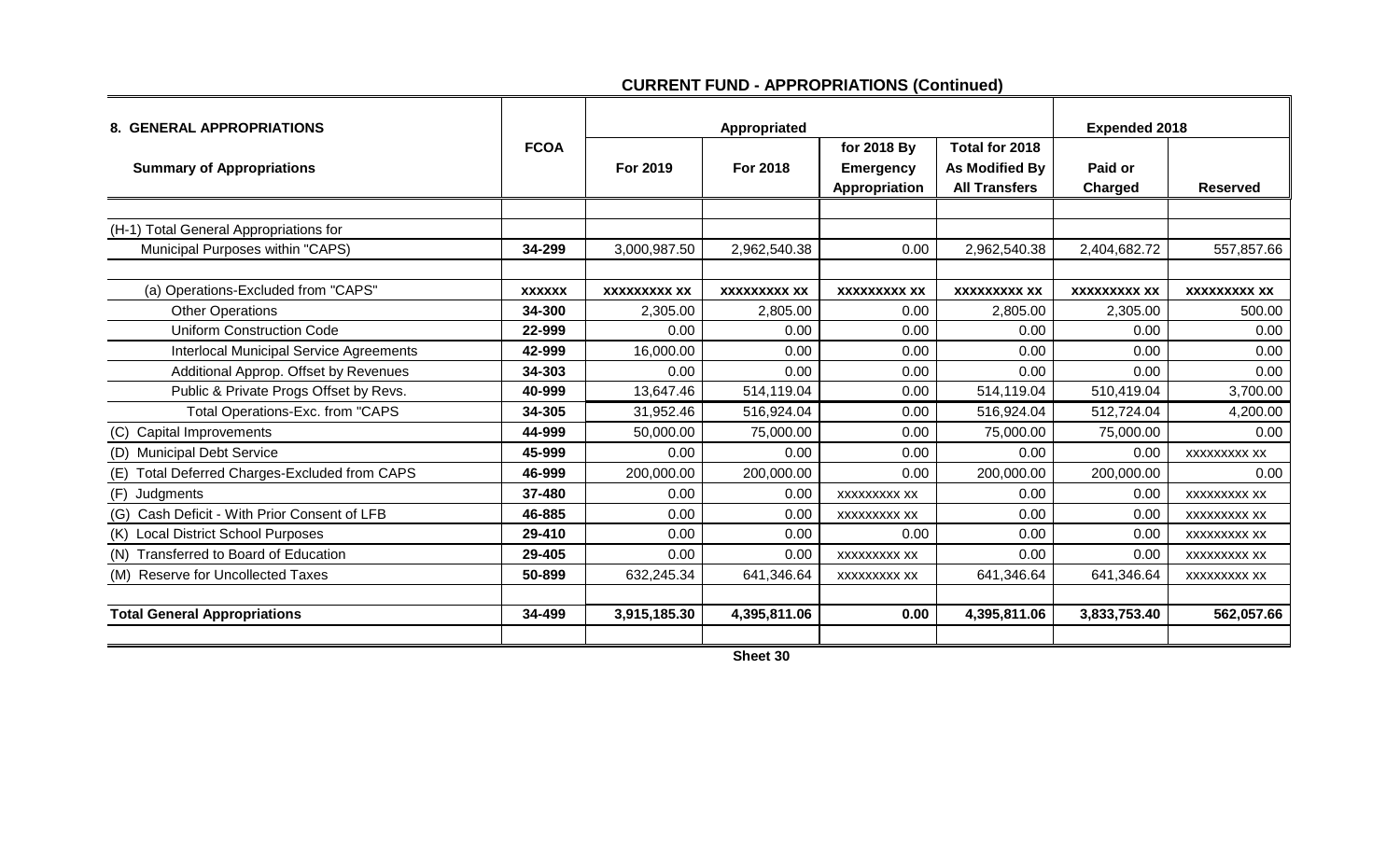# **DEDICATED ASSESSMENT BUDGET**

|                                           |             |      | Anticipated  | <b>Realized in Cash</b> |
|-------------------------------------------|-------------|------|--------------|-------------------------|
| <b>14. DEDICATED REVENUES FROM</b>        | <b>FCOA</b> | 2019 | 2018         | in 2018                 |
| <b>Assessment Cash</b>                    | 51-101      |      |              |                         |
|                                           |             |      |              |                         |
| Deficit (General Budget)                  | 51-885      |      |              |                         |
| <b>Total Assessment Revenues</b>          | 51-899      |      |              |                         |
|                                           |             |      | Appropriated | <b>Expended 2018</b>    |
| 15. APPROPRIATIONS FOR ASSESSMENT DEBT    |             | 2019 | 2018         | <b>Paid or Charged</b>  |
| <b>Payment of Bond Principal</b>          | 51-920      |      |              |                         |
| <b>Payment of Bond Anticipation Notes</b> | 51-925      |      |              |                         |
| <b>Total Assessment Appropriations</b>    | 51-999      |      |              |                         |

# **DEDICATED WATER UTILITY ASSESSMENT BUDGET**

|                                                      |             |      | Anticipated  | <b>Realized in Cash</b> |
|------------------------------------------------------|-------------|------|--------------|-------------------------|
| <b>14. DEDICATED REVENUES FROM</b>                   | <b>FCOA</b> | 2019 | 2018         | in 2018                 |
| <b>Assessment Cash</b>                               | 52-101      |      |              |                         |
| <b>Deficit Water Utility Budget</b>                  | 52-885      |      |              |                         |
|                                                      |             |      |              |                         |
| <b>Total Water Utility Assessment Revenues</b>       | 52-899      |      |              |                         |
|                                                      |             |      | Appropriated | <b>Expended 2018</b>    |
| 15. APPROPRIATIONS FOR ASSESSMENT DEBT               | <b>FCOA</b> | 2019 | 2018         | <b>Paid or Charged</b>  |
| <b>Payment of Bond Principal</b>                     | 52-920      |      |              |                         |
| <b>Payment of Bond Anticipation Notes</b>            | 52-925      |      |              |                         |
| <b>Total Water Utility Assessment Appropriations</b> | 52-999      |      |              |                         |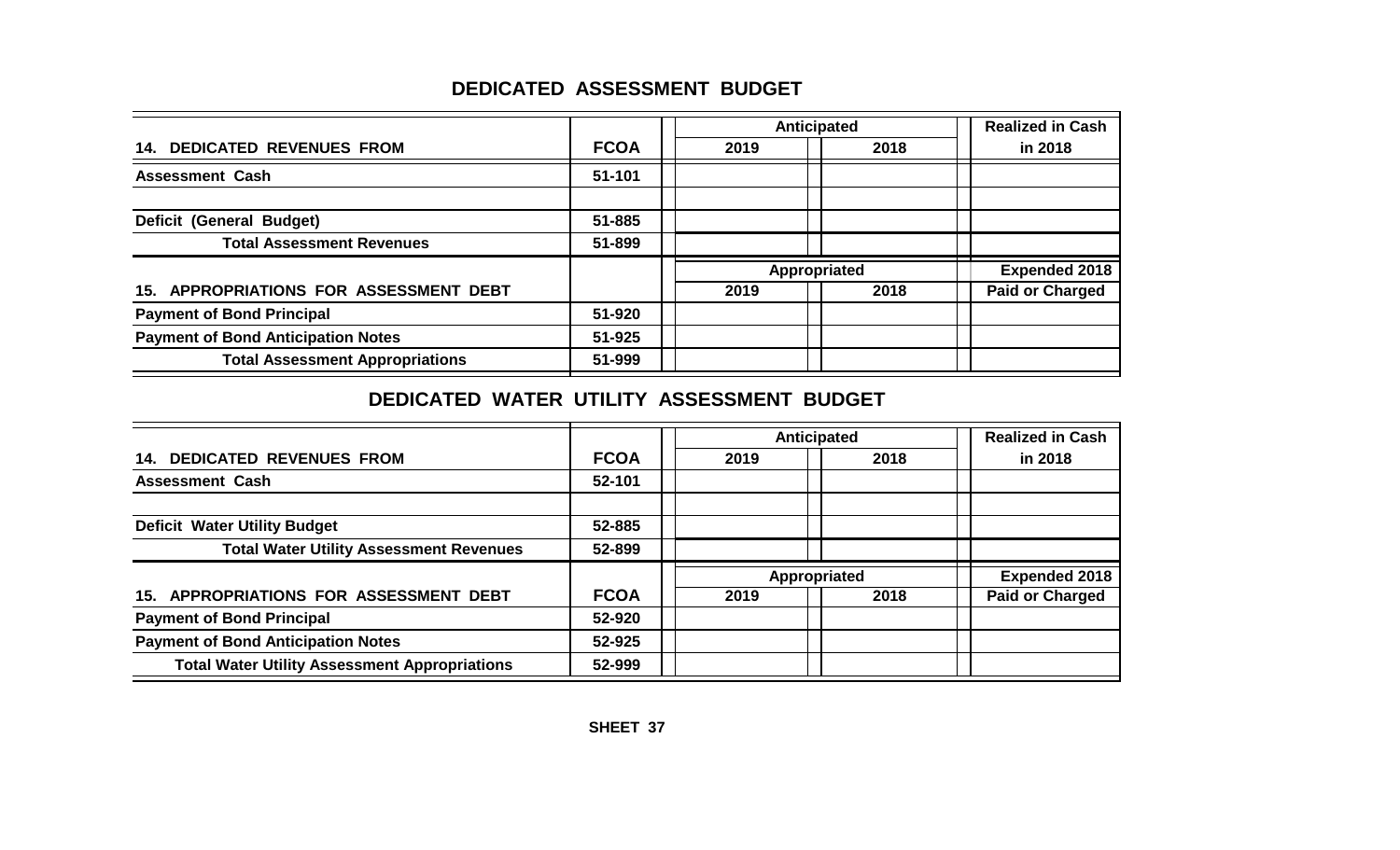| DEDICATED ASSESSMENT BUDGET                       | <b>UTILITY</b> |      |                    |                         |  |  |
|---------------------------------------------------|----------------|------|--------------------|-------------------------|--|--|
|                                                   |                |      | <b>Anticipated</b> | <b>Realized In Cash</b> |  |  |
| <b>14. DEDICATED REVENUE FROM</b>                 | <b>FCOA</b>    | 2019 | 2018               | in 2018                 |  |  |
| <b>Assessment Cash</b>                            | 53-101         |      |                    |                         |  |  |
| Deficit (                                         | 53-885         |      |                    |                         |  |  |
| Total<br><b>Assessment Revenues</b>               | 53-899         |      |                    |                         |  |  |
|                                                   |                |      | Appropriated       | Expended 2018           |  |  |
| <b>15. APPROPRIATIONS FOR ASSESSMENT DEBT</b>     | <b>FCOA</b>    | 2019 | 2018               | <b>Paid or Charged</b>  |  |  |
| <b>Payment of Bond Principal</b>                  | 53-920         |      |                    |                         |  |  |
| <b>Payment of Bond Anticipation Notes</b>         | 53-925         |      |                    |                         |  |  |
| <b>Utility</b><br><b>Total Experimental Total</b> |                |      |                    |                         |  |  |
| <b>Assessment Appropriations</b>                  | 53-999         |      |                    |                         |  |  |

**Dedication by Rider- (N.J.S. 40a:4-39) " The dedicated revenues anticipated during the year 2019 from Animal Control;, State or Federal Aid for Maintenance of Libraries, Bequest, Escheat; Federal Grant; Construction Code Fees Due Hackensak Meadowlands Development Commission;Outside Employment of Off-Duty Municipal Police Officers; Unemployment Compensation Insurance; Reimbursement of Sale of Gasoline to State Automobiles; State Training Fees - Uniform Construction Code Act: Older Americans Act - Program Contributions; Municipal Alliance on Alcoholism and Drug Abuse - Program Income; Recycling Program; Senior Activities Donations; Municipal Public Defender; Recreation Trust Fund; Celebrations of Public Events Donations; Developer's Escrow Fund; Accumulated Absences; Bayshore Housing Trust Small Cities: Revolving Loan Fund; Veterans Wall of Honor Acceptance of Bequests/Gifts; Uniform Fire Safety Act Penalty Monies; Snow Removal Reserve are hereby anticipated as revenue and are hereby appropriated for the purposes to which said revenue is dedicated by statute or other legal requirement."**

*(Insert additional appropriate titles in space above when applicable, if resolution for rider has been approved by the Director)*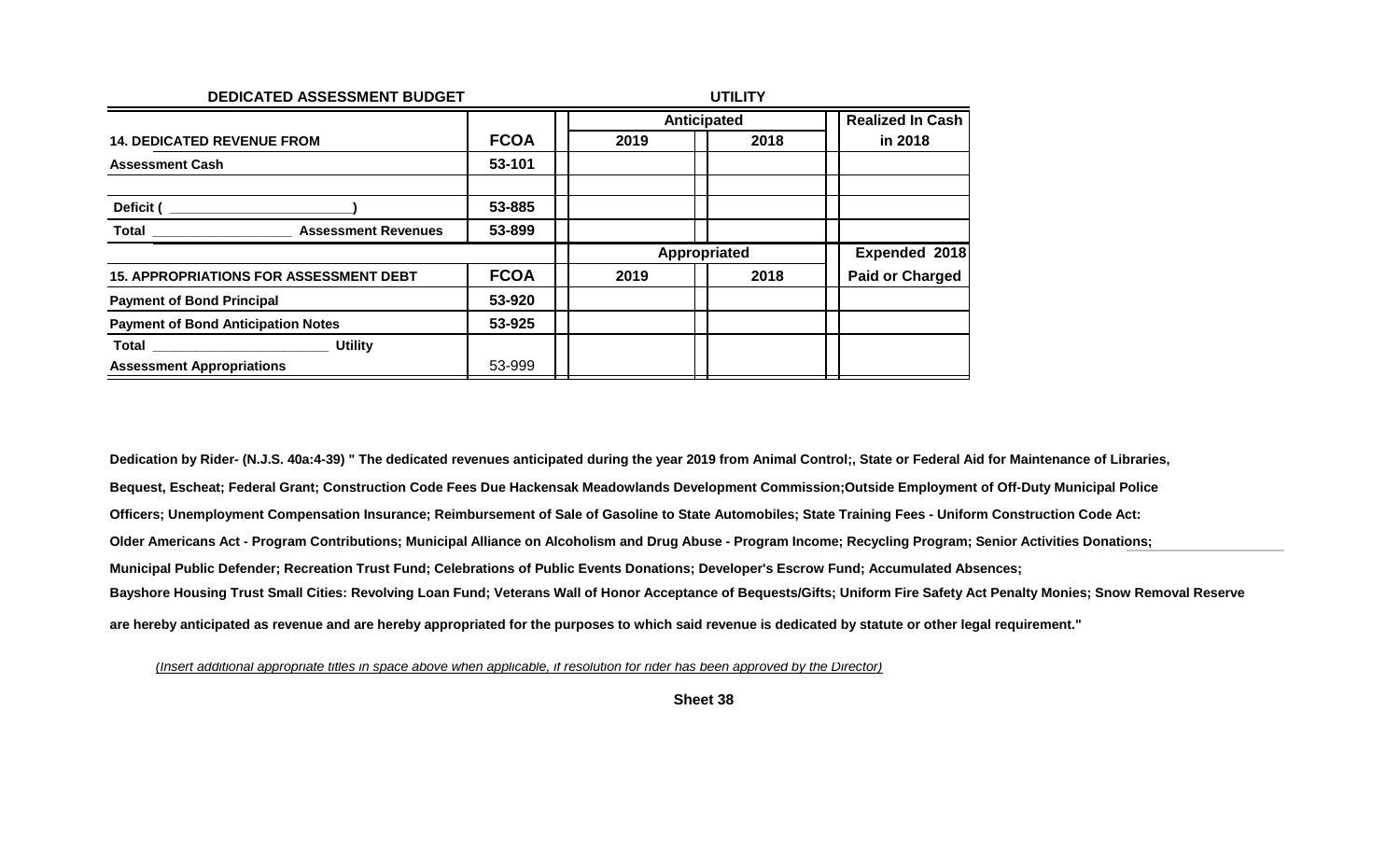#### **APPENDIX TO BUDGET STATEMENT**

#### **MAURICE RIVER TOWNSHIP - CUMBERLAND COUNTY**

#### **CURRENT FUND BALANCE SHEET - DECEMBER 31, 2018**

| <b>COMPARATIVE STATEMENT OF CURRENT FUND OPERATIONS AND CHANGE IN CURRENT SURPI</b> |  |
|-------------------------------------------------------------------------------------|--|
|-------------------------------------------------------------------------------------|--|

| <b>ASSETS</b>                                  |                |                      |                                                             |
|------------------------------------------------|----------------|----------------------|-------------------------------------------------------------|
| Cash and Investments                           | 1110100        | \$3,275,446.37       | Surplus Balance, January 1st<br>2310100                     |
| Due from State of N.J. (c. 20, P.L. 1971)      | 1111000        | 0.00                 | CURRENT REVENUE ON A CASH BASIS:                            |
| Federal and State Grants Receivable            | 1110200        | 457,674.65           | <b>Current Taxes</b>                                        |
| Receivables with Offsetting Reserves:          | <b>XXXXXXX</b> | <b>XXXXXXXXXX XX</b> | (percentage collected: 2018=93.68%, 2017=93.16%) 2310200    |
| <b>Taxes Receivable</b>                        | 1110300        | 414,569.37           | 2310300<br><b>Delinquent Taxes</b>                          |
| Tax Title Liens Receivable                     | 1110400        | 1,298,714.95         | 2310400<br>Other Revenues and Additions to Income           |
| Property Acquired by Tax Title Lien            |                |                      |                                                             |
| Liquidation                                    | 1110500        | 4,825,777.00         | 2310500<br><b>Total Funds</b>                               |
| <b>Other Receivables</b>                       | 1110600        | 52,740.48            | EXPENDITURES AND TAX REQUIREMENTS:                          |
| Deferred Charges Required to be in 2019 Budget | 1110700        |                      | 2310600<br><b>Municipal Appropriations</b>                  |
| Deferred Charges Required to be in Budgets     |                |                      | School Taxes (Including Local and Regional)<br>2310700      |
| Subsequent to 2019                             | 1110800        |                      | 2310800<br>County Taxes (Including Added Tax Amounts)       |
| <b>Total Assets</b>                            | 1110900        | \$10,324,922.82      | 2310900<br><b>Special District Taxes</b>                    |
|                                                |                |                      | 2311000<br>Other Expenditures and Deductions from Income    |
| LIABILITIES, RESERVES AND SURPLUS              |                |                      | <b>Total Expenditures and Tax Requirements</b><br>2311100   |
| *Cash Liabilities                              | 2110100        | 2,030,960.95         | Less: Expenditures to be Raised by Future Taxes<br>2311200  |
| <b>Reserves for Receivables</b>                | 2110200        | 6,591,801.80         | Total Adjusted Expenditures and Tax Requirements<br>2311300 |
| Surplus                                        | 2110300        | 1,702,160.07         | Surplus Balance - December 31st<br>2311400                  |
| <b>Total Liabilities, Reserves and Surplus</b> |                | \$10,324,922.82      | *Nearest even percentage may be used                        |

| School Tax Levy Unpaid      | 2220120 | 1,476,589.00 Ⅱ | Surplus Balance December 31, 201    |
|-----------------------------|---------|----------------|-------------------------------------|
| lLess: School Tax Deferred  | 2220200 | 933,182.88     | Current Surplus Anticipated in 2019 |
| l*Balance Included in Above |         |                | <b>Budget</b>                       |
| "Cash Liabilities"          | 2220300 | 543,406.12     | Surplus Balance Remaining           |

 **(Important: This appendix must be included in advertisement of budget.)**

| <b>ASSETS</b>                                  |                |                      |                                                          |         | <b>YEAR 2018</b> | <b>YEAR 2017</b>   |
|------------------------------------------------|----------------|----------------------|----------------------------------------------------------|---------|------------------|--------------------|
| Cash and Investments                           | 1110100        | \$3,275,446.37       | Surplus Balance, January 1st                             | 2310100 | \$1,495,035.36   | \$<br>1,889,807.80 |
| Due from State of N.J. (c. 20, P.L. 1971)      | 1111000        | 0.00                 | <b>CURRENT REVENUE ON A CASH BASIS:</b>                  |         |                  |                    |
| <b>Federal and State Grants Receivable</b>     | 1110200        | 457,674.65           | <b>Current Taxes</b>                                     |         |                  |                    |
| Receivables with Offsetting Reserves:          | <b>XXXXXXX</b> | <b>XXXXXXXXXX XX</b> | (percentage collected: 2018=93.68%, 2017=93.16%) 2310200 |         | 7,647,330.26     | 7,651,268.81       |
| <b>Taxes Receivable</b>                        | 1110300        | 414,569.37           | <b>Delinquent Taxes</b>                                  | 2310300 | 425,108.56       | 413,634.22         |
| Tax Title Liens Receivable                     | 1110400        | 1,298,714.95         | Other Revenues and Additions to Income                   | 2310400 | 2,773,579.61     | 2,257,208.18       |
| Property Acquired by Tax Title Lien            |                |                      |                                                          |         |                  |                    |
| Liquidation                                    | 1110500        | 4,825,777.00         | Total Funds                                              | 2310500 | 12,341,053.79    | 12,211,919.01      |
| <b>Other Receivables</b>                       | 1110600        | 52,740.48            | <b>EXPENDITURES AND TAX REQUIREMENTS:</b>                |         |                  |                    |
| Deferred Charges Required to be in 2019 Budget | 1110700        |                      | <b>Municipal Appropriations</b>                          | 2310600 | 3,754,464.42     | 3,483,711.29       |
| Deferred Charges Required to be in Budgets     |                |                      | School Taxes (Including Local and Regional)              | 2310700 | 3,042,422.00     | 2,947,472.00       |
| Subsequent to 2019                             | 1110800        |                      | County Taxes (Including Added Tax Amounts)               | 2310800 | 3,245,208.72     | 3,426,549.51       |
| <b>Total Assets</b>                            | 1110900        | \$10,324,922.82      | <b>Special District Taxes</b>                            | 2310900 | 546,054.00       | 527,719.00         |
|                                                |                |                      | Other Expenditures and Deductions from Income            | 2311000 | 50,744.58        | 331,431.85         |
| LIABILITIES, RESERVES AND SURPLUS              |                |                      | <b>Total Expenditures and Tax Requirements</b>           | 2311100 | 10,638,893.72    | 10,716,883.65      |
| *Cash Liabilities                              | 2110100        | \$2,030,960.95       | Less: Expenditures to be Raised by Future Taxes          | 2311200 |                  |                    |
| <b>Reserves for Receivables</b>                | 2110200        | 6,591,801.80         | Total Adjusted Expenditures and Tax Requirements         | 2311300 | 10,638,893.72    | 10,716,883.65      |
| Surplus                                        | 2110300        | 1,702,160.07         | Surplus Balance - December 31st                          | 2311400 | 1,702,160.07     | 1,495,035.36       |
| Total Liabilities, Pesarves and Surplus        |                | \$10,324,022,82      | *Nearest even nercentage may be used                     |         |                  |                    |

#### **Proposed Use of Current Fund Surplus in 2019 Budget**

| School Tax Levy Unpaid     | 2220120 | .476,589.00 | Surplus Balance December 31, 2018   | 2311500 | ,702,160.07 |
|----------------------------|---------|-------------|-------------------------------------|---------|-------------|
| Less: School Tax Deferred  | 2220200 | 933,182.88  | Current Surplus Anticipated in 2019 |         |             |
| *Balance Included in Above |         |             | <b>Budget</b>                       | 2311600 | 950,000.00  |
| "Cash Liabilities"         | 2220300 | 543,406.12  | <b>I</b> ISurplus Balance Remaining | 2311700 | 752,160.07  |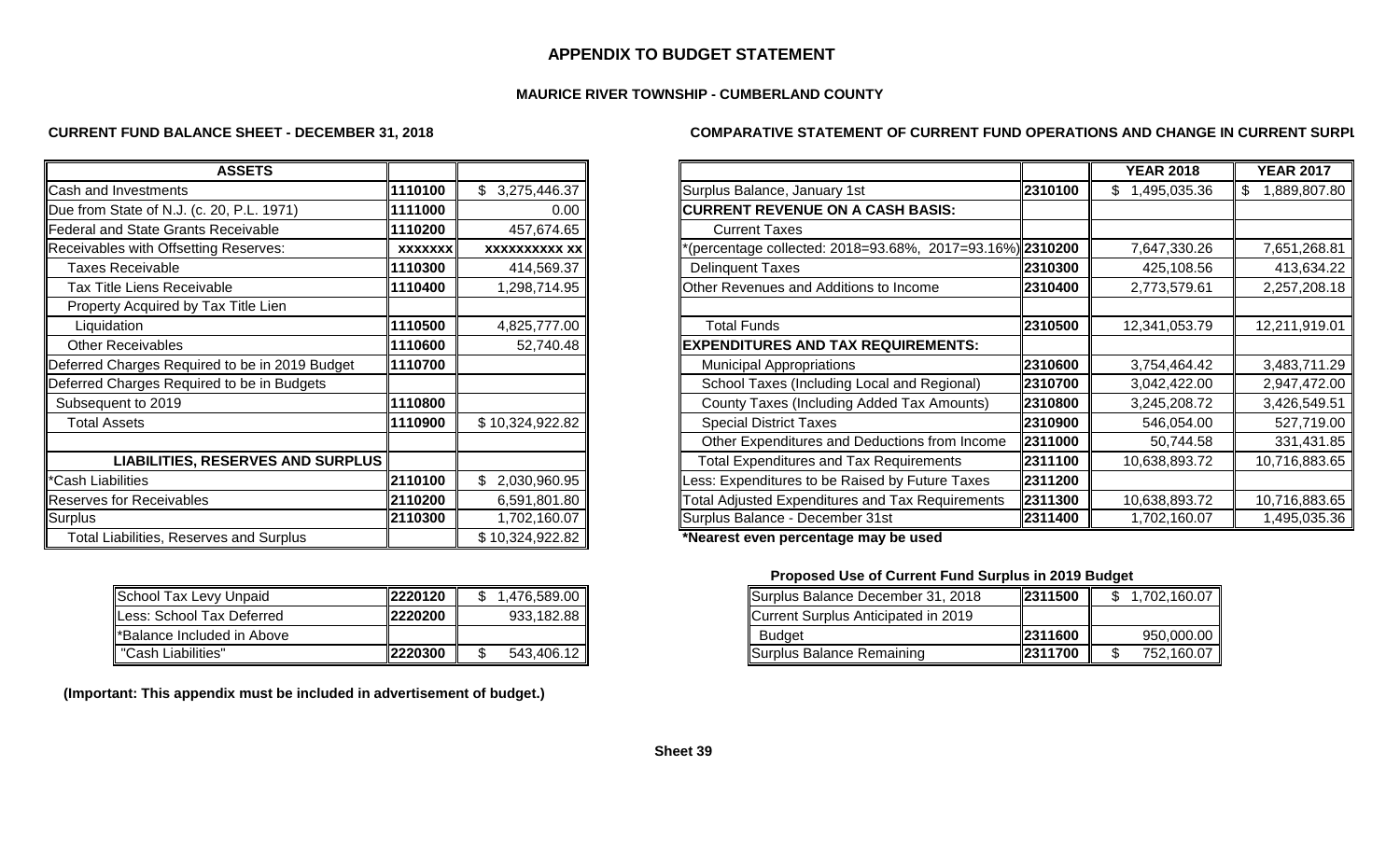This section is included with the Annual Budget pursuant to N.J.A.C. 5:30-4. It does not in itself confer any authorization to raise or expend Funds. Rather it is a document used as part of the local unit's planning and management program. Specific authorization to expend funds for purposes described in this section must be granted elsewhere, by a separate bond ordinance, by inclusion of a line item in the Capital Improvement Section of this budget, by an ordinance taking the money from the Capital Improvement Fund, or other lawful means.

| <b>CAPITAL BUDGET</b>              | - A plan for all capital expenditures for the current fiscal year.<br>If no Capital Budget is included, check the reason why:                                                |  |  |  |  |  |
|------------------------------------|------------------------------------------------------------------------------------------------------------------------------------------------------------------------------|--|--|--|--|--|
|                                    | Total capital expenditures this year do not exceed \$25,000, including appropriations for Capital Improvement Fund,<br>Capital Line Items and Down Payments on Improvements. |  |  |  |  |  |
|                                    | No bond ordinances are planned this year.                                                                                                                                    |  |  |  |  |  |
| <b>CAPITAL IMPROVEMENT PROGRAM</b> | - A multi-year list of planned capital projects, including the current year.<br>Check appropriate box for number of years covered, including current year:                   |  |  |  |  |  |
|                                    | 3 years. (Population under 10,000)<br>Ix.                                                                                                                                    |  |  |  |  |  |
|                                    | 6 years. (Over 10,000 and all county governments)                                                                                                                            |  |  |  |  |  |
|                                    | years. (Exceeding minimum time period)                                                                                                                                       |  |  |  |  |  |
|                                    | Check if municipality is under 10,000, has not expended more that \$25,000 annually for capital purposes in immediately<br>previous three years, and is not adopting CIP.    |  |  |  |  |  |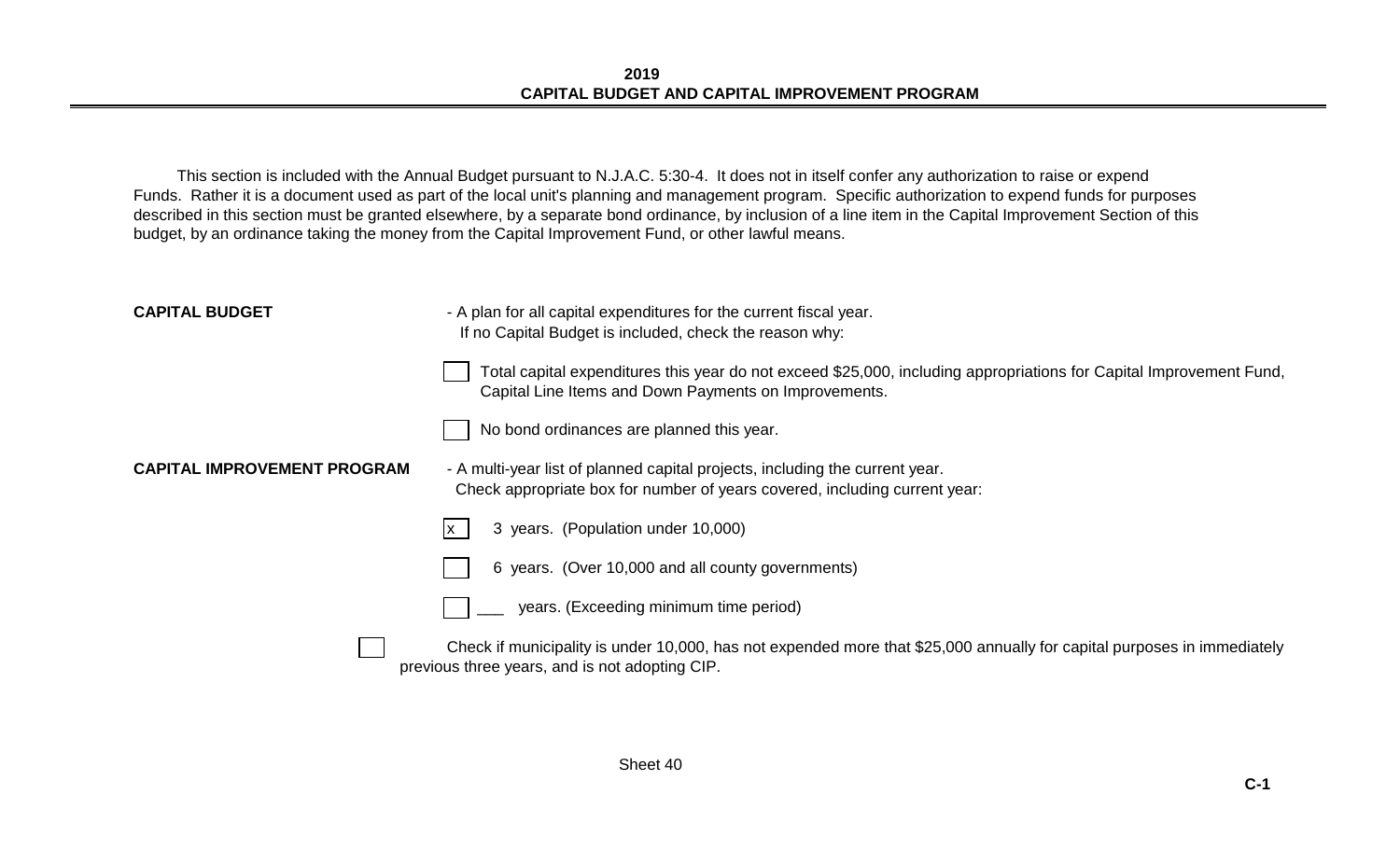#### **NARRATIVE FOR CAPITAL IMPROVEMENT PROGRAM**

The Mayor and Township Committee of the Township of Maurice River present herewith the capital budget for 2019 and the three-year capital improvement program for the years 2019 through 2021. This capital budget and capital improvement program is, in the opinion of the members of the Township Committee, warranted and the costs are considered to be necessary for the improvements to be accomplished.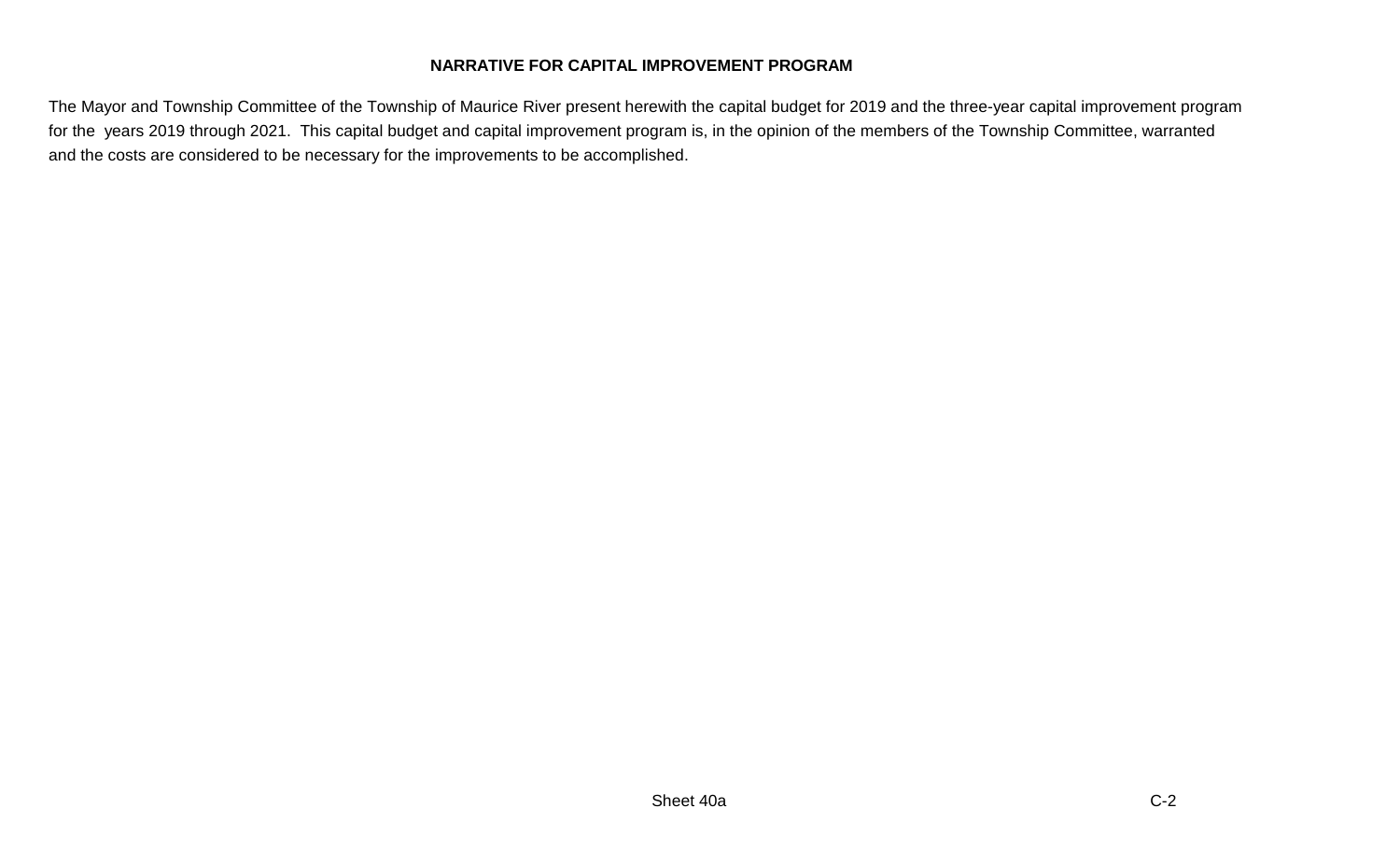#### **CAPITAL BUDGET (Current Year Action) 2019**

|                                  |                                 |                                  |                                          |                                        | <b>Local Unit</b>                                | <b>Township of Maurice River</b> |                       |                           |                                       |  |
|----------------------------------|---------------------------------|----------------------------------|------------------------------------------|----------------------------------------|--------------------------------------------------|----------------------------------|-----------------------|---------------------------|---------------------------------------|--|
|                                  |                                 |                                  |                                          |                                        | PLANNED FUNDING SERVICES FOR CURRENT YEAR - 2019 |                                  |                       |                           |                                       |  |
| $\mathbf{1}$                     | $\boldsymbol{2}$                | $\mathbf{3}$<br><b>ESTIMATED</b> | 4<br><b>AMOUNTS</b>                      | 5a<br>2019                             | 5 <sub>b</sub><br><b>Capital</b>                 | 5c                               | 5d<br>Grants &        | 5e                        | $6\phantom{1}$<br><b>TO BE FUNDED</b> |  |
| <b>PROJECT TITLE</b>             | <b>PROJECT</b><br><b>NUMBER</b> | <b>TOTAL</b><br><b>COST</b>      | <b>RESERVED IN</b><br><b>PRIOR YEARS</b> | <b>Budget</b><br><b>Appropriations</b> | Improvement<br>Fund                              | Capital<br><b>Surplus</b>        | Other<br><b>Funds</b> | <b>Debt</b><br>Authorized | <b>IN FUTURE</b><br><b>YEARS</b>      |  |
|                                  |                                 |                                  |                                          |                                        |                                                  |                                  |                       |                           | $\frac{1}{2}$<br>$\sim$               |  |
|                                  |                                 |                                  |                                          |                                        |                                                  |                                  |                       |                           |                                       |  |
| Paving of Various Township Roads | $\overline{2}$                  | 1,505,000.00                     | $\sqrt{3}$<br>700,000.00                 | \$<br>200,000.00                       |                                                  |                                  |                       |                           | 605,000.00                            |  |
|                                  |                                 |                                  |                                          |                                        |                                                  |                                  |                       |                           | $\sim$                                |  |
|                                  |                                 |                                  |                                          |                                        |                                                  |                                  |                       |                           | $\sim$                                |  |
|                                  |                                 |                                  |                                          |                                        |                                                  |                                  |                       |                           | $\sim$                                |  |
| <b>Basketball Court</b>          | $\mathbf{3}$                    | 75,000.00                        |                                          |                                        | 75,000.00                                        |                                  |                       |                           | $\sim$                                |  |
| <b>Bulkhead Const</b>            | 4                               | 100,000.00                       |                                          |                                        | 100,000.00                                       |                                  |                       |                           | $\sim$                                |  |
|                                  |                                 |                                  |                                          |                                        |                                                  |                                  |                       |                           | $\sim$                                |  |
|                                  |                                 |                                  |                                          |                                        |                                                  |                                  |                       |                           | $\sim$                                |  |
| <b>TOTAL - ALL PROJECTS</b>      |                                 | \$1,680,000.00                   | $\sqrt{3}$<br>700,000.00                 | \$<br>200,000.00                       | $175,000.00$ \$<br>$\sqrt{3}$                    | $\sim$                           | \$<br>$\blacksquare$  | \$<br>$\sim$              | $\mathfrak{S}$<br>605,000.00          |  |
|                                  |                                 |                                  |                                          |                                        |                                                  |                                  |                       |                           |                                       |  |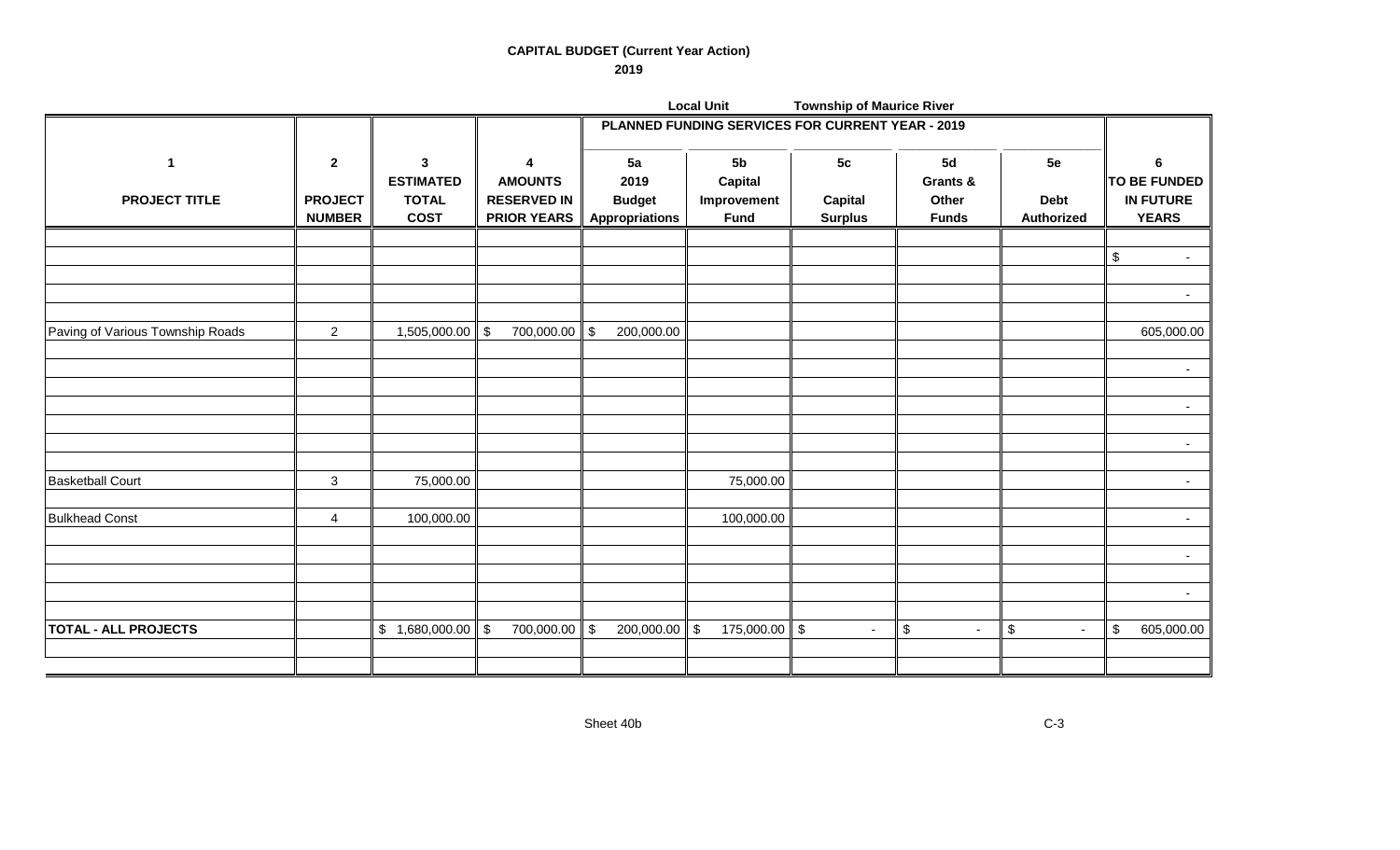#### **3 YEAR CAPITAL PROGRAM - 2019-2021 Anticipated Project Schedule and Funding Requirements**

|                                      |                                                 |                                                                 |                                                           |                             | <b>Local Unit</b>      | <b>Township of Maurice River</b> |                   |                   |                   |  |  |
|--------------------------------------|-------------------------------------------------|-----------------------------------------------------------------|-----------------------------------------------------------|-----------------------------|------------------------|----------------------------------|-------------------|-------------------|-------------------|--|--|
|                                      |                                                 |                                                                 |                                                           |                             |                        | FUNDING AMOUNTS PER BUDGET YEAR  |                   |                   |                   |  |  |
| $\mathbf{1}$<br><b>PROJECT TITLE</b> | $\mathbf{2}$<br><b>PROJECT</b><br><b>NUMBER</b> | $\mathbf{3}$<br><b>ESTIMATED</b><br><b>TOTAL</b><br><b>COST</b> | 4<br><b>ESTIMATED</b><br><b>COMPLETION</b><br><b>TIME</b> | 5a<br>2019                  | 5 <sub>b</sub><br>2020 | 5 <sub>c</sub><br>2021           | 5d<br><b>XXXX</b> | 5e<br><b>XXXX</b> | 5f<br><b>XXXX</b> |  |  |
| Landfill Closure                     | $\mathbf{1}$                                    | \$1,000,000.00                                                  | 2021                                                      |                             |                        | \$1,000,000.00                   |                   |                   |                   |  |  |
| Paving of Various Township Roads     | $\overline{2}$                                  | 1,505,000.00                                                    | 2020                                                      | $\mathfrak s$<br>200,000.00 | 605,000                |                                  |                   |                   |                   |  |  |
|                                      |                                                 |                                                                 |                                                           |                             |                        |                                  |                   |                   |                   |  |  |
| <b>Basketball Court</b>              | $\mathbf{3}$                                    | 75,000.00                                                       | 2019                                                      | 75,000                      |                        |                                  |                   |                   |                   |  |  |
| <b>Bulkhead Const</b>                | 4                                               | 100,000.00                                                      | 2019                                                      | 100,000                     |                        |                                  |                   |                   |                   |  |  |
|                                      |                                                 |                                                                 |                                                           |                             |                        |                                  |                   |                   |                   |  |  |
| <b>TOTAL - ALL PROJECTS</b>          |                                                 | \$2,680,000                                                     |                                                           | $$\mathbb{S}$$<br>375,000   | \$605,000              | \$1,000,000                      |                   |                   |                   |  |  |
|                                      |                                                 |                                                                 |                                                           |                             |                        |                                  |                   |                   |                   |  |  |

Sheet 40c C-4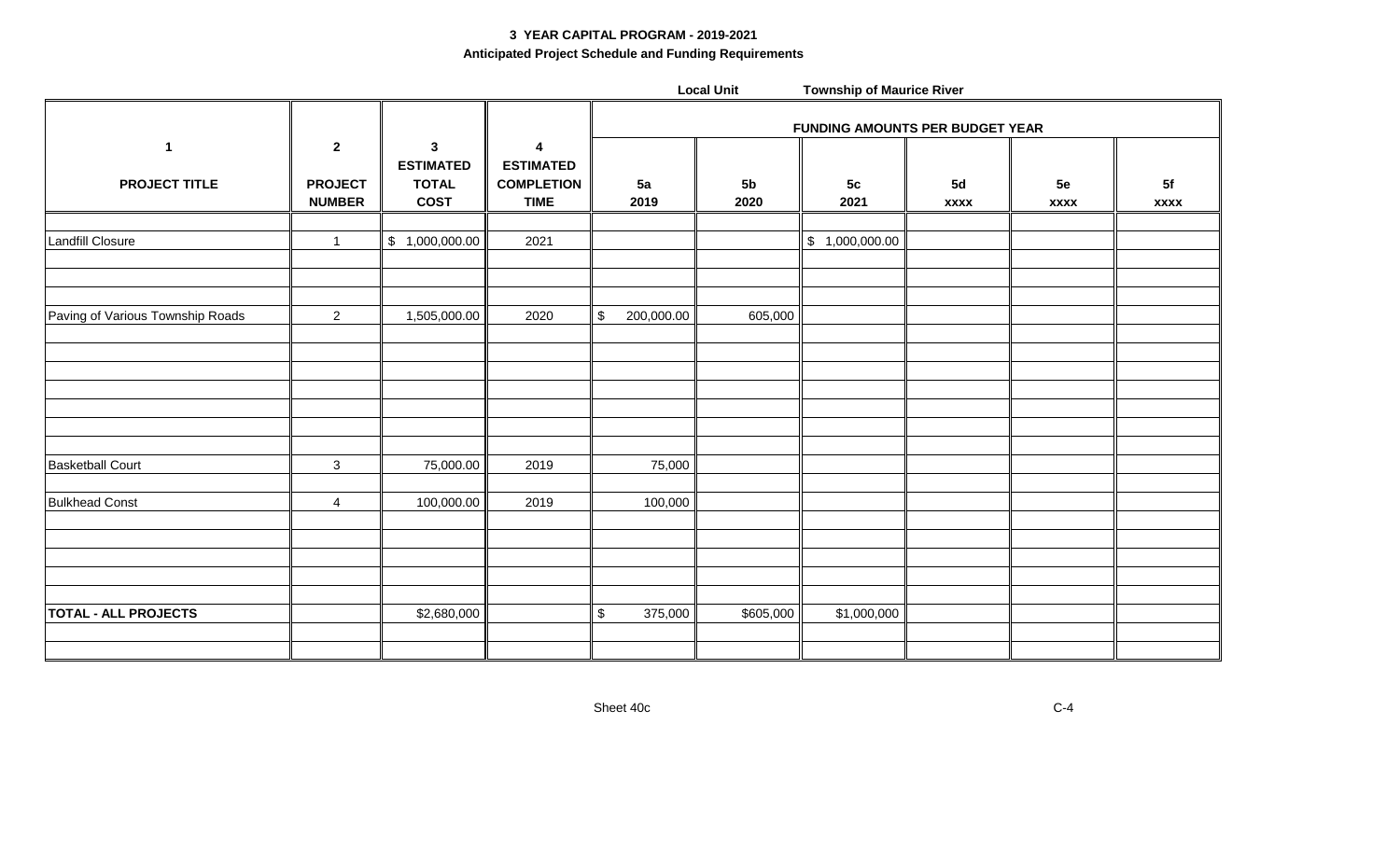#### **3 YEAR CAPITAL PROGRAM -2019-2021 SUMMARY OF ANTICIPATED FUNDING SOURCES AND AMOUNTS**

 **Local Unit Township of Maurice River** 

| $\mathbf{1}$                     | $\mathbf{2}$                                    |                                          | <b>BUDGET APPROPRIATIONS</b>             | 4                                            |                           |                                   | <b>BONDS AND NOTES</b>             |                                  |                         |                          |
|----------------------------------|-------------------------------------------------|------------------------------------------|------------------------------------------|----------------------------------------------|---------------------------|-----------------------------------|------------------------------------|----------------------------------|-------------------------|--------------------------|
| <b>PROJECT TITLE</b>             | <b>ESTIMATED</b><br><b>TOTAL</b><br><b>COST</b> | 3a<br><b>Current</b><br><b>Year-2019</b> | 3 <sub>b</sub><br><b>Future</b><br>Years | <b>Capital</b><br>Improvement<br><b>Fund</b> | Capital<br><b>Surplus</b> | Grants &<br>Other<br><b>Funds</b> | 7a<br>General                      | 7b<br><b>Self</b><br>Liquidating | 7c<br><b>Assessment</b> | 7d<br><b>School</b>      |
|                                  |                                                 |                                          |                                          |                                              |                           |                                   |                                    |                                  |                         |                          |
| Landfill Closure                 | $$1,000,000.00$ \$                              | $\sim$                                   |                                          | $\mathfrak s$<br>100,000                     |                           | $\mathfrak{S}$<br>$\sim$          | $\sqrt[6]{\frac{1}{2}}$<br>900,000 |                                  |                         |                          |
|                                  |                                                 | $\sim$                                   | $\sim$                                   | $\sim$                                       |                           | $\sim$                            | $\sim$                             |                                  |                         |                          |
|                                  |                                                 |                                          |                                          |                                              |                           |                                   |                                    |                                  |                         |                          |
| Paving of Various Township Roads | 1,505,000.00                                    | 200,000.00                               | 605,000.00                               | $\sim$                                       |                           | $\sim$                            | $\sim$                             |                                  |                         |                          |
|                                  |                                                 |                                          |                                          |                                              |                           |                                   |                                    |                                  |                         |                          |
|                                  |                                                 |                                          |                                          |                                              |                           |                                   |                                    |                                  |                         |                          |
|                                  |                                                 |                                          |                                          |                                              |                           |                                   |                                    |                                  |                         |                          |
|                                  |                                                 |                                          |                                          |                                              |                           |                                   |                                    |                                  |                         |                          |
|                                  |                                                 |                                          |                                          |                                              |                           |                                   |                                    |                                  |                         |                          |
|                                  |                                                 |                                          |                                          |                                              |                           |                                   |                                    |                                  |                         |                          |
|                                  |                                                 |                                          |                                          |                                              |                           |                                   |                                    |                                  |                         |                          |
| <b>Basketball Courts</b>         |                                                 | $\overline{\phantom{a}}$                 | $\sim$                                   | 75,000.00                                    |                           | $\sim$                            | $\sim$                             |                                  |                         |                          |
| <b>Bulkhead Const</b>            |                                                 | $\sim$                                   | $\sim$                                   | 100,000.00                                   |                           | $\sim$                            | $\sim$                             |                                  |                         |                          |
|                                  |                                                 |                                          |                                          |                                              |                           |                                   |                                    |                                  |                         |                          |
|                                  |                                                 | $\sim$                                   | $\sim$                                   | $\sim$                                       |                           | $\sim$                            | $\sim$                             |                                  |                         |                          |
|                                  |                                                 |                                          |                                          |                                              |                           |                                   |                                    |                                  |                         |                          |
|                                  |                                                 |                                          |                                          |                                              |                           |                                   |                                    |                                  |                         |                          |
|                                  |                                                 |                                          |                                          |                                              |                           |                                   |                                    |                                  |                         |                          |
|                                  |                                                 |                                          |                                          |                                              |                           |                                   |                                    |                                  |                         |                          |
| <b>TOTAL - ALL PROJECTS</b>      | $\mathfrak s$<br>2,505,000                      | $200,000$ \$<br>$\sqrt[6]{\frac{1}{2}}$  | 605,000 $\ $ \$                          | $275,000$ \$                                 |                           | $\boldsymbol{\mathsf{S}}$         | $\mathfrak s$<br>900,000 \$        |                                  | $\mathfrak{S}$          | $\mathfrak{S}$<br>$\sim$ |
|                                  |                                                 |                                          |                                          |                                              |                           |                                   |                                    |                                  |                         |                          |
|                                  |                                                 |                                          |                                          |                                              |                           |                                   |                                    |                                  |                         |                          |
|                                  |                                                 |                                          |                                          |                                              |                           |                                   |                                    |                                  |                         |                          |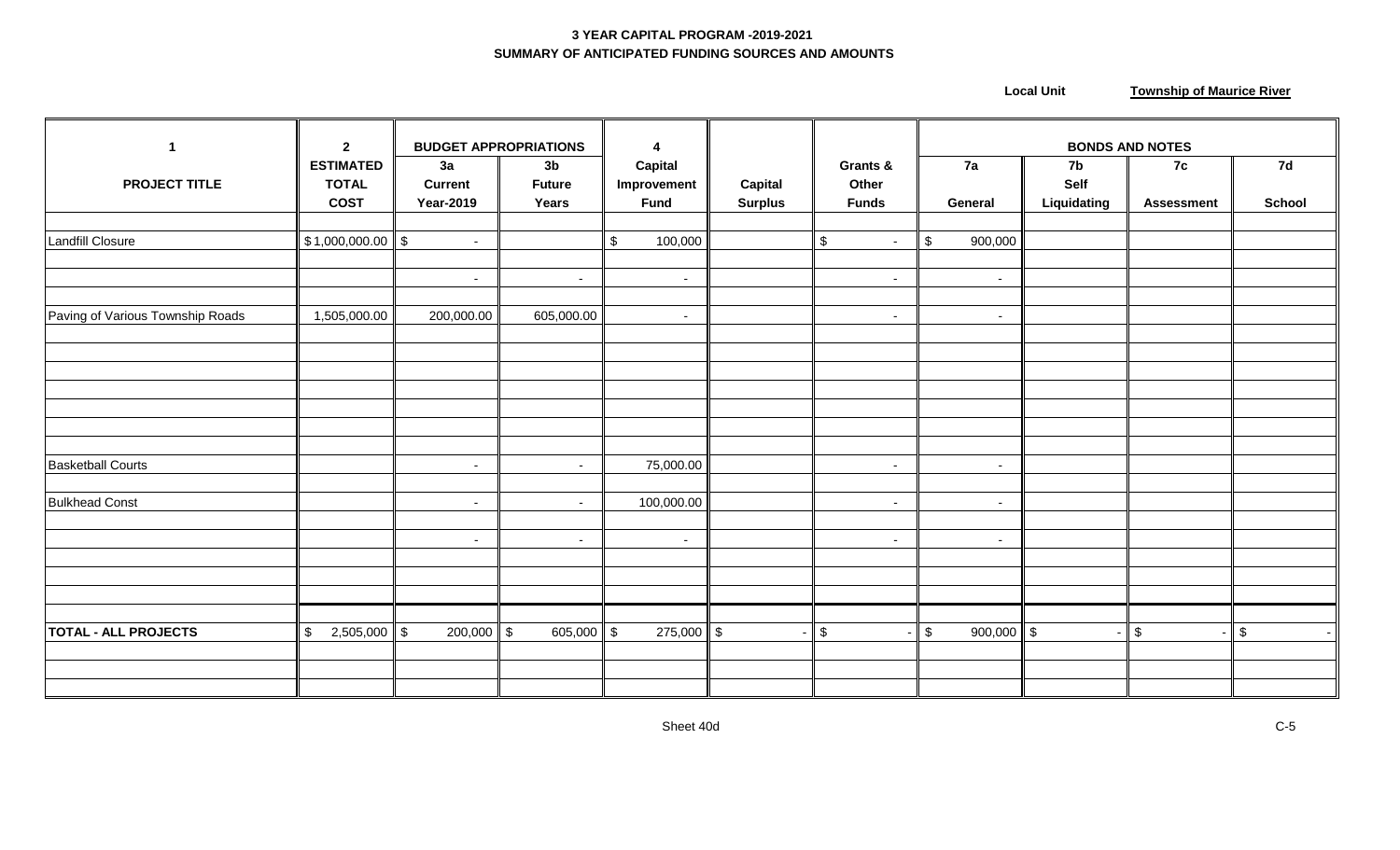#### **SECTION 2 - UPON ADOPTION FOR YEAR 2019 (Only to be Included in the Budget as Finally Adopted)**

#### **RESOLUTION**

| Be It Resolved by the Township Committee |                                                                                                                                                            |                                            | of the Township                                               |                                                                                                                   |                                                  |                  |                            |
|------------------------------------------|------------------------------------------------------------------------------------------------------------------------------------------------------------|--------------------------------------------|---------------------------------------------------------------|-------------------------------------------------------------------------------------------------------------------|--------------------------------------------------|------------------|----------------------------|
| οf                                       | <b>Maurice River</b>                                                                                                                                       | County of                                  | <b>Cumberland</b>                                             |                                                                                                                   | that the budget hereinbefore set forth is hereby |                  |                            |
|                                          | adopted and shall constitute an appropriation for the purposes stated of the sums therein set forth as appropriations, and authorization of the amount of: |                                            |                                                               |                                                                                                                   |                                                  |                  |                            |
| (a)                                      | \$1,294,937.84                                                                                                                                             | (Item 2 below) for municipal purposes, and |                                                               |                                                                                                                   |                                                  |                  |                            |
| (b)                                      | None                                                                                                                                                       |                                            |                                                               | (Item 3 below) for school purposes in Type I School Districts only (N.J.S. 18A:9-2) to be raised by taxation and, |                                                  |                  |                            |
| (c)                                      | None                                                                                                                                                       |                                            |                                                               | (Item 4 below) to be added to the certificate of amount to be raised by taxation for local school purposes in     |                                                  |                  |                            |
|                                          |                                                                                                                                                            |                                            |                                                               | Type II School Districts only (N.J.S. 18A:9-3) and certification to the County Board of Taxation of               |                                                  |                  |                            |
|                                          |                                                                                                                                                            |                                            | the following summary of general revenues and appropriations. |                                                                                                                   |                                                  |                  |                            |
| (d)                                      |                                                                                                                                                            |                                            |                                                               | Open Space, Recreation, Farmland and Historic Preservation Trust Fund Levy                                        |                                                  |                  |                            |
| (e)                                      |                                                                                                                                                            | (Item 5 below) Minimum Library Tax         |                                                               |                                                                                                                   |                                                  |                  |                            |
|                                          |                                                                                                                                                            |                                            |                                                               |                                                                                                                   | Abstained                                        |                  |                            |
| <b>RECORDED VOTE</b>                     |                                                                                                                                                            |                                            |                                                               |                                                                                                                   |                                                  |                  |                            |
| (Insert last name)                       |                                                                                                                                                            | Ayes                                       |                                                               | Nays                                                                                                              |                                                  |                  |                            |
|                                          |                                                                                                                                                            | Oliver                                     |                                                               |                                                                                                                   |                                                  |                  |                            |
|                                          |                                                                                                                                                            | Ashton                                     |                                                               |                                                                                                                   | Absent                                           |                  |                            |
|                                          |                                                                                                                                                            | Whilden                                    |                                                               |                                                                                                                   |                                                  |                  |                            |
|                                          |                                                                                                                                                            |                                            | <b>SUMMARY OF REVENUES</b>                                    |                                                                                                                   |                                                  |                  |                            |
| 1. General Revenues                      |                                                                                                                                                            |                                            |                                                               |                                                                                                                   |                                                  |                  |                            |
| <b>Surplus Anticipated</b>               |                                                                                                                                                            |                                            |                                                               |                                                                                                                   |                                                  | 08-100           | 950,000.00                 |
| <b>Receipts from Delinquent Taxes</b>    | Miscellaneous Revenues Anticipated                                                                                                                         |                                            |                                                               |                                                                                                                   |                                                  | 13-099<br>15-499 | 1,300,247.46<br>370,000.00 |
|                                          | 2. AMOUNT TO BE RAISED BY TAXATION FOR MUNICIPAL PURPOSES (Item 6 (a), Sheet 11)                                                                           |                                            |                                                               |                                                                                                                   |                                                  | 07-190           | 1,294,937.84               |
|                                          | 3. AMOUNT TO BE RAISED BY TAXATION FOR SCHOOLS IN TYPE I SCHOOL DISTRICTS ONLY:                                                                            |                                            |                                                               |                                                                                                                   |                                                  |                  |                            |
| Item 6, Sheet 41                         |                                                                                                                                                            |                                            |                                                               | 07-195                                                                                                            |                                                  |                  |                            |
|                                          | Item 6 (b), Sheet 11 (N.J.A.40A:4-14)                                                                                                                      |                                            |                                                               | 07-191                                                                                                            |                                                  |                  |                            |
|                                          | Total Amount to be Raised by Taxation for Schools in Type I School Districts Only                                                                          |                                            |                                                               |                                                                                                                   |                                                  |                  |                            |
|                                          | 4. To Be Added TO THE CERTIFICATE FOR AMOUNT TO BE RAISED BY TAXATION FOR SCHOOLS IN TYPE II SCHOOL DISTRICTS ONLY:                                        |                                            |                                                               |                                                                                                                   |                                                  | 07-191           |                            |
|                                          | Item 6 (b), Sheet 11 (N.J.S. 40A:4-14)                                                                                                                     |                                            |                                                               |                                                                                                                   |                                                  |                  |                            |
|                                          | 5. AMOUNT TO BE RAISED BY TAXATION MINIMUM LIBRARY LEVY                                                                                                    |                                            |                                                               |                                                                                                                   |                                                  | 07-192           |                            |
| <b>Total Revenues</b>                    |                                                                                                                                                            |                                            |                                                               |                                                                                                                   |                                                  | 13-299           | 3,915,185.30               |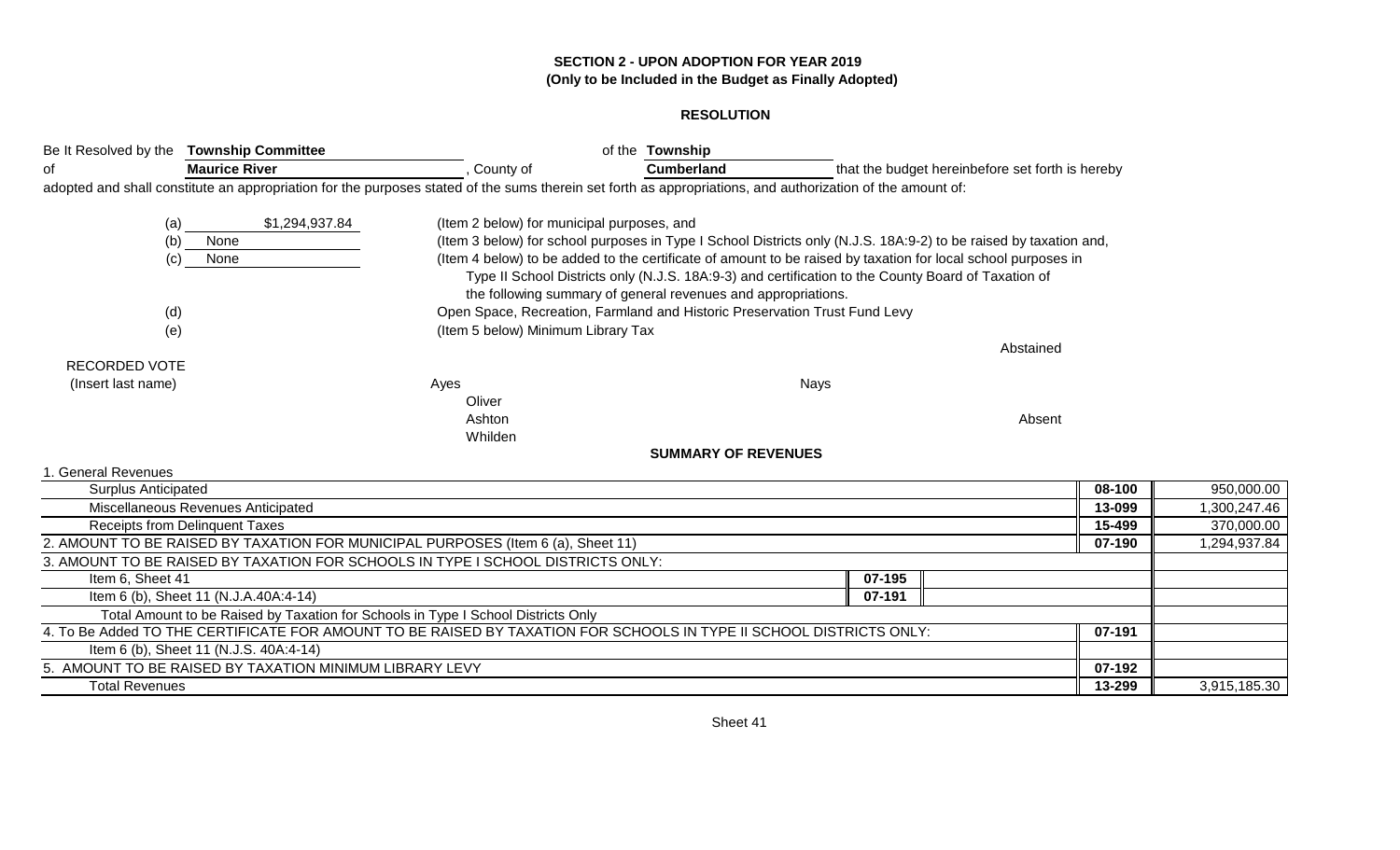| 5. GENERAL APPROPRIATIONS:                                                               | <b>XXXXXXXX</b> | <b>XXXXXXXXXXXX</b> |
|------------------------------------------------------------------------------------------|-----------------|---------------------|
| <b>Within "CAPS"</b>                                                                     | <b>XXXXXXXX</b> | <b>XXXXXXXXXXXX</b> |
|                                                                                          |                 |                     |
| (a&b) Operations Including Contingent                                                    | 34-201          | 2,854,842.50        |
|                                                                                          |                 |                     |
| (e) Deferred Charges and Statutory Expenditures - Municipal                              | 34-209          | 146,145.00          |
|                                                                                          |                 |                     |
| (g) Cash Deficit                                                                         | 46-885          |                     |
|                                                                                          |                 |                     |
| <b>Excluded from "CAPS"</b>                                                              | <b>XXXXXXXX</b> | <b>XXXXXXXXXXXX</b> |
|                                                                                          |                 |                     |
| (a) Operations - Total Operations Excluded from "CAPS"                                   | 34-305          | 31,952.46           |
|                                                                                          |                 |                     |
| (c) Capital Improvements                                                                 | 44-999          | 50,000.00           |
|                                                                                          |                 |                     |
| (d) Municipal Debt Service                                                               | 45-999          | 0.00                |
|                                                                                          |                 |                     |
| (e) Deferred Charges - Municipal                                                         | 46-999          | 200,000.00          |
|                                                                                          |                 |                     |
| (f) Judgments                                                                            | 37-480          |                     |
|                                                                                          |                 |                     |
| (n) Transferred to Board of Education for Use of Local Schools (N.J.S.40:48-17.1 & 17.3) | 29-405          |                     |
|                                                                                          |                 |                     |
| (g) Cash Deficit                                                                         | 46-885          |                     |
|                                                                                          |                 |                     |
| (k) For Local District School Purposes                                                   | 29-410          |                     |
|                                                                                          |                 |                     |
| (m) Reserve for Uncollected Taxes (Include Other Reserves if Any)                        | 50-899          | 632,245.34          |
|                                                                                          |                 |                     |
| 6. SCHOOL APPROPRIATIONS - TYPE I SCHOOL DISTRICTS ONLY (N.J.S. 40A:4-13)                | 07-195          |                     |
|                                                                                          |                 |                     |
|                                                                                          | 34-499          | 3,915,185.30        |
| <b>Total Appropriations</b>                                                              |                 |                     |

#### **SUMMARY OF APPROPRIATIONS**

It is hereby certified that the within budget is a true copy of the budget finally adopted by resolution of the Governing Body on the 18th 18th day of April , 2019. It is further certified that each item of revenue and appropriation is set forth in the same amount and by the same title as appeared in the 2019 approved budget and all amendments thereto, if any, which have been previously approved by the Director of Local Government Services.

Township Clerk

Certified by me this

Sheet 42 18th day of April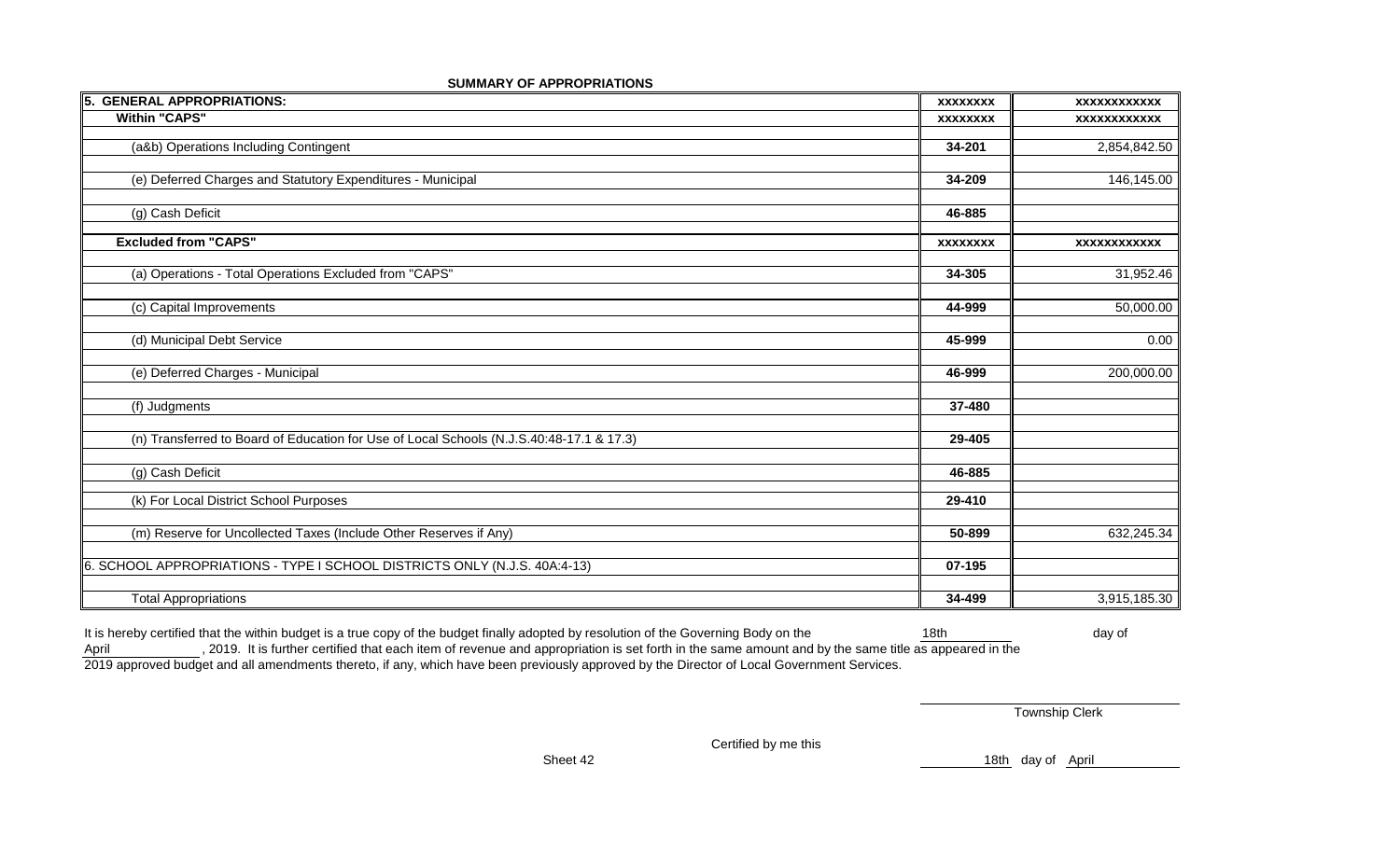# **MUNICIPALITY OPEN SPACE, RECREATION, FARMLAND AND HISTORIC PRESERVATION TRUST FUND**

| <b>DEDICATED REVENUES</b>           | <b>FCOA</b> |                           | <b>Anticipated</b> | <b>Realized in</b>  | <b>APPROPRIATIONS</b>                                                  | <b>FCOA</b> |                | Appropriated  |               | <b>Expended 2018</b> |
|-------------------------------------|-------------|---------------------------|--------------------|---------------------|------------------------------------------------------------------------|-------------|----------------|---------------|---------------|----------------------|
| <b>FROM TRUST FUND</b>              |             |                           |                    | <b>Cash in 2018</b> |                                                                        |             |                |               | Paid or       |                      |
| <b>Amount to be Raised</b>          |             | 2019                      | 2018               |                     | <b>Development of Lands for</b>                                        |             | for 2019       | for 2018      | Charged       | <b>Reserved</b>      |
| by Taxation                         | 54-190      |                           |                    |                     | <b>Recretion and Conservation:</b>                                     |             | <b>XXXXXXX</b> | <b>XXXXXX</b> | <b>XXXXXX</b> | <b>XXXXXX</b>        |
|                                     |             |                           |                    |                     | Salaries and Wages                                                     | 54-385-1    |                |               |               |                      |
| <b>Interest Income</b>              | 54-113      |                           |                    |                     | Other Expenses                                                         | 54-385-2    |                |               |               |                      |
|                                     |             |                           |                    |                     | <b>Maintenance of Land for</b><br><b>Recreation and Conservation:</b>  |             | <b>XXXXXXX</b> | <b>XXXXXX</b> | <b>XXXXXX</b> | <b>XXXXXX</b>        |
| <b>Reserve Funds:</b>               |             |                           |                    |                     | Salaries and Wages                                                     | 54-375-1    |                |               |               |                      |
|                                     |             |                           |                    |                     | Other Expenses                                                         | 54-375-2    |                |               |               |                      |
|                                     |             |                           |                    |                     | <b>Historic Preservation:</b>                                          |             |                |               |               |                      |
|                                     |             |                           |                    |                     | Salaries and Wages                                                     | 54-176-1    |                |               |               |                      |
|                                     |             |                           |                    |                     | Other Expenses                                                         | 54-176-2    |                |               |               |                      |
|                                     |             |                           |                    |                     | <b>Acquisition of Lands for</b><br><b>Recreation and Conservation:</b> | 54-915-2    |                |               |               |                      |
| <b>Total Trust Fund Revenues:</b>   | 54-299      |                           |                    |                     | <b>Acquisition of Farmland</b>                                         | 54-916-2    |                |               |               |                      |
|                                     |             | <b>Summary of Program</b> |                    |                     | <b>Down Payments on Improvements</b>                                   | 54-902-2    |                |               |               |                      |
| Year Referendum Passed/Implemented: |             |                           |                    | (Date)              | <b>Debt Service:</b>                                                   |             | <b>XXXXXXX</b> | <b>XXXXXX</b> | <b>XXXXXX</b> | <b>XXXXXX</b>        |
| Rate Assessed:                      |             | \$                        |                    |                     | Payment of Bond Principal                                              | 54-920-2    |                |               |               |                      |
| Total Tax Collected to Date:        |             | $\mathbb{S}$              |                    |                     | Payment of Bond Anticipation<br>Notes and Capital Notes                | 54-925-2    |                |               |               |                      |
| Total Expended to Date:             |             |                           | $\sim$ $\sim$      |                     | Interest on Bonds                                                      | 54-930-2    |                |               |               |                      |
| Total Acreage Preserved to Date:    |             |                           |                    | (Acres)             | Interest on Notes                                                      | 54-935-2    |                |               |               |                      |
| Recreation Land Preserved in 2018:  |             |                           |                    | (Acres)             | <b>Reserve for Future Use</b>                                          | 54-950-2    |                |               |               |                      |
| Farmland Preserved in 2018:         |             |                           |                    | (Acres)             | <b>Total Trust Fund Appropriations</b>                                 | 54-499      |                |               |               |                      |